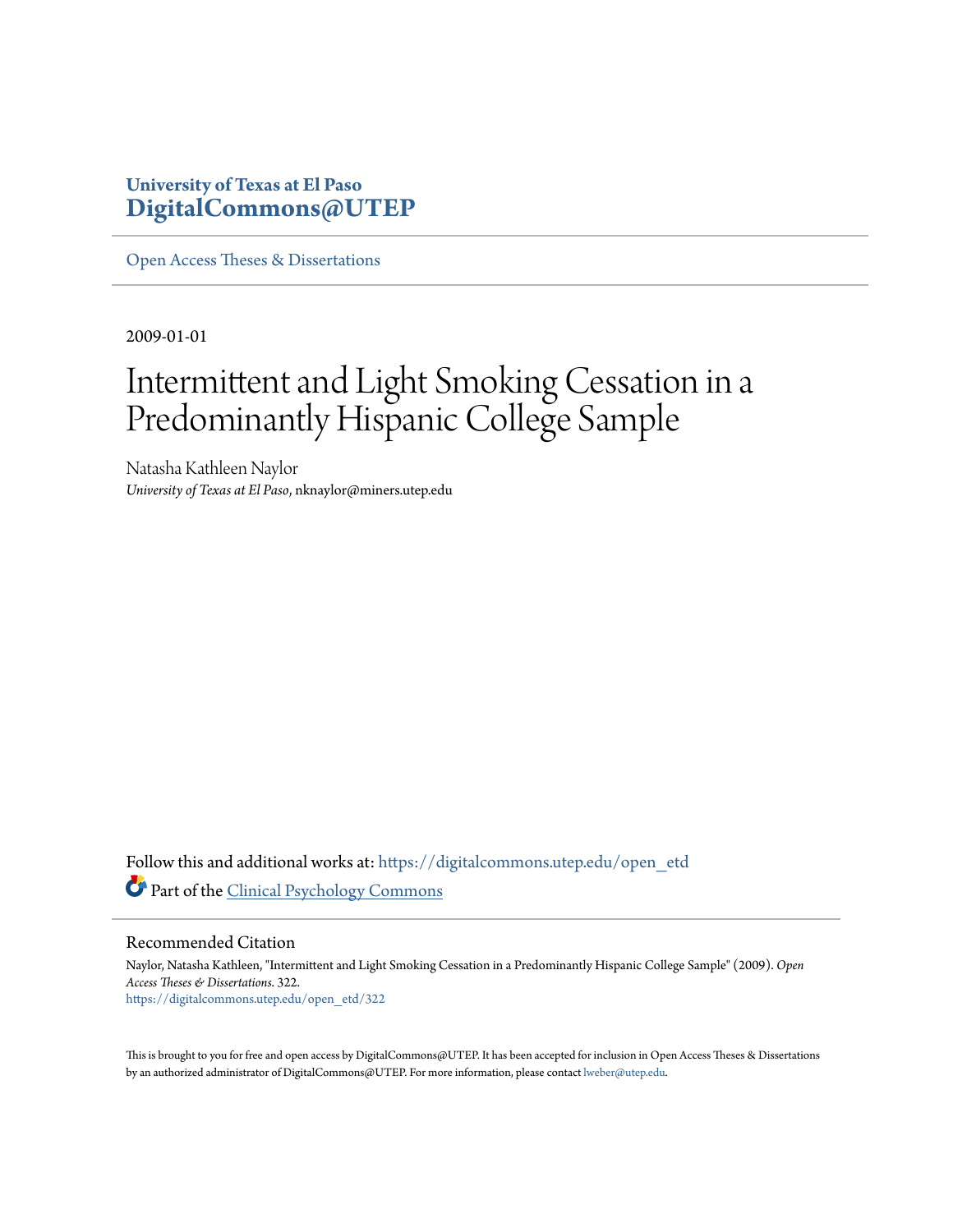## INTERMITTENT AND LIGHT SMOKING CESSATION IN A PREDOMINANTLY HISPANIC COLLEGE SAMPLE

NATASHA KATHLEEN NAYLOR

Department of Psychology

APPROVED:

Theodore V. Cooper, Ph.D., Chair

Wendy Francis, Ph.D.

Lawrence Cohn, Ph.D.

Sharon E. Thompson, Ph.D.

Patricia D. Witherspoon, Ph.D. Dean of the Graduate School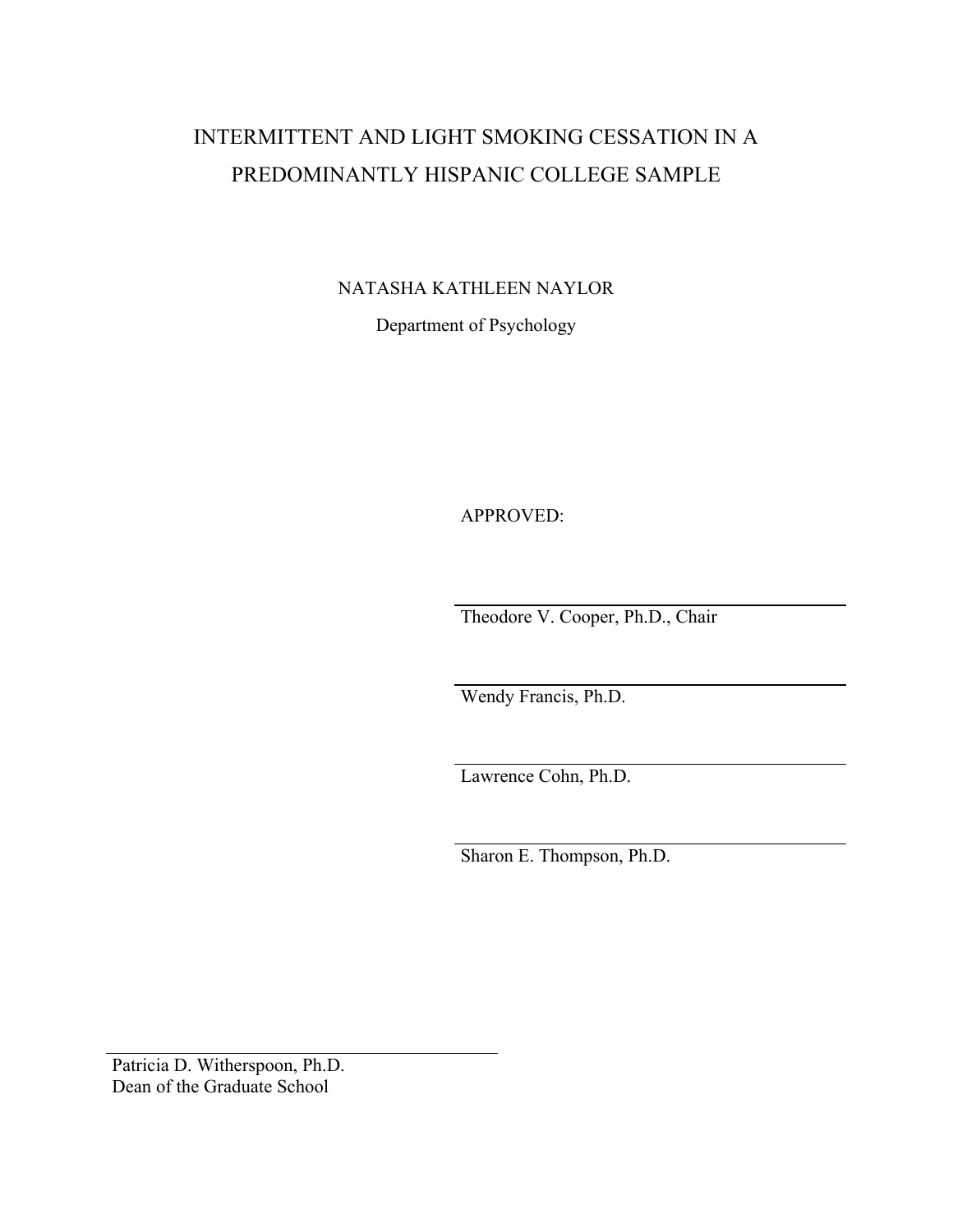Copyright ©

by

Natasha Naylor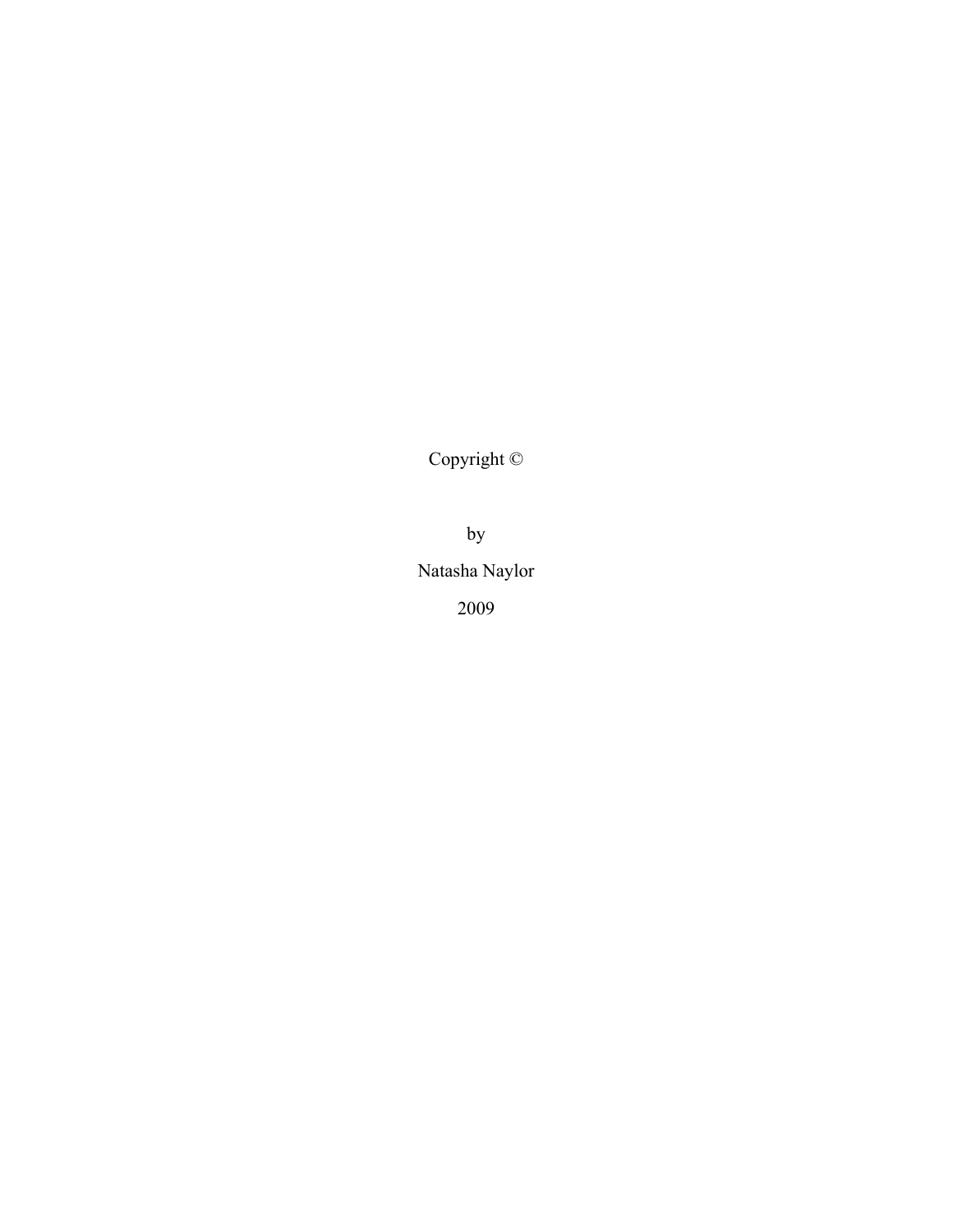## **Dedication**

This thesis is dedicated to my mom for all her encouragement and support.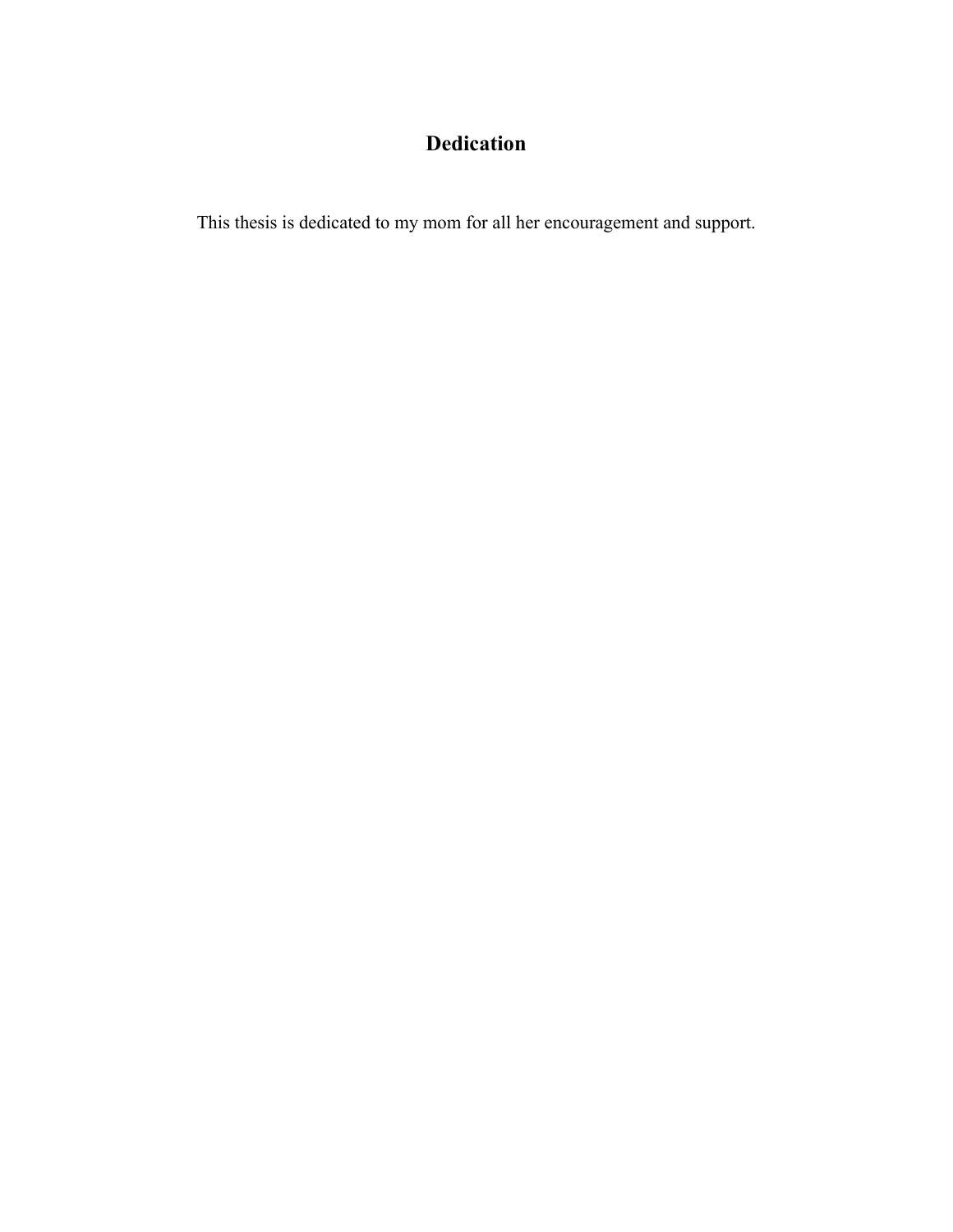## INTERMITTENT AND LIGHT SMOKING CESSATION IN A PREDOMINANTLY HISPANIC SAMPLE

by

### NATASHA KATHLEEN NAYLOR, B.A.

#### **THESIS**

Presented to the Faculty of the Graduate School of The University of Texas at El Paso in Partial Fulfillment of the Requirements for the Degree of

#### MASTER OF ARTS

Department of Psychology THE UNIVERSITY OF TEXAS AT EL PASO

August 2009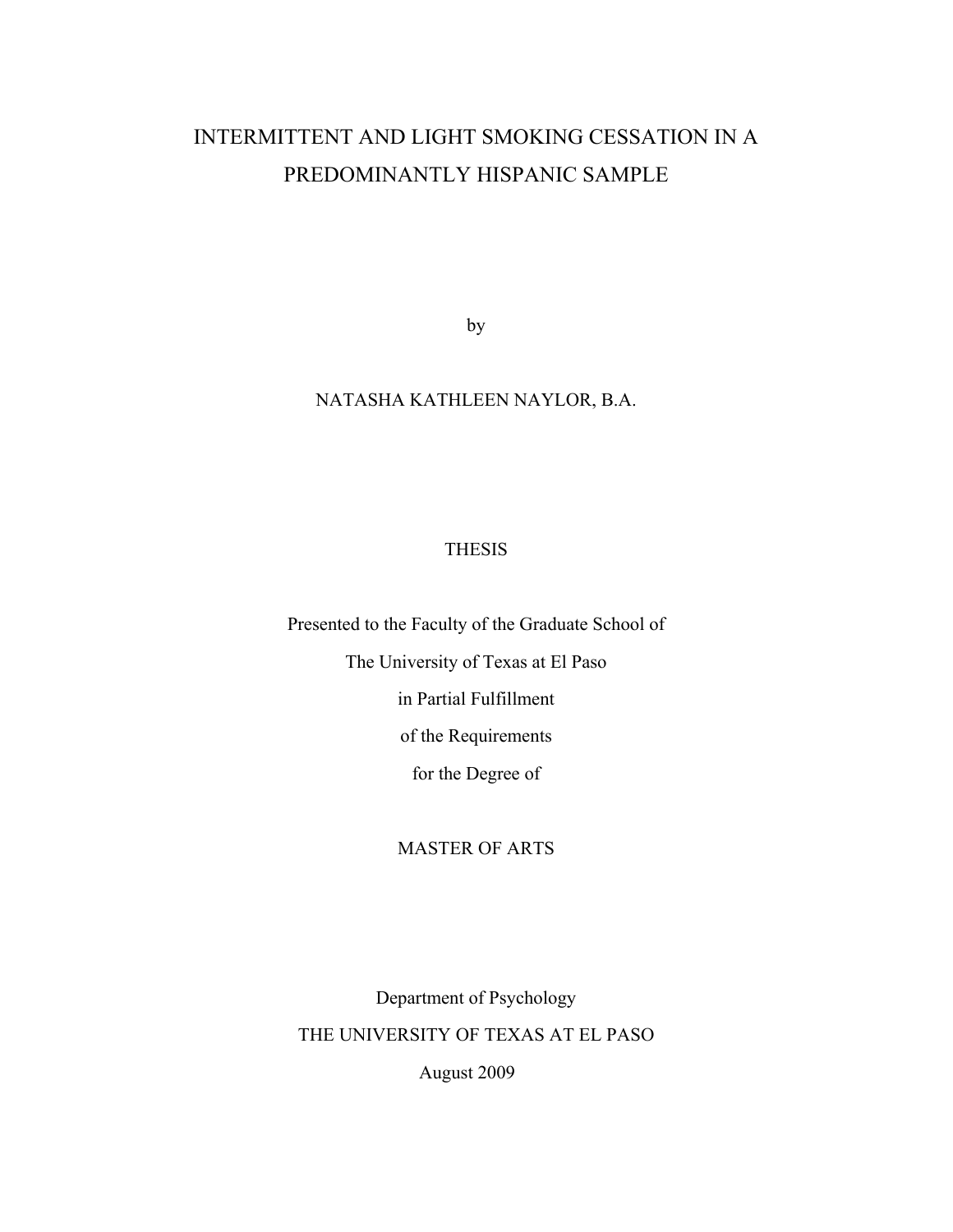## **Acknowledgements**

I would like to thank Dr. Theodore Cooper, for his guidance and scholarly advice not only during the completion of my thesis, but throughout the three years while working on my masters degree. I would like to thank the PATCH lab for all their help with the STOPLITE project, as well as the Paso Del Norte Health Foundation for funding this project. I would like to thank Dr. Lawrence Cohn, Dr. Wendy Francis, and Dr. Sharon Thompson for serving on my committee and assisting with this study and thesis.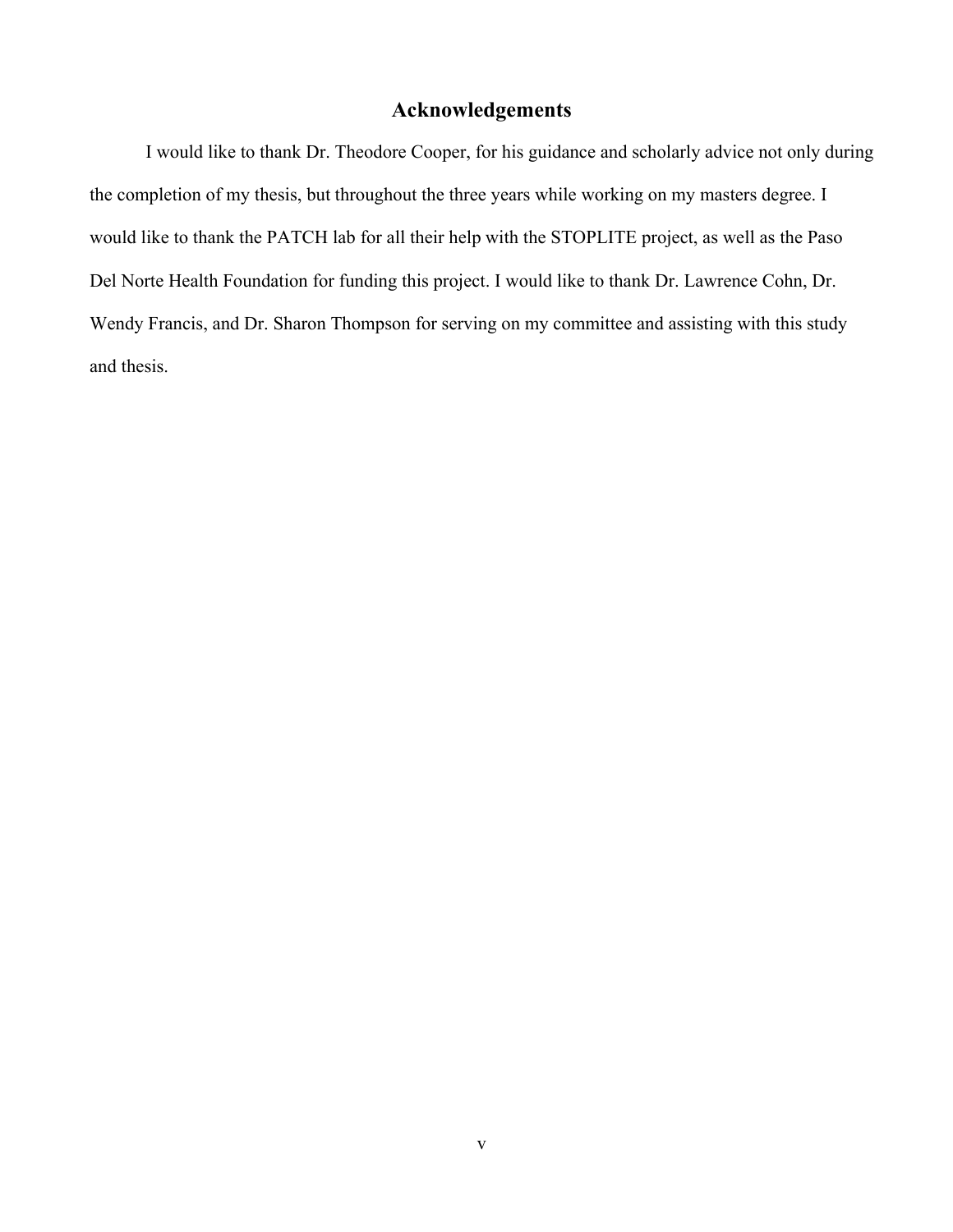### **Abstract**

Smoking is deleterious to one's health and is the leading cause of preventable death in the United States; no level of smoking has been found to be safe. Hispanic and college populations smoke at lower levels but for longer periods of time than non-Hispanic whites and are at risk of escalating their smoking. In this study the effect of a brief tailored intervention on quit status, smoking reduction, Transtheoretical measure change, as well as potential correlates of smoking cessation and reduction, were examined. Two hundred fifty participants completed questionnaires at baseline, 1-, and 3- month follow-ups. Questionnaires assessed: demographic information, smoking status, level of nicotine dependence, stage of change, and decisional balance. Descriptive analyses were used to assess participant characteristics, quit status, and reduction status. A test of marginal homogeneity assessed changes in smoking status, Friedman and Wilcoxon sign ranks tests assessed changes in Transtheoretical stages, and repeated measures analysis of variance assessed decisional balance over time. Logistic regression was used to assess predictors of quitting and reducing smoking. Participants demonstrated low levels of nicotine dependence and expired carbon monoxide. Fourteen percent of participants quit smoking at both time points, while 27% and 30% of participants reduced their smoking at the 1-month and the 3-month follow- ups respectively. Participants' smoking status changed in the anticipated direction at both follow-ups; however, participants did not move through the stages of change in the theorized direction from baseline to the 1- month follow-up, yet did so from baseline to the 3-month follow-up. Previous predictors of smoking cessation and reduction were not predictive of cessation or reduction in this sample. Pros and cons of smoking significantly decreased at both follow-ups. These findings suggest non- trivial rates of quitting and reduction, inconsistent changes in Transtheoretical measures, and the absence of cessation predictors. Future studies assessing the intervention relative to a control condition, as well as the assessment of predictors potentially more relevant to light smoking are warranted.

vi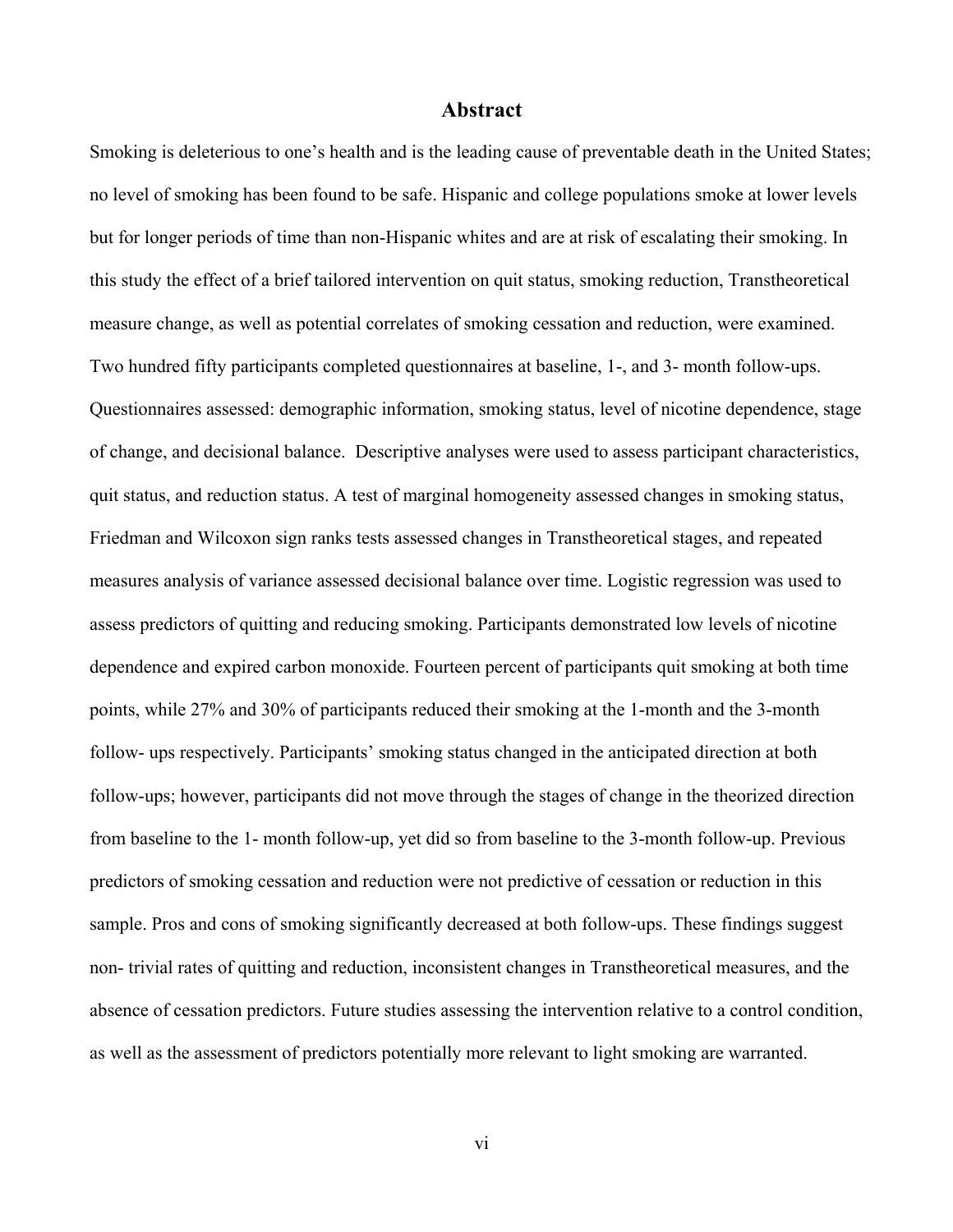## **Table of Contents**

| 1.1 |  |
|-----|--|
| 1.2 |  |
| 1.3 |  |
| 1.4 |  |
| 1.5 |  |
| 1.6 |  |
| 1.7 |  |
|     |  |
| 2.1 |  |
| 2.2 |  |
| 2.3 |  |
| 2.4 |  |
| 2.5 |  |
| 2.6 |  |
|     |  |
| 3.1 |  |
| 3.2 |  |
| 3.3 |  |
| 3.4 |  |
| 3.5 |  |
| 3.6 |  |
| 3.7 |  |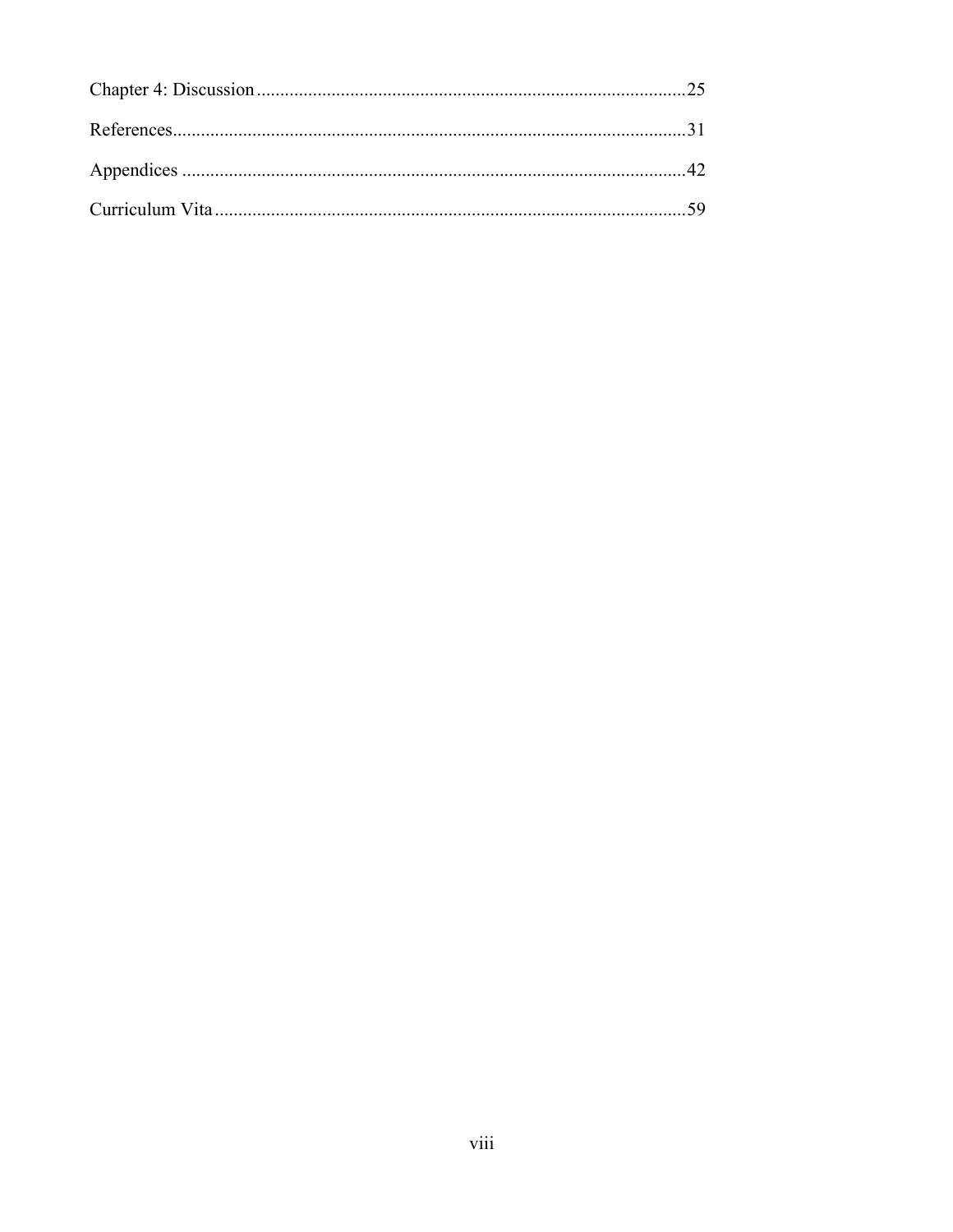## **List of Tables**

|                                                                                      | - 18 |
|--------------------------------------------------------------------------------------|------|
|                                                                                      |      |
| Table 3.3: Logistic regression model- Predicting the odds of quitting at 3- month    | . 21 |
|                                                                                      |      |
| Table 3.5: Logistic regression model- Predicting the odds of reducing at 3- months22 |      |
|                                                                                      | - 24 |
|                                                                                      |      |
|                                                                                      |      |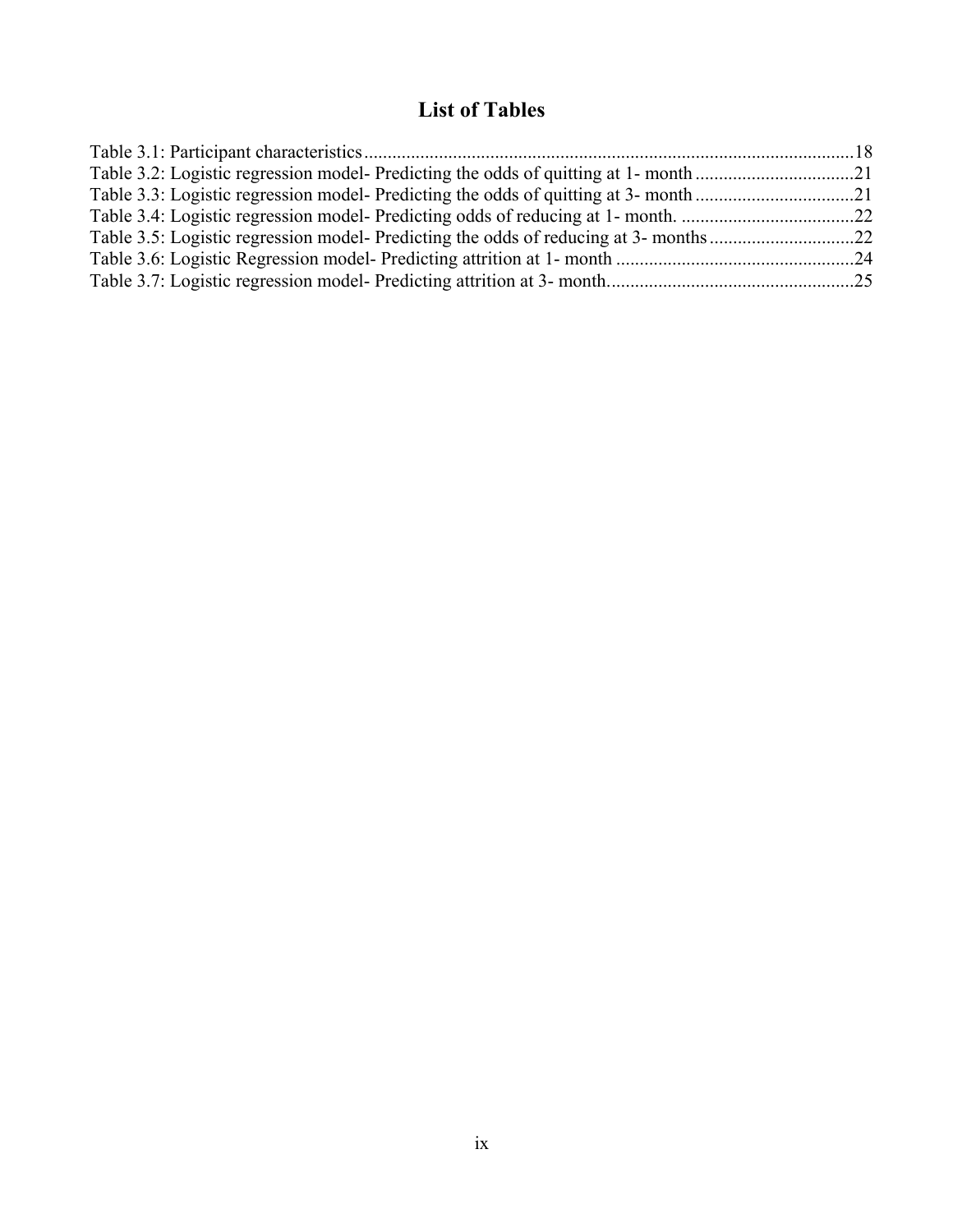## **List of Figures**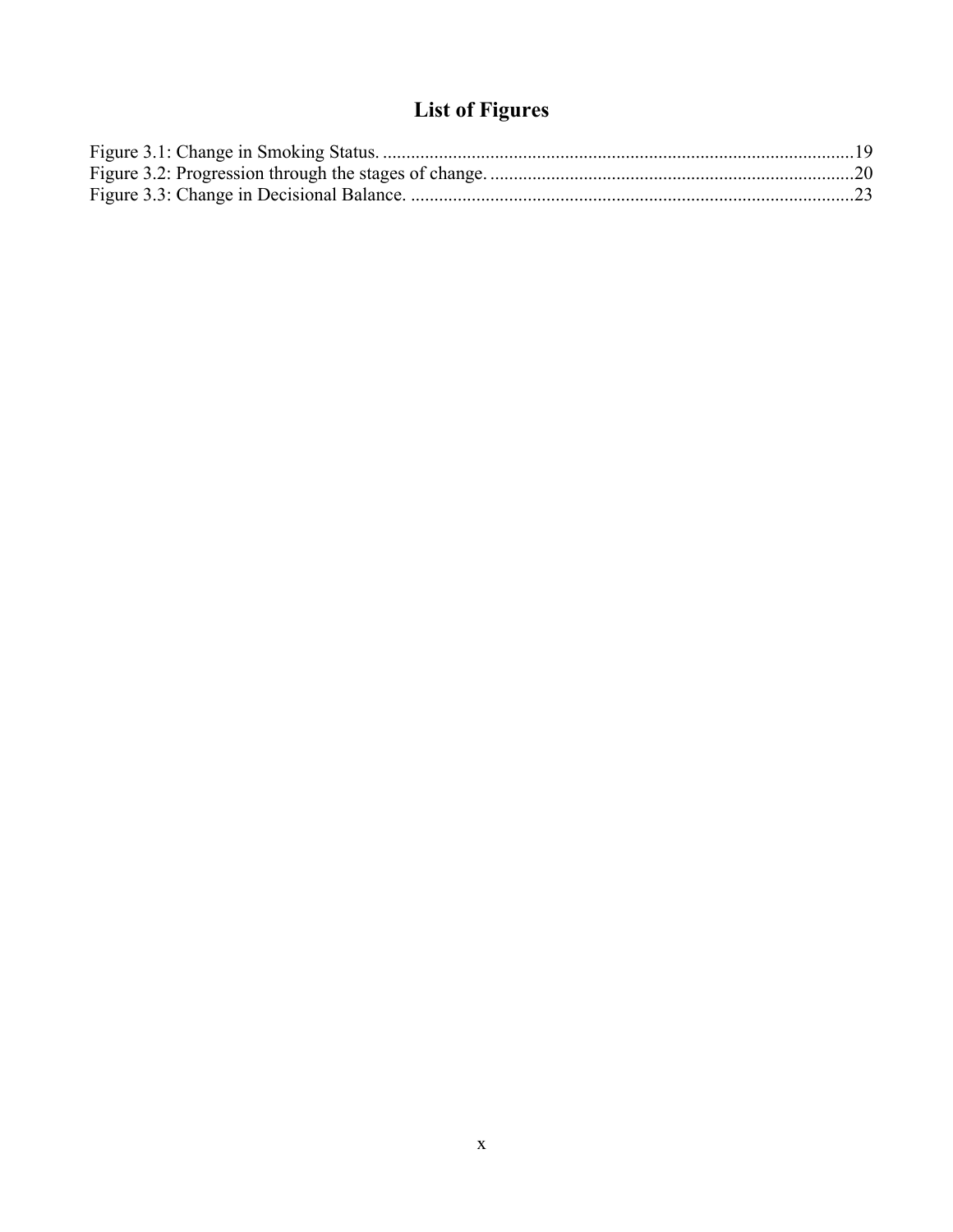#### **Chapter 1: Introduction**

#### **1.1 Health Consequences and Intermittent and Light Smoking**

Smoking is the leading cause of death and disease in the United States and is associated with 438,000 deaths annually from direct tobacco exposure, as well as an additional 38,000 deaths annually from exposure to second hand smoke (Center for Disease Control (CDC), 2005; U. S. Department of Health and Human Services (UDHHS), 2001). Smokers die on average 14 years earlier than nonsmokers (CDC, 2002) from a variety of diseases. For example, smoking increases the risk for lung cancer such that 90% of lung cancers in men and 80% of lung cancers in women are smoking related (USDHHS, 2004), and the risk of dying from lung cancer is 22 times higher for male smokers and 12 times higher for female smokers (Novotny & Giovino, 1998). Smoking also increases the risk for other cancers including cancers of the bladder, pharynx, esophagus, cervix, kidney, pancreas, and stomach (USDHHS, 2004). Additionally, smoking cessation is estimated to prevent fifty percent of all cancers (United States-Mexico Border Health Commission (USMBHC), 2003). In addition smoking is associated with reduced endothelium-dependent vasodilatation, which is one of the risk factors for cardiovascular problems and coronary heart disease (Barua et al., 2002). Moreover, smoking affects almost every bodily organ, and ingredients from cigarette smoke are found in almost every part of the body including breast milk (USDHHS, 2004). Smoking is associated with reproductive and childhood defects, such as problems with infertility, stillbirth, low birth weight, and sudden infant death syndrome (USMBHC, 2003; USDHHS, 2004).

No level of smoking has been found to be safe. Smoking lightly does not eliminate the risks associated with smoking, as individuals who smoke lightly have increased rates of death and disease compared to non-smokers (Bjartveit & Tverdal, 2005). For example, relative to non-smokers, light smokers demonstrate reduced endothelium-dependent vasodilatation (Barua et al., 2002), and increased risk for pulmonary disease (USDHHS, 1984), respiratory symptoms (An et al., 2009), myocardial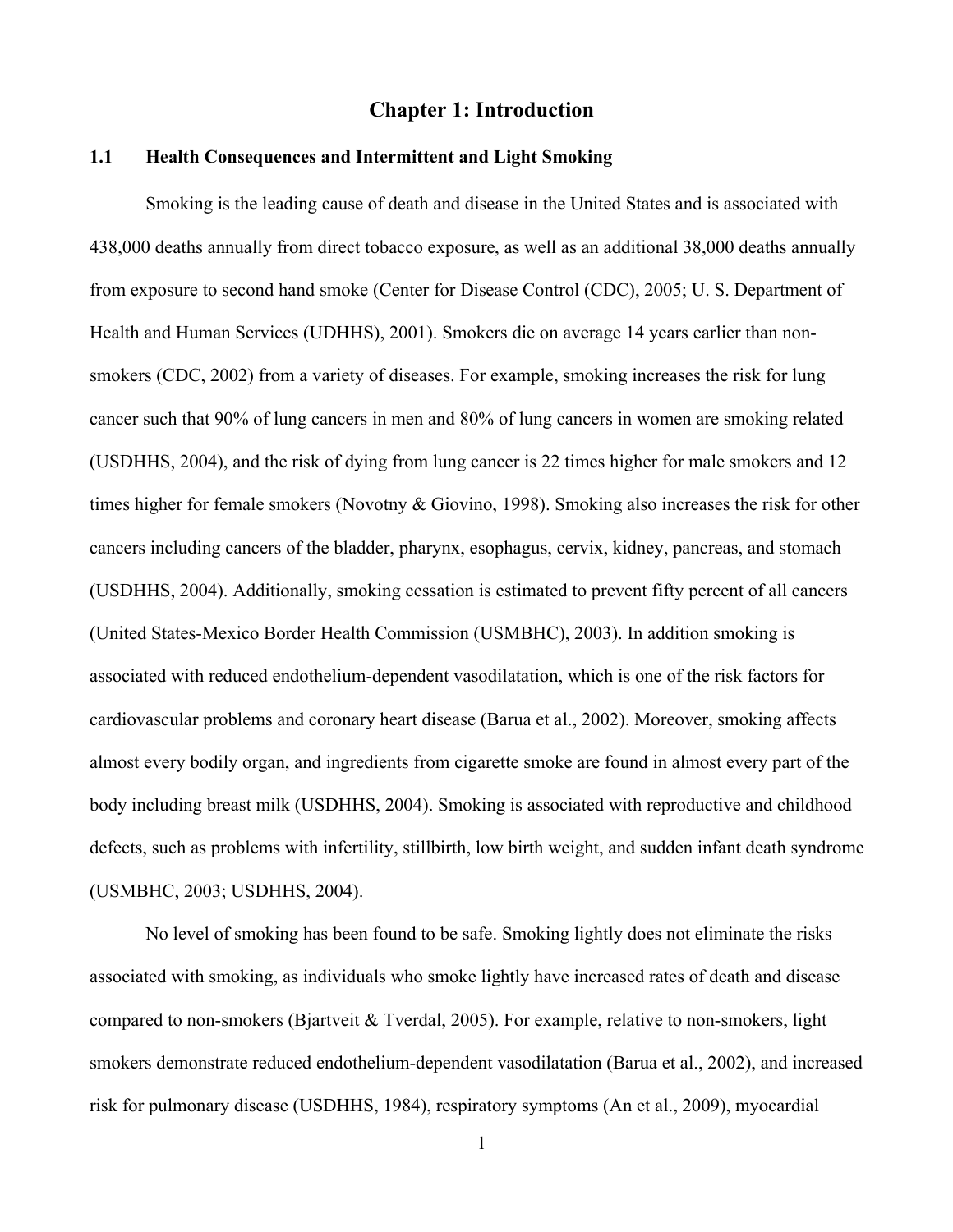infarction (Prescott, Scharling, Osler, & Schnohr, 2002), and cardiovascular mortality (Luota, Uutela, & Puska, 2000; Prescott et al., 2002). The duration of smoking may increase the risk for disease more so than simply the amount smoked (Flanders, Lally, Zhu, Henley, & Thun, 2003; Luoto et al., 2000). Despite these clear health risks, light smokers have misconceptions about the addictiveness and health consequences associated with light smoking (Presson, Chassin, & Sherman, 2002).

Intermittent and light smokers have often been overlooked in the tobacco related literature; recently far more emphasis has been placed on the assessment and treatment of intermittent and light smokers (Fiore et al., 2008). Many groups of individuals smoke regularly but with significantly less frequency (Owen, Kent, Wakefield, & Roberts, 1995). These subgroups' smoking habits and behavior, as well as beliefs and attitudes (e.g., cultural), may provide a different model for successful smoking cessation, and evidence suggests that systematically developed and tailored interventions are likely more efficacious in subgroups of smokers than interventions targeted more globally (Fiore et al., 2008).

#### **1.2 Intermittent and Light Smoking in Hispanics**

Light smoking is more common in some cultural subgroups. For example, Hispanic smokers demonstrate low levels of nicotine dependence and expired carbon monoxide (Bock et al., 2005; Daza et al., 2006; Rodriguez-Esquivel, Cooper, Blow, & Resor, 2009) and may smoke lightly but for longer duration of time than non-Hispanic whites (Burns, Levinson, Lezotte, & Prochaska, 2007). Social (and/or psychosocial) influences also seem important in understanding Hispanic light smoking. Foraker and colleagues (2005) conducted a study among Hispanic young adults in which participants were interviewed about their reasons for smoking. Results indicated that many participants self-identified as social smokers, indicated nighttime smoking (e.g., in bars /clubs), and suggested that family and friends were important smoking initiation influences (Foraker et al., 2005). Another recent study suggested that reasons to smoke in this subgroup might differ according to gender. Female smoking is related to anxiety, while male smoking is related to alcohol use (Sias et al., 2008). These characteristics associated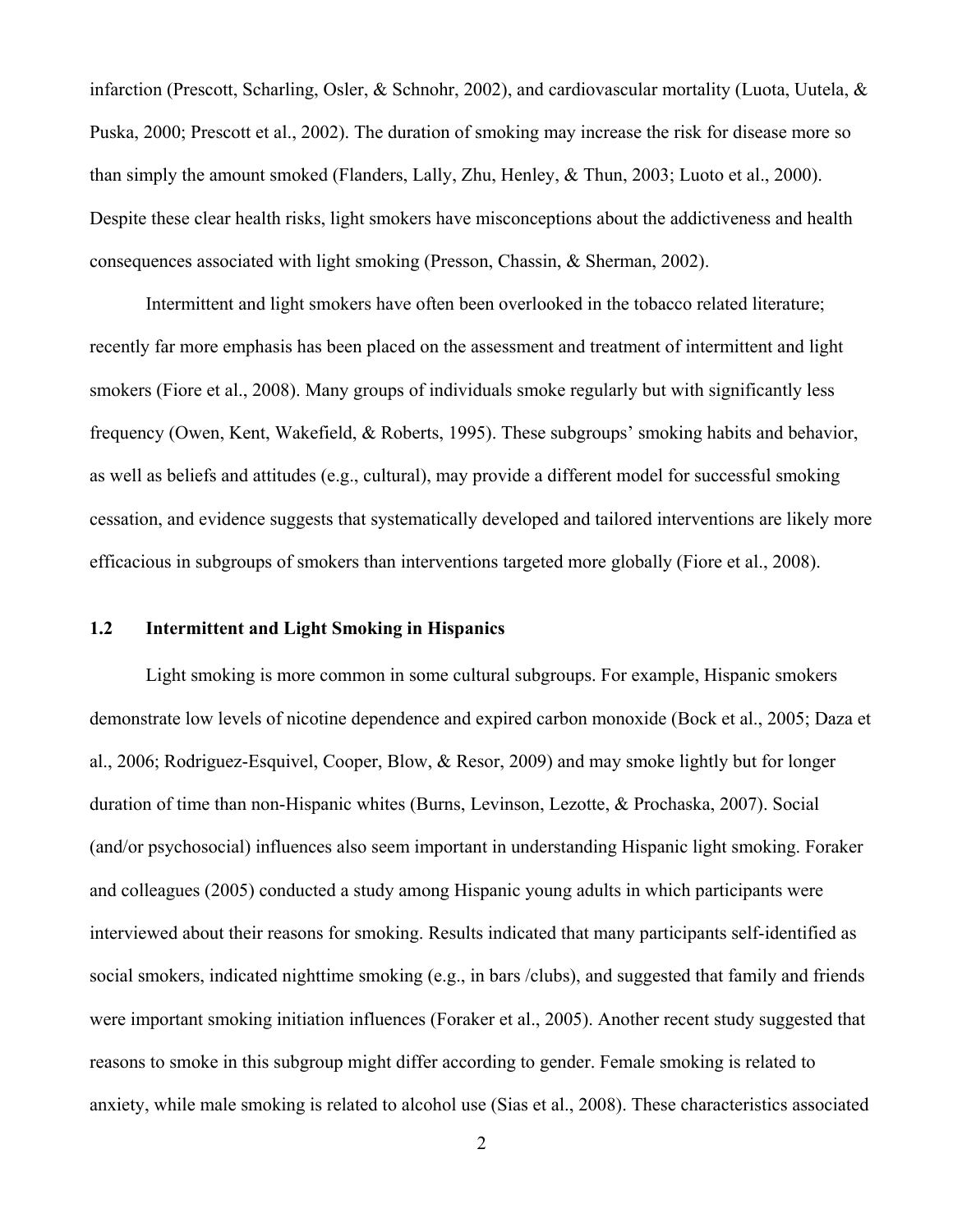with Hispanic smoking (e.g., low level smoking, social influences) are appropriate considerations for tailored Hispanic smoking interventions.

Although Hispanics often smoke for a longer overall duration and the risk for health consequences is clear in intermittent and light smokers, Hispanics are less likely to receive physician advice to quit smoking (Levinson, Perez-Stable, Espinoza, Flores, & Byers, 2004); 50% of Hispanic smokers compared to 72% of non-Hispanic white smokers received advice to quit smoking in a recent study (Houston, Scarinci, Person, & Greene, 2005). Levinson and colleagues (2004) found that individuals who self-described as Mexican American were less likely than any other Hispanic subgroup to receive physician advice to quit smoking. Perhaps associated with lack of physician advice, Hispanics often have misconceptions about the dangers of smoking, perceive fewer benefits of quitting smoking (Campbell & Kaplan, 1997; Foraker et al., 2005), and demonstrate fewer attempts to quit smoking than other ethnocultural groups (Levinson, Borrayo, Espinoza, Flores, & Perez-Stable, 2006; Levy, Romano, & Mumford, 2004; Palinkas, Pierce, Rosbrook, & Pickwell, 1993). Just as social influences appear to be important reasons for Hispanic smoking, these influences are often reported as salient to smoking cessation (Foraker et al., 2005). For example, Hispanic smokers in one study suggested the two most important reasons to quit smoking were personal and family health (Sias et al., 2008), and Hispanic smokers indicated that family and friends are important to cessation efforts (Serrano & Woodruff, 2003). Considering characteristics associated with Hispanic smoking, lack of physician advice, and smoking cessation indicates that interventions are needed, low level smoking should be a specific target of intervention, and the social influences associated with both smoking and its cessation should be utilized.

#### **1.3 College Smoking**

Cigarette smoking prevalence is highest in late adolescence and among young adults aged 18-24 years (SAMHSA, 2003). Like Hispanic smokers, college-aged and college smokers often engage in light smoking (i.e., fewer than 10 cigarettes a day) (Rigotti, Lee, & Wechsler, 2000), and are at risk for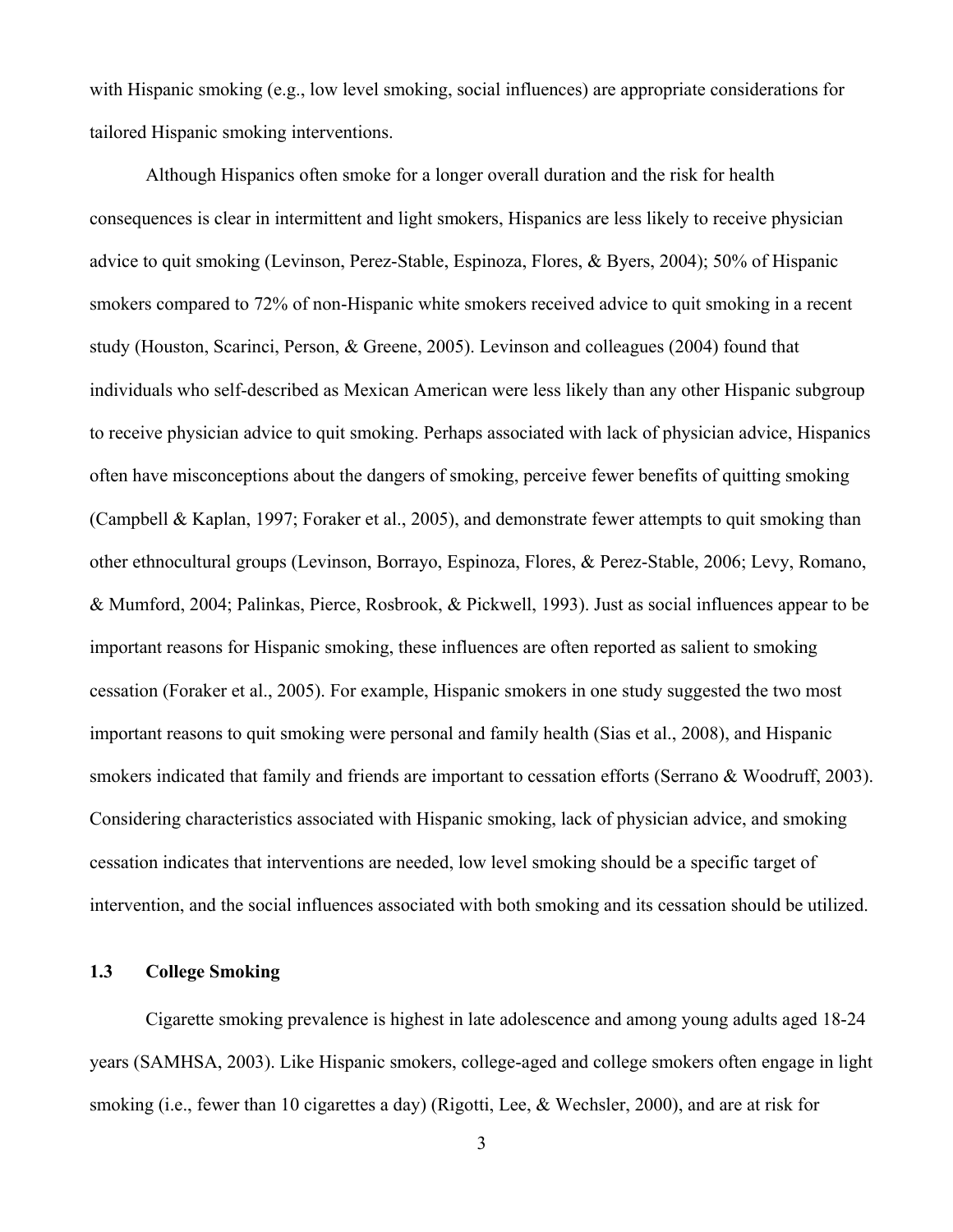becoming regular smokers (Holmen, Barett-Connor, Homen, & Bjermer, 2000). For example, individuals who begin smoking during adolescence often continue to smoke 16-20 years after initiation (Barnes, Farrell, & Bangaree, 1994). Although there is a high prevalence of smoking among college students, many of these individuals do not identify themselves as smokers. Fifty-six percent of current college smokers did not consider themselves smokers, while others self-identified as "social smokers" (Levinson et al., 2007).

Again similarly to characteristics associated with Hispanic smoking, social influences are relevant to college smoking. For example, many college smokers self-identify as social smokers (Levinson et al., 2007), and in a recent study, individuals who had two or more friends who smoked were more likely to be a smoker (Clarkin, Tisch, & Glicksman, 2008). In addition to peer smoking, alcohol consumption is associated with smoking in college students (Piasecki, Richardson, & Smith, 2007), with number of cigarettes smoked increasing during periods in which alcohol is being consumed (Reed et al., 2007). Smokers reported consuming more drinks during the past two weeks relative to nonsmokers, and the amount of alcohol did not differ between smokers and experimental smokers (i.e., low level smokes) (Reed et al., 2007).

Two studies in college students have assessed momentary assessments of college smoking (Piasecki, Richardson, & Smith, 2007; Taylor & Cooper, Manuscript submitted for publication). First, using personal digital assistants (PDAs), Piasecki, Richardson, & Smith assessed participants' motives for smoking. The top reasons noted by college student smokers were habit and social opportunity (which was also associated with alcohol use). Notably, higher levels of nicotine dependence were associated with greater likelihood to smoke of out habit and a lesser likelihood to smoke for social opportunity (Piasecki et al., 2007), again highlighting the importance of social influences in intermittent and light smokers. Second, in a sample of predominantly Hispanic college student light smokers, Taylor and Cooper (Manuscript submitted for publication) noted that increased smoking among intermittent and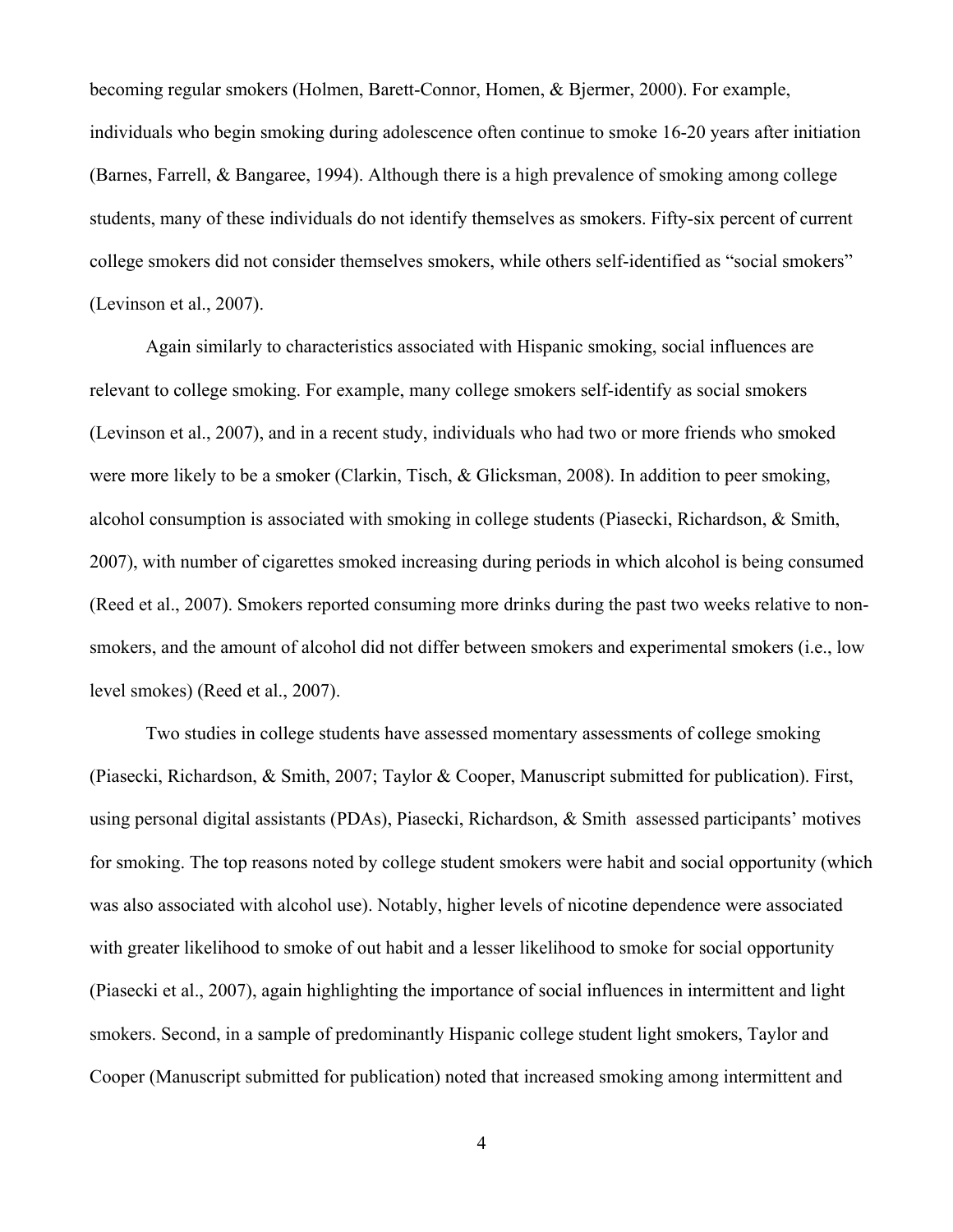light smokers was associated with nighttime smoking at multiple locations (both social (e.g., clubs and bars) and less social (e.g., car) in nature), and alcohol intake.

Few smoking cessation studies in college students exist. However, in a recent review of adolescent and adult tobacco cessation trials (Sussman, 2002), the mean quit rate at a three to twelve month average follow-up period was 12%, compared to approximately 7% across control groups. However, of the programs evaluated, very few made direct treatment versus control comparisons, resulting in a difficulty to conduct formal meta analysis. Of note to the current study, motivational enhancement programs performed well relative to other theoretical underpinnings, and school-based clinics performed well relative to other cessation modalities (Sussman, 2002). In a recent pilot study of a face to face brief intervention program delivered in the Student Health Center to predominantly Hispanic college student smokers (Cooper, Venegas, Rodríguez Ybarra, Taylor, & Ahluwalia, Manuscript submitted for publication), observed quit rates were low, yet intentions to quit smoke and smoking reductions were noted post intervention. The authors concluded that the intervention was not well adapted to the characteristics of the participating smokers, and that future interventions should take into account the importance of low level smoking and social influences on smoking and subsequent cessation (Cooper et al., Manuscript submitted for publication).

#### **1.4 Interventions**

Although the Tobacco Clinical Practice Guidelines (Fiore et al., 2008) recommend the use of combined behavioral and pharmacologic cessation interventions, pharmacological interventions such as Nicotine Replacement Therapy (NRT) may not be appropriate for intermittent and light smokers. First, light smokers demonstrate lower levels of nicotine addiction (Cepeda-Benito, 1993, Rodriguez-Esquivel et al., 2009), less tolerance (Soresi, Catalano, Spatafora, Bonsignore, & Bellia, 2005), and fewer symptoms of withdrawal compared to heavier smokers (Shiffman, Paty, Kassel, Gnys, & Zettler-Segal, 1994). Second, some light smokers may hold misconceptions and a misunderstanding of how NRT is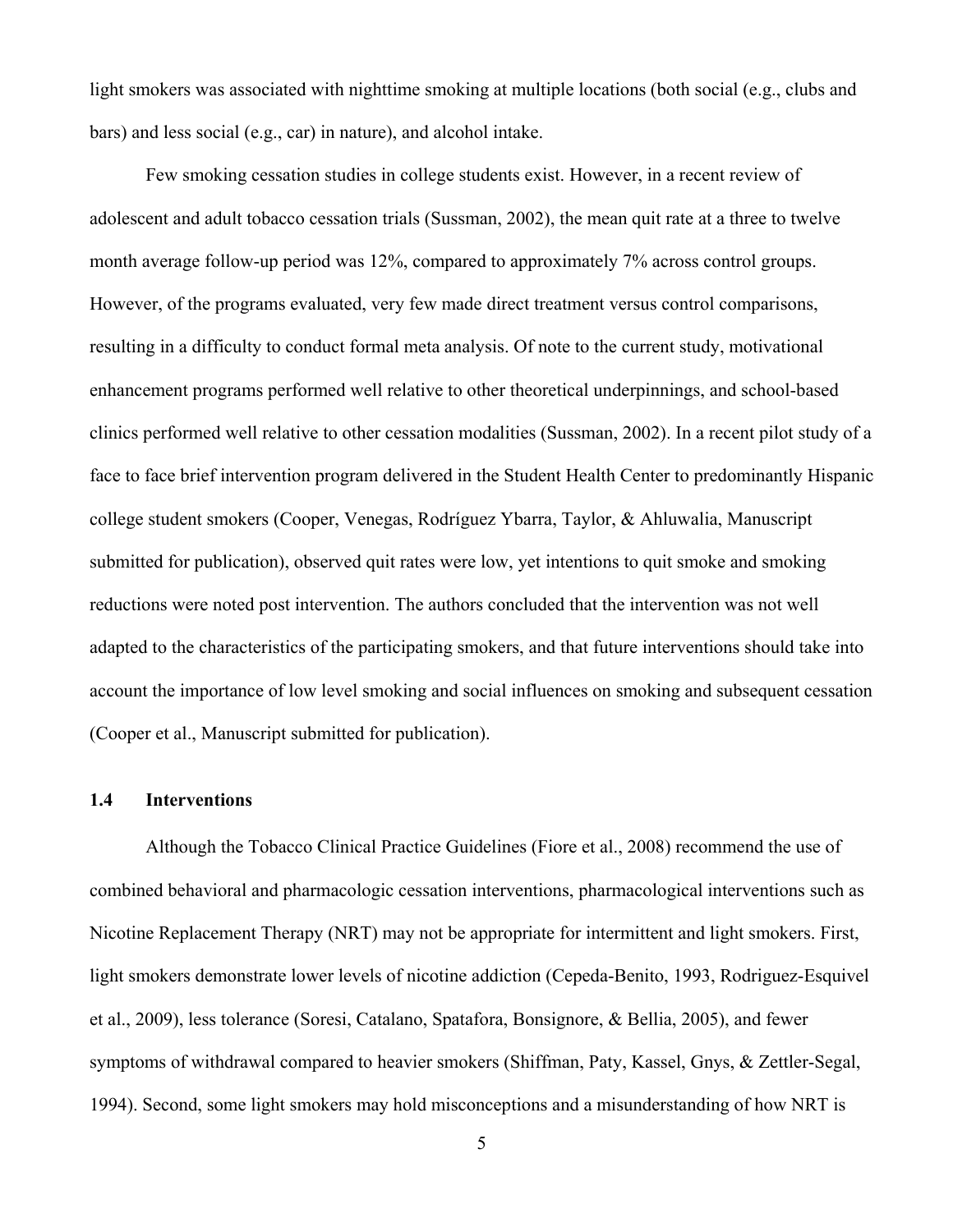properly used (Cepeda-Benito, 1993). Smith, Curbow and Stillman (2006) found that 16.7% of college freshman thought the nicotine patch was as harmful as the use of cigarettes, and another study of light smokers suggested adherence to nicotine gum was low (Okuyemi et al., 2007). Finally, in the only light smoking cessation study noted in the literature to date, abstinence rates were not associated with the use of NRT relative to placebo (Ahluwalia et al., 2006). Thus, pharmacological interventions may not be appropriate or beneficial for light smokers. More behavioral, social factors seem to contribute to intermittent and light smoking; thus, interventions more behavioral and/or psychosocial in nature may prove more efficacious in this subgroup of smokers.

One intervention that may be appropriate for intermittent and light smokers is Motivational Enhancement (ME), a derivative of Motivational Interviewing (MI) (Miller & Rollnick, 2002). ME is a client-centered approach that helps address ambivalence toward change by enhancing motivation. In ME, the therapist/interventionist does not direct or coerce change; instead the client takes responsibility for whether or not s/he wants to change and determines the best way to implement change (Miller & Rollnick, 2002). Through expressing empathy, supporting the client's self-efficacy, and developing discrepancy (Miller & Rollnick, 2002), the therapist/interventionist's role is to help guide the client through his/her ambivalence in order to create motivation to change.

ME has demonstrated efficacy in promoting quit attempts (Borrelli et al., 2005), smoking reduction (Borrelli et al., 2005), smoking reduction among light smokers (Herman & Fahnlander, 2003), and cessation in adolescent and young adult smokers (Sussman, 2002). However, there is a dearth of literature with regard to ME in predominantly Hispanic populations and in point of contact health interventions (i.e., Student Health Center).

Another potentially efficacious intervention for intermittent and light smokers is Health Education (HE). The focus of HE in cessation interventions is to educate smokers about the health consequences associated with smoking which may increase their motivation to quit. There are three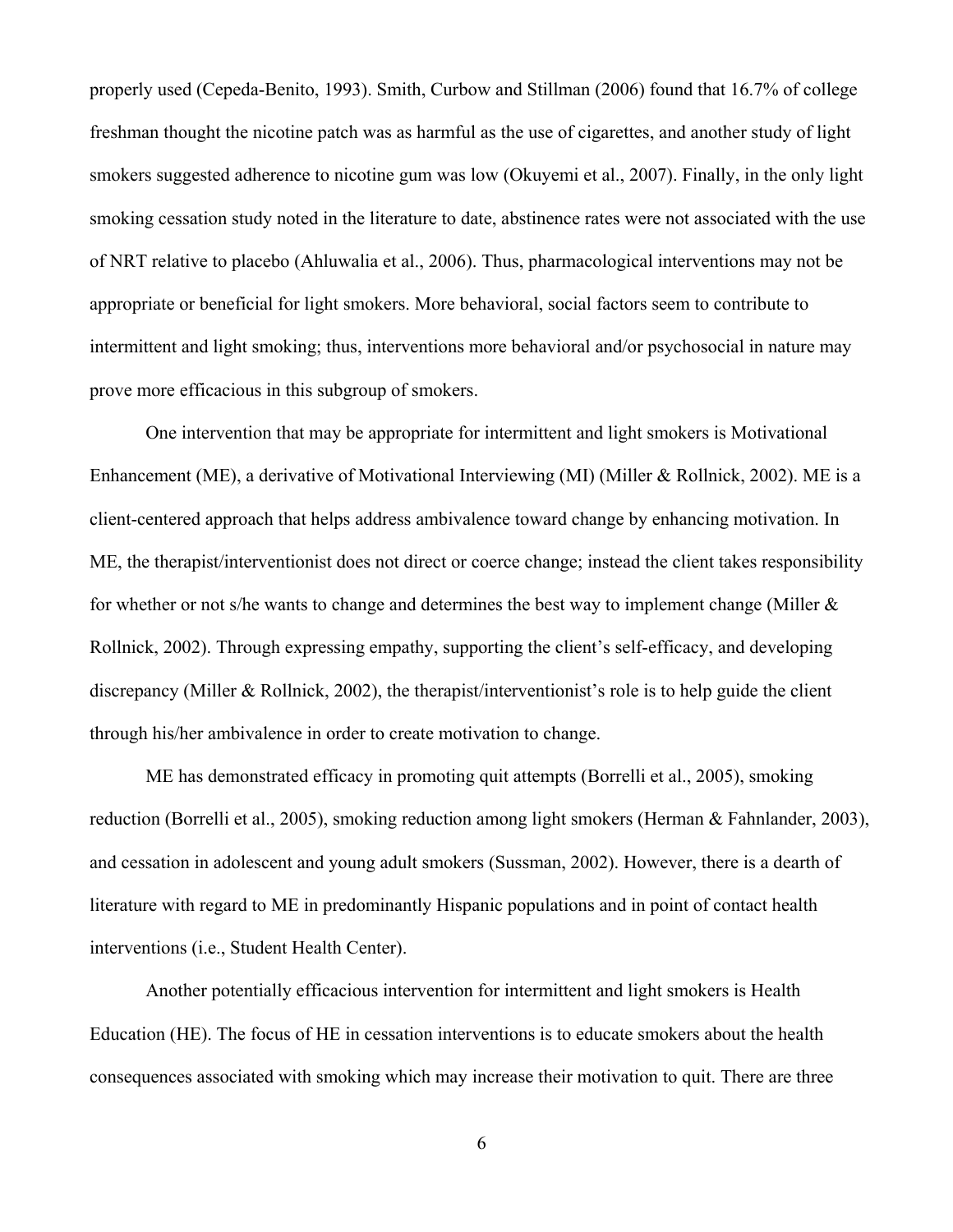reasons why HE may be appropriate for intermittent and light smoking cessation. First, both college student (Van Volkem, 2008) and Hispanic (Sias et al., 2008) smokers report health concerns as the primary reason to quit smoking. Second, Hispanic (Campbell & Kaplan, 1997), young adult (Foraker et al., 2005), and light smokers (Presson, Chassin, & Sherman, 2002) have misconceptions about the dangers of smoking. Third, two studies have demonstrated the efficacy of HE in smoking cessation (Ahluwalia et al., 2006; Schnoll et al., 2005). In a study of cancer patients, quit rates between those in the general health education condition did not significantly differ from those in the cognitive behavioral therapy condition (Schnoll et al., 2005). Only one intervention specific to light smokers is noted in the literature to date (Ahluwalia et al., 2006). The study was a 2 (nicotine gum v. placebo) x 2 (Motivational Interviewing (MI) v. health education counseling) randomized clinical trial among African American light smokers. Over 750 light smokers participated and received an 8 week supply of nicotine gum or placebo and six counseling sessions over 26 weeks. Results indicated that at all follow-up time points, health education outperformed MI in increasing cessation (Ahluwalia et al., 2006). These results suggest the importance of examining HE in intermittent and light smoking college students.

#### **1.5 Theoretical Models**

In developing an intervention specific to Hispanic college light smokers, several theoretical models were used including the Transtheoretical Model, Social Exchange Theory, Self- Determination Theory, and Health Belief Model.

The Transtheoretical Model (Prochaska & DiClemente, 1983) is a stage-based model of behavior change (e.g., smoking cessation) and was employed to inform both the intervention and measurement used in the current study. Individuals are considered to be in one of five stages of readiness to change. Individuals can progress and digress through the stages, as the stages are neither linear nor static. The stages based on motivation toward change are: precontemplation, contemplation, preparation, action, and maintenance. Individuals in the precontemplation stage are not thinking of changing their behavior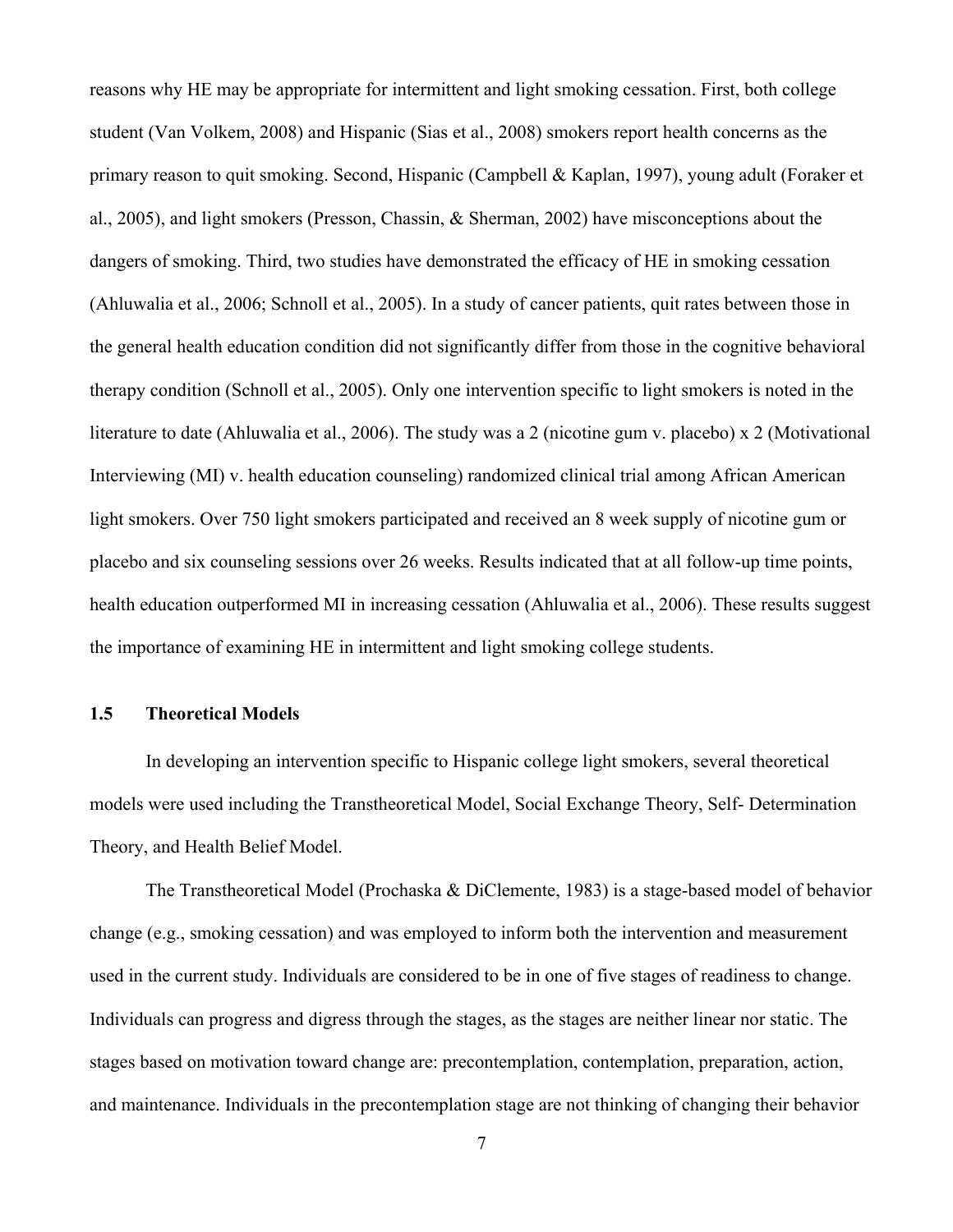and not ready to quit smoking in the next 6 months. In the contemplation stage, individuals want to change their behavior and are considering quitting in the next 6 months. Individuals in the preparation stage are those who are actively engaging in preparing to quit smoking and are considering quitting in the next 30 days. Individuals in the action stage are actively engaging in modifying their behavior, and those in the maintenance stage are working on preventing relapse and maintaining the change.

Evidence suggests the validity of the model. For example, Di Clemente et al. (1991) conducted a longitudinal study and demonstrated that precontemplators made fewer quit attempts relative to those in the preparation and contemplation stages, individuals in the preparation stage smoked fewer cigarettes per day, reported lower levels of nicotine dependence scores, and reported more quit attempts relative to precontemplators and contemplators. In fact, it seems clear that higher levels of readiness to quit smoking are associated with higher smoking abstinence rates (Daza et al., 2006; Fiore et al., 2008), and multiple studies have found evidence to support the use of the Transtheoretical model in studies of smoking and its cessation (Farkas, Pierce, Zhu, Rosbrook, et al., 1996; Prochaska, Velicer, Prockaska, & Johnson, 2004; Velicer, Redding, Sun, & Prochaska, 2007).

Other theoretical models and theories supported facets of intervention development. The social exchange theory (Kotler, 1975) is based on principles from marketing products and services in the private sector. Market segmentation is a principle of social marketing in which groups are divided into subpopulations that require different approaches to induce behavioral change by making the product attractive to the consumer. Here, a culturally sensitive intervention was created by addressing issues specific to Hispanic college light smokers. For example, a social support component was used, as social influences are salient to both Hispanic and college student smokers, and both groups note social support as a potentially important aspect of smoking cessation (Foraker et al. 2005; Serrano & Woodruff, 2003; Sias et al., 2008). A health education component was added, as health concerns have been shown to be important among Hispanic populations (Sias et al., 2008). In addition, a motivational enhancement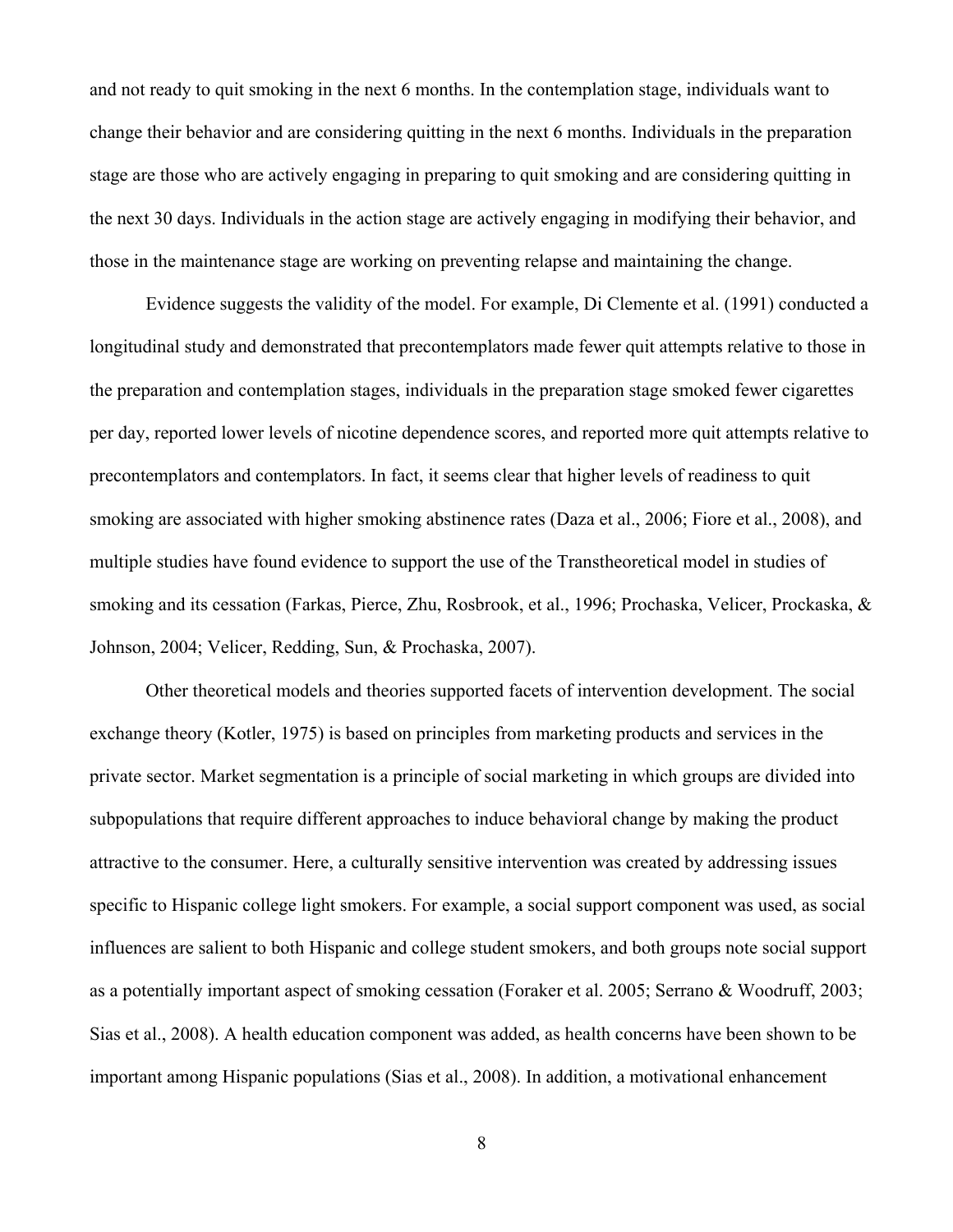component was added, as ME has been shown to be effective in treating young adults (Sussman, 2001) and light smokers (Herman & Fahnlander, 2003) and enables the elicitation of personal cues for smoking, such as drinking alcohol. The intervention was also attractive by making it brief in nature (45 minutes).

Self-determination theory (SDT; Deci, & Ryan, 2000) postulates that individuals have three basic needs and when these basic needs are met, there is an impetus for change. The first need is the need for competence, which is the belief that an individual looks for challenges in his/her environment that assist in skill development and aid in personal growth change (Deci & Ryan, 2000; Ryan, 1995). This is consistent with the motivational enhancement principle of self-efficacy in which the interventionist assists in creating discrepancies between behaviors and goals. Second, SDT posits that individuals are seeking autonomy, which indicates that individual, makes their own choice, instead of feeling as if the choice has been coerced. Lastly, this is consistent with the principles of ME. Selfdetermination theory suggests that an individual needs close supportive relationships (known as relatedness). Both the expression of empathy and reflective listening critical to ME and the social support component of the intervention promote the importance of relatedness.

The Health Belief Model (Becker, 1977; Becker & Maiman, 1975; Rosenstock, 1974.) is used to foster understanding for engaging in healthy behavior. The model is based on perceived susceptibility, perceived severity, benefits and barriers, cues to action, and self-efficacy. Perceived susceptibility is the belief that one is at risk for disease. In the case of smoking, an individual believes he or she is susceptible to health consequences associated with smoking. Perceived severity is how severe the consequences associated with the behavior are deemed by the individual. For example, smoking consequences put one at risk for disease. If individuals are aware of these consequences, they will try to avoid smoking. Barriers retard or decrease the likelihood of smoking cessation, such as having friends who smoke or the lack of social support. Perceived benefits are the beliefs that the recommended action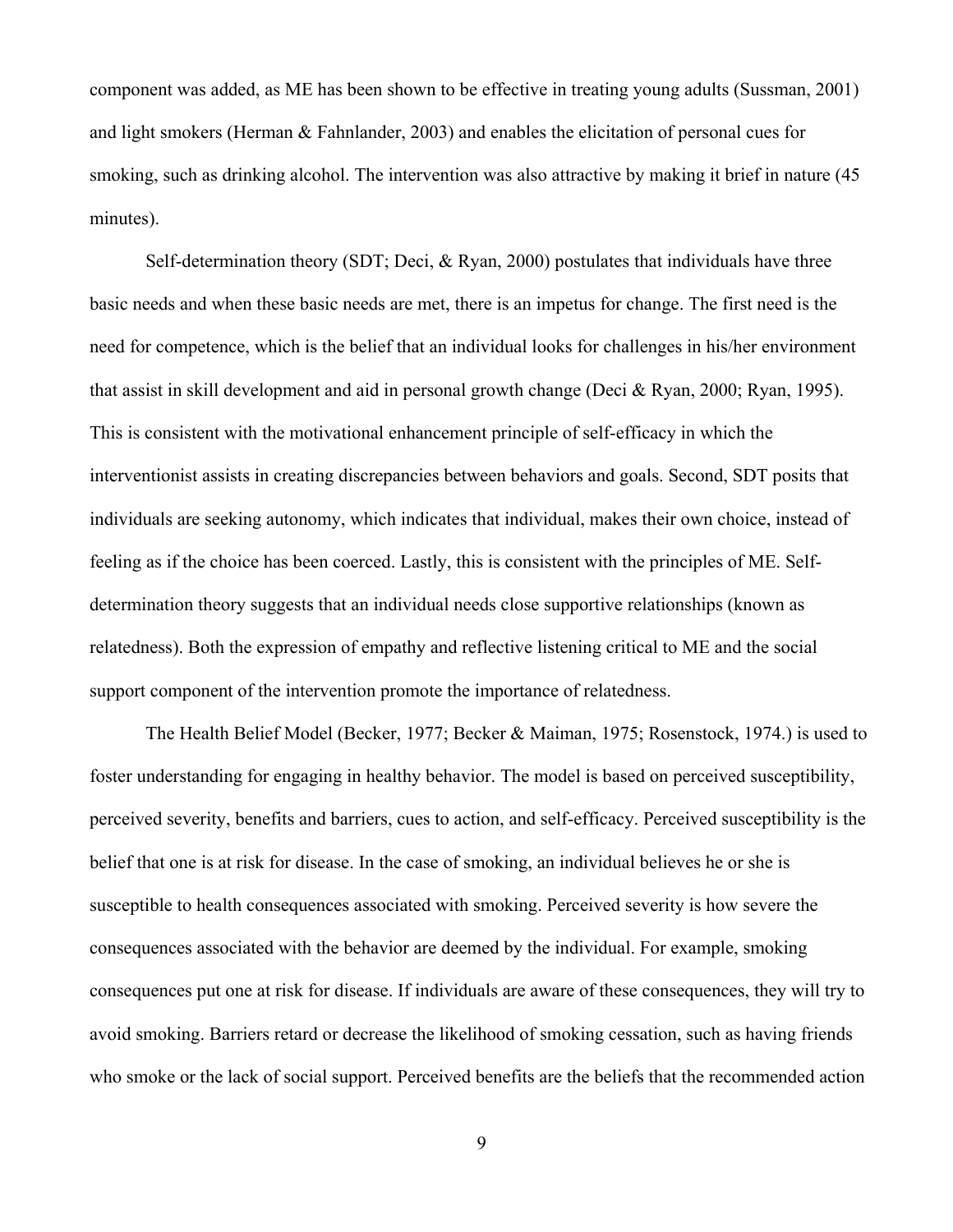will reduce the consequences or the seriousness of the consequences of the behavior. For example, the belief that smoking cessation will decrease or eliminate one's risk for smoking related disease. Cues to action are triggers or strategies that help change the problem behavior (e.g., a persistent cough). Lastly, self-efficacy is the confidence in one's ability to take action.

In the current study, interventionists attempted to ensure intermittent and light smokers selfidentified as a smoker (i.e., perceived susceptibility), educated the smoker about the consequences of smoking, specifically the consequences of light smoking (i.e., perceived severity), elicited from smokers the costs associated with quitting smoking (i.e., perceived barriers), assisted in creating a social support network (people who want to see the smoker succeed) (i.e., perceived benefit); highlighted with the participant supportive and unsupportive behaviors toward change (i.e., cues to action), and assessed and promoted confidence in cessation (i.e., self-efficacy).

#### **1.6 Predictors of Smoking Cessation**

In developing and assessing an intervention specific to light smokers, particularly in the face of little research on light smoking cessation and reduction, exploring significant predictors of abstinence in heavier smoking studies will likely be of utility. Four predictors are of particular note due to their consistent relationship with cessation: age, gender, previous quit attempts, and smoking rate/status (Daza et al. 2006; Harris, Schwartz, & Thompson, 2008; Hatziandreu, Pierce, Lefkopoulou, Fiore, et. al. 1986; Hymowitz et al., 1997; Macy, Seo, Chassin, Presson & Sherman, 2007). First, increasing age is associated with a greater number of quit attempts (Hatziandreu et al., 1990; Hyland et al., 2004). Second, male gender is positively associated with cessation (Hyland et al., 2004; Hymowitz, Cummings, Hyland, Lynn, Pechaceck, & Hartwell, 1997). Potential reasons for reduced likelihood of abstinence may be unique barriers and/or stressors related to quitting such as heightened perceived risks of quitting (Toll, Salovey, O'Malley, Mazure, Latimer, & McKee, 2008), such as weight concern, negative affect, and/or hormonal changes (Fiore et al., 2008). Further smoking and concomitant use of other tobacco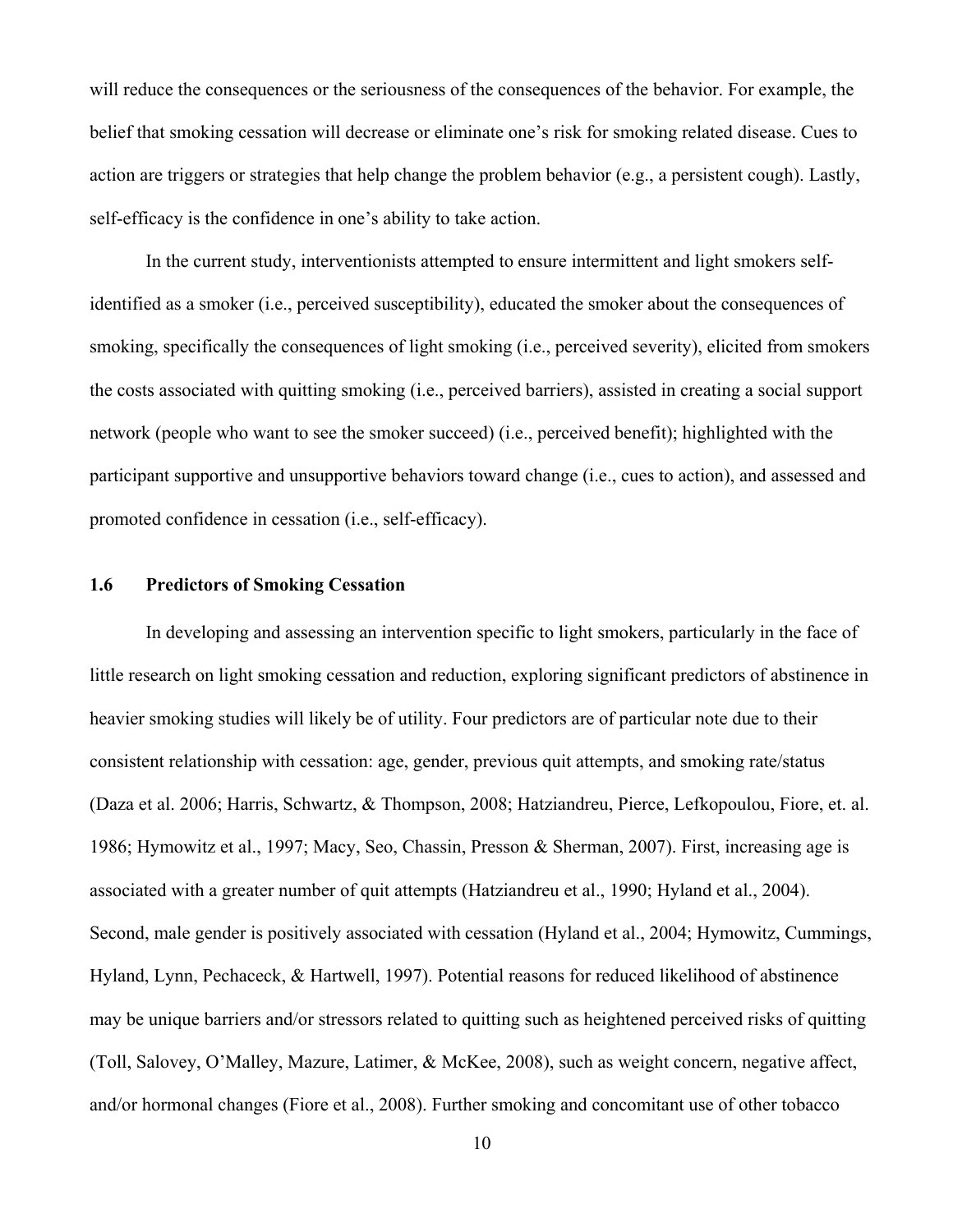products may reduce smoking rates, yet not overall tobacco use rates. In one study, 91% of individuals who reported abstaining from cigarette smoking, but reported using other tobacco products, were male (Hyland et al., 2004). Third, smoking rate / status is also an important predictor of quit status such that fewer number of cigarettes smoked per day is associated with higher rates of quitting (Fiore et al., 2008; McWhorter, Boyd, & Mattson, 1990). Smoking reduction has demonstrated an association with future abstinence (McDermott, Dobson, & Owen, 2008). Finally, previous quit attempts have been associated with smoking cessation (McWhorter, Boyd, & Mattson, 1990), and having at least one previous quit attempt was associated with greater odds of maintaining abstinence (Macy, Seo, Chassin, Presson  $\&$ Sherman, 2007). Considering age, gender, smoking rate, and previous quit attempts as predictors in newly developed intermittent and light smoking interventions may inform both current study results and future intervention refinements.

#### **1.7 Aims and Hypotheses**

The primary purpose of this study was to examine the effects of a brief tailored intervention on college student light smokers' quit status at 1- and 3- month follow-ups. Secondary aims included: assessing smoking reduction among participants, Transtheoretical changes over time, and the impact of known correlates of smoking cessation on quitting and reducing in a college light smoking sample. It is hypothesized that quit rates and reduction rates at follow-up will be consistent with or higher than typical quit rates published to date for brief interventions (12. 4%, Fiore et al., 2008; 12%, Sussman, 2002). In addition, stage of change and decisional balance measures will demonstrate significant progression in the anticipated direction at both follow-up time points. Age, gender, number of previous quit attempts, and baseline levels of smoking will be predictive of smoking cessation at both follow-ups such that older age, males, individuals who have more quit attempts and smoke less at baseline will be more likely to reduce smoking as well as be more likely to quit smoking.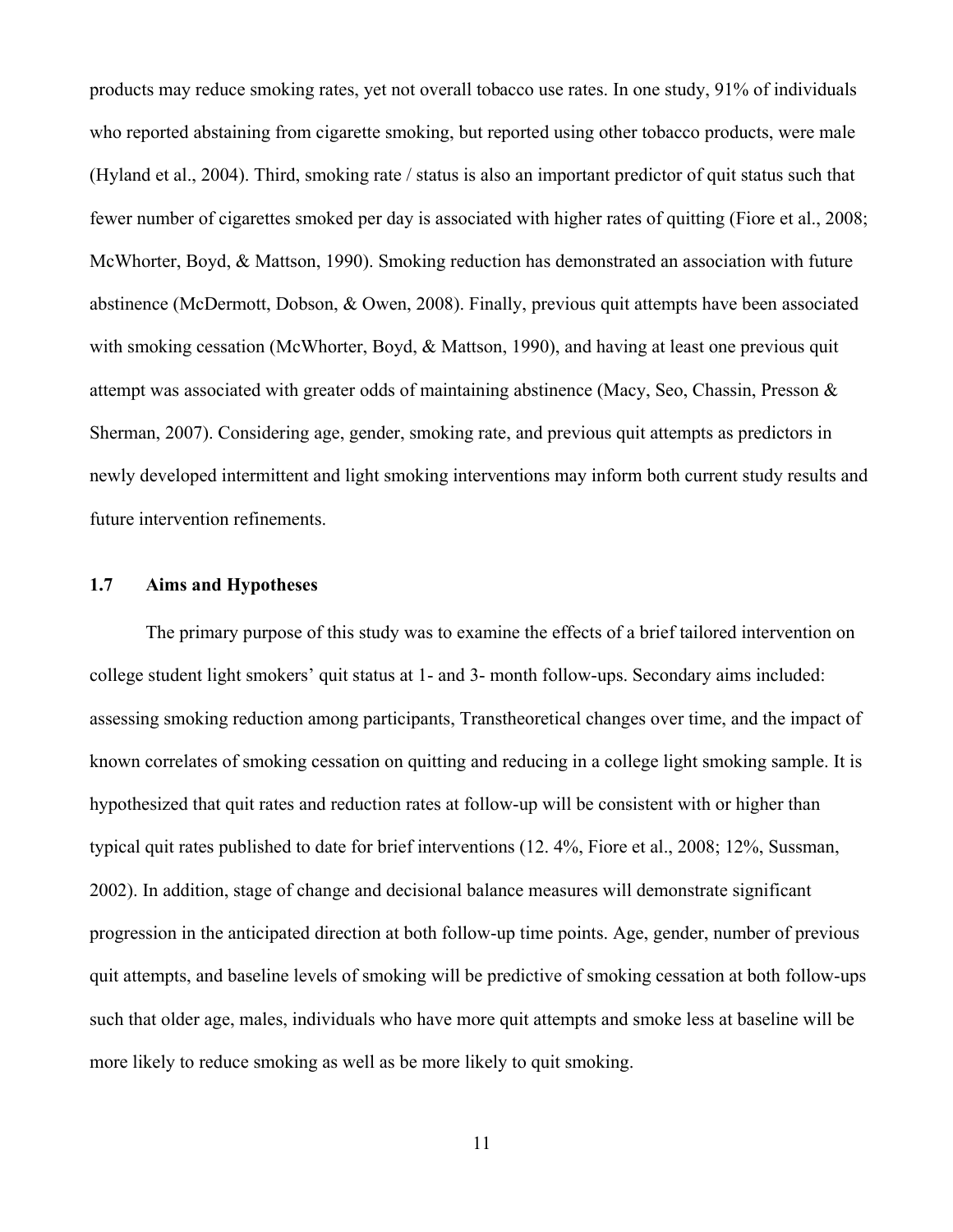## **Chapter 2: Methods**

#### **2.1 Participants**

Two hundred and fifty English speaking students who attended the University of Texas at El Paso were recruited from common gathering areas on the University campus. Participants were predominantly Hispanic (79.4%); however, all measures were provided in English, as was the intervention. The average age of participants was 22.29 years, and 53% of participants were male. Fortythree percent of participants reported daily smoking, 42% reported weekly smoking, and 10% reported smoking monthly or experimentally. At the time of this study, no previous studies of light smoking cessation existed; thus, sample size was determined based on the study's budget and an effort to ensure the ability to assess effect sizes and support future power calculations. The smoking inclusion criterion was to report smoking between 1 cigarette a month to 10 cigarettes per day (cpd). Participants were recruited via the question "how many cigarettes have you smoked in the past 30 days," to ensure that individuals who did not consider themselves smokers were still screened and eligible for participation. Posters were displayed around campus with study and contact information, so interested light smokers could self-refer. No other inclusion or exclusion requirements were observed.

#### **2.2 Interventionist**

Interventionists were clinical psychology graduate students at the University of Texas at El Paso. A Clinical Psychologist provided training in motivational enhancement and health education. The training empirical and theoretical underpinnings of the intervention, as well as training as to intervention process issues. Interventionists engaged in multiple role-plays to ensure future fidelity of intervention delivery. Supervision was conducted on a weekly and as needed basis.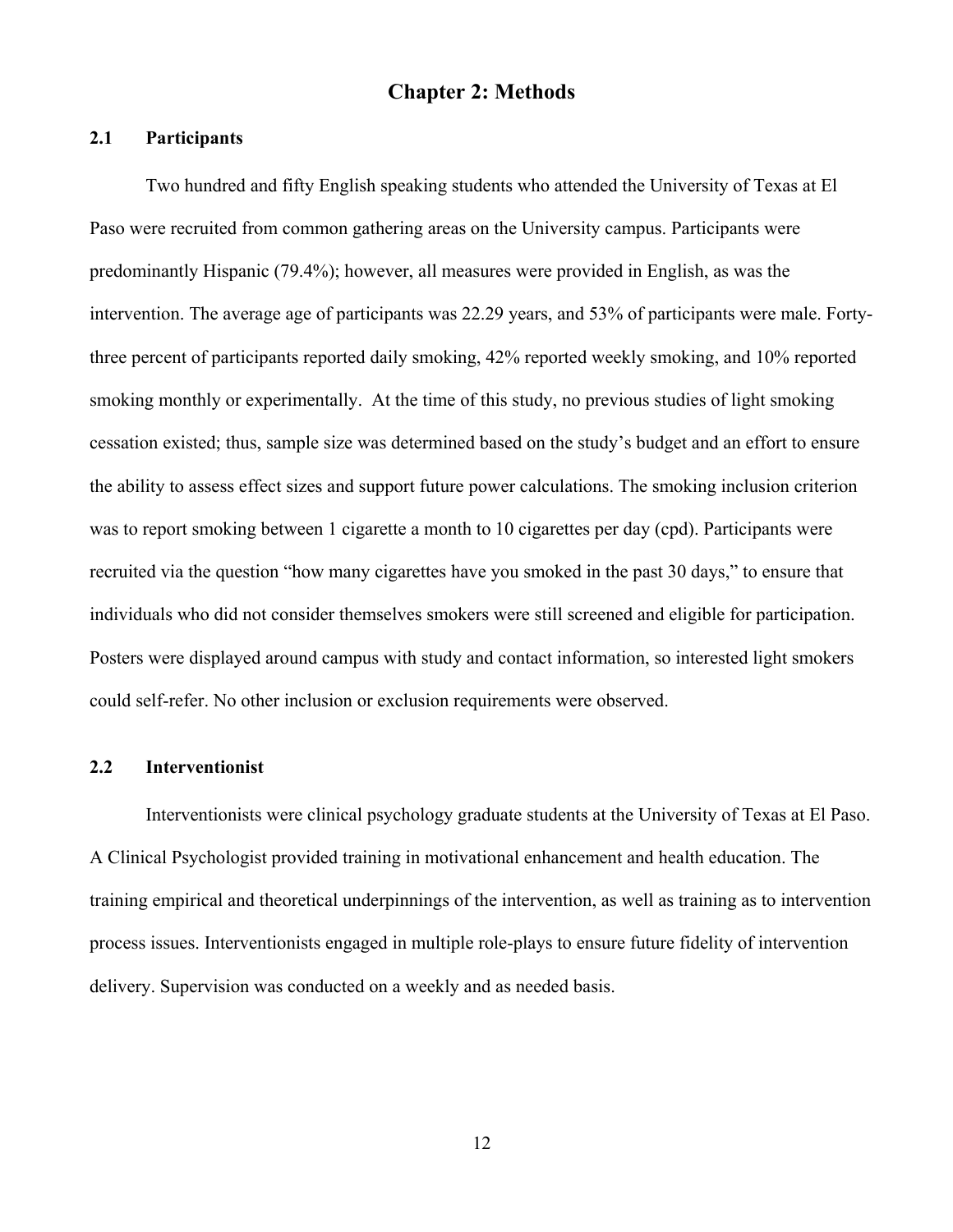#### **2.3 Design**

The design of the study was prospective in nature. The study assessed the relationships between the independent variables (gender, age, smoking status at baseline, and previous quit attempts) and the dependent variables (quit status and smoking reduction) at two follow-up time points. In addition, changes in stage of change and decisional balance measures over time were assessed.

#### **2.4 Measures**

Demographic questionnaire (Appendices A & B)- Examined participants' age, gender, marital status, and education level. The questionnaire also assessed current smoking behavior, age of first use, history of past quit attempts, past use of tobacco cessation aids, general weight concern, cessation-related weight concern, smoking attitudes, and cessation aid and program preferences. At baseline and followup, participants' smoking status was defined as follows: "daily" if they smoked on a daily basis, "weekly" if they smoked less than daily but at least weekly, "experimental/monthly" if they had smoked in the past month or tried cigarettes but did not report smoking weekly, and "quitter" if they reported quitting subsequent to smoking. "Reducers" were defined as follow-up change to a lesser smoking category.

Fagerström Test of Nicotine Dependence (FTND; Heatherton, Kozlowski, Frecker, & Fagerström, 1991; Appendix C) – Assesses the degree of psychological dependence on nicotine via 6 items. Scores are summed and range from 0-10, with higher scores indicating higher levels of nicotine dependence. The FTND has been determined to be a valid measure of heaviness of smoking compared to biochemical indices and has acceptable levels of internal consistency, reported at  $\alpha$ = .68 (Heatherton et al., 1991). However, in this study, internal consistency was low ( $\alpha$  = .480).

Decisional Balance (Velicer, DiClemente, Prochaska, & Brandenburg, 1985; Appendix D) – Assessed the degree to which participants are inclined to quit smoking. A sample question is "Smoking cigarettes is pleasurable." Participants answered on a five point Likert scale that ranged from "very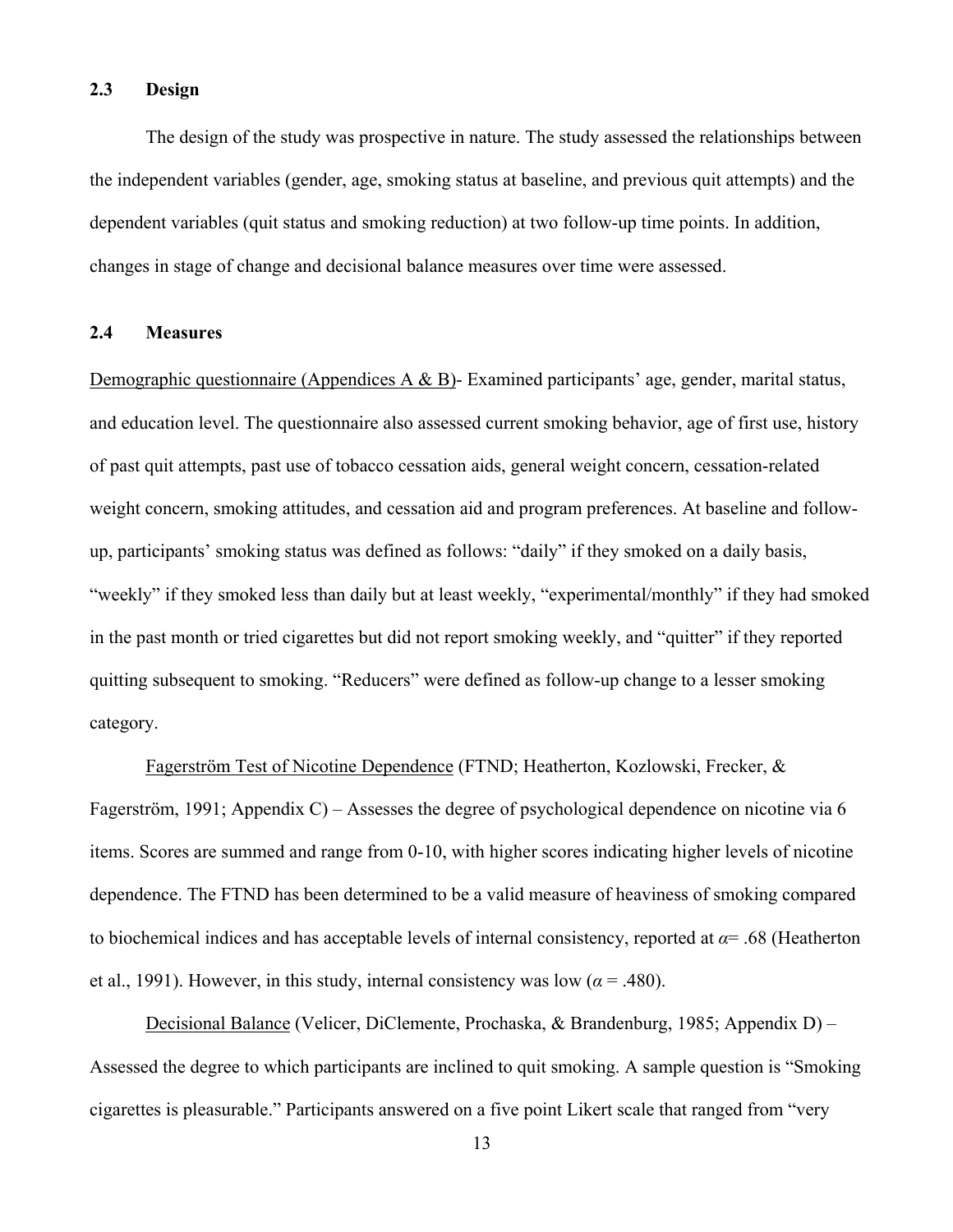important" to "not at all important to me." The measure consisted of two scales measuring the pros and cons of smoking, which had internal consistencies of .87 and .90 respectively. In this study, internal consistency for both scales were adequate (pros  $\alpha = .77$ ; cons  $\alpha = .78$ ). Scores on each scale range from 10 to 50, with higher scores indicating greater endorsement of pros or cons.

Smoking Stage of Change Short Form (DiClemente et al., 1991; Appendix E) – Assessed preparedness to quit smoking while placing smokers in one of five categories of readiness to change smoking behavior (precontemplation, contemplation, preparation, action, or maintenance) by assessing current smoking status, as well as an individuals' motivation to quit smoking.

Bedfont Smokerlyzer – Assessesed expired carbon monoxide (CO) with a precision of 99.8% (Hald, Overgaard, & Grau, 2003). Participants are asked to hold their breath for 15 seconds and then to breathe into the machine. The Smokerlyzer then provides a digital reading of CO in parts per million (ppm).

#### **2.5 Procedure**

After IRB approval was obtained, two hundred and fifty participants were recruited by interventionists around the UTEP Campus in locations that are highly frequented by students as well as through a media campaign, which advertised the program. The media campaign consisted of posters displayed around the UTEP campus. Posters provided pertinent information so that interested students, who were eligible to participant, could set up an appointment to meet with an interventionist. The UTEP Student Health Center referred all smokers to the study, and obtained consent to forward contact information to the researchers. Appointments were made so that interventionists could meet with participants at either the Student Health Center or in the research lab. Interventionists also met with smokers on a walk-in basis at the Health Center.

When participants first met with the interventionist, informed consent was obtained, and participants completed baseline measures, as well as received a brief tobacco cessation intervention. The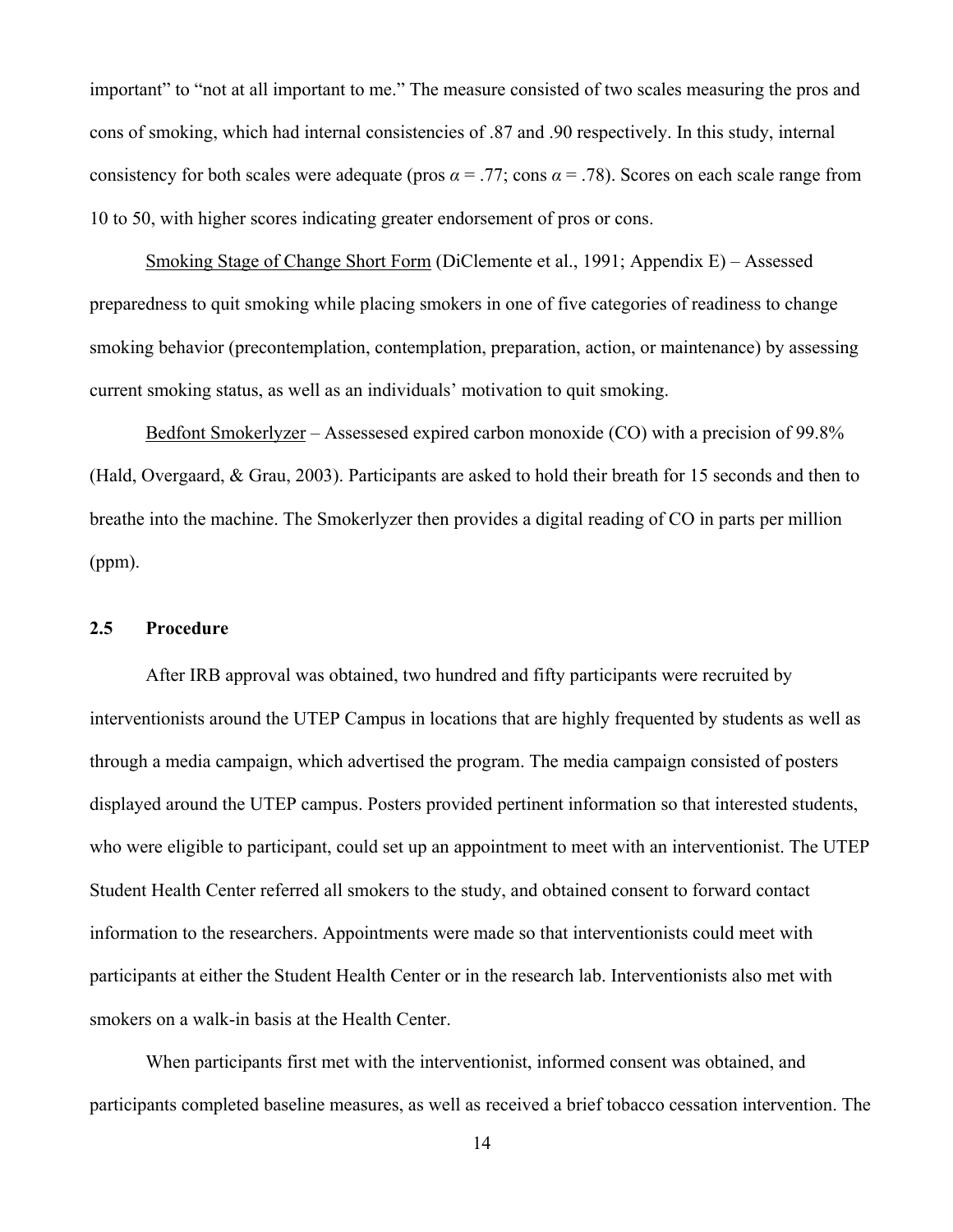smoking cessation intervention was developed both theoretically and empirically. The intervention was adapted to the specific needs of Hispanic college light smokers while remaining brief in nature to make the intervention less burdensome and more attractive. Once the intervention was completed, participants were notified that Prevention and Treatment in Clinical Health (PATCH) lab staff would contact them throughout the next 3- months in order to complete measures about their smoking. Participants received gift cards for current and future participation. Participants were contacted 1- and 3- months postintervention in order to encourage them to complete follow- up materials over the phone, in person, by email, or by mail. Upon completion of survey instruments (and the intervention at baseline), the participants were given a \$10 online gift card at baseline, the 1-month, and the 3- month follow-ups, for a total of \$30 for study completion.

#### *Intervention*

The intervention was brief in nature (45 minutes), integrated both motivational enhancement and health education techniques, and contained the following components in the order in which they were provided :

1. Carbon monoxide (CO) feedback such that the interventionist discussed the participant's CO level and the health implications for not only the current CO level but also increasing levels (particularly if CO was low).

2. A motivational enhancement worksheet (Appendix F) in which the participant discussed their confidence and desire to quit smoking. The interventionist elicited motivators to continue smoking as well as to quit smoking, while the participant discussed perceived benefits and consequences of smoking and smoking cessation. The interventionist promoted the benefits of smoking cessation by asking follow- up questions (Appendix G) that elicited an even greater number of benefits from the participant (e.g., "What would happen to your quality of life if you quit smoking?"). During the intervention the interventionist expressed empathy and engaged in reflective listening in order to ensure that the smokers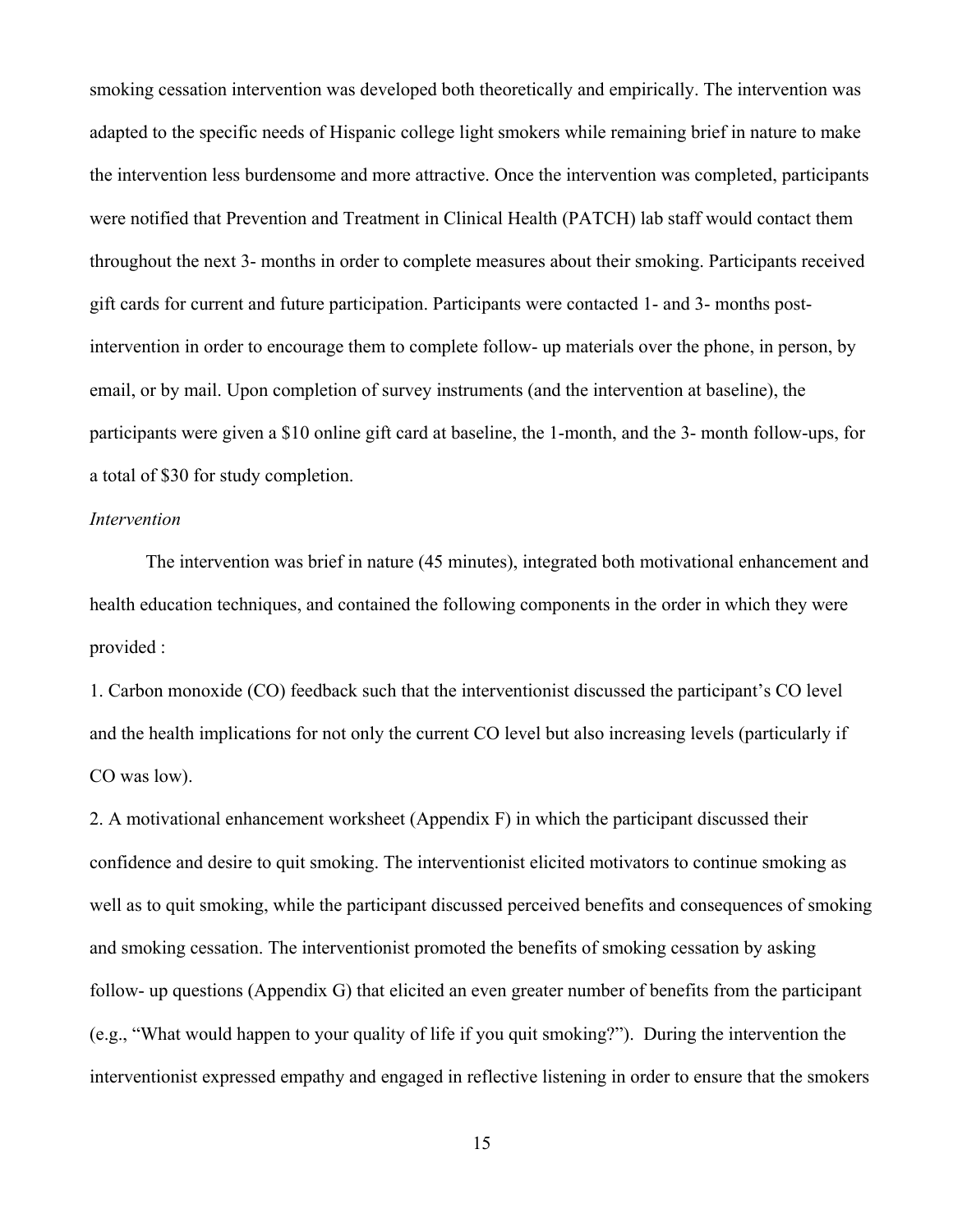felt that their individual concerns and difficulties were being addressed.

3. A social support worksheet (Appendix H) in which the interventionist assisted participants in identifying supportive individuals, supportive behaviors from other individuals, unsupportive behaviors from others, and ways to request more supportive behaviors from others—all with the goal of smoking abstinence.

4. Light smoking consequences and cessation benefits handouts (Appendix I), in which the interventionist discussed health consequences associated with the participant's level of cigarette consumption, as well as the benefits of smoking cessation.

5. If the participant indicated readiness to quit smoking, the interventionist and participant set a quit date and the interventionist assisted the smoker to prepare for and engage in the quit attempt on the selected date.

#### **2.6 Approach to Analyses**

Descriptive analyses were used to explore participant characteristics. Participants' smoking status at 1- month and 3- month follow-ups were coded into quitters and non-quitters, as well as reducers and non- reducers. Intention to treat analyses were used to assess abstinence and reduction rates such that those who were lost to follow-up were considered to be smoking or not reducing at each follow-up. Reduction was coded such that participants were considered to have reduced smoking if their categorical smoking status changed (e.g., daily to weekly, weekly to monthly/experimental). Two tests of marginal homogeneity were used to determine changes in categorical smoking status from baseline to each follow-up. Wilcoxson and sign rank tests were performed to see if participants progressed through the stages of change in the anticipated direction at the 1- month and 3- month follow-ups. Four logistic regressions were performed to determine predictors of quitting and smoking reduction at each follow-up. Gender, age, smoking rate at baseline, and previous quit attempts were assessed as independent variables. A Repeated Measures ANOVA was used to assess change in scores on the decisional balance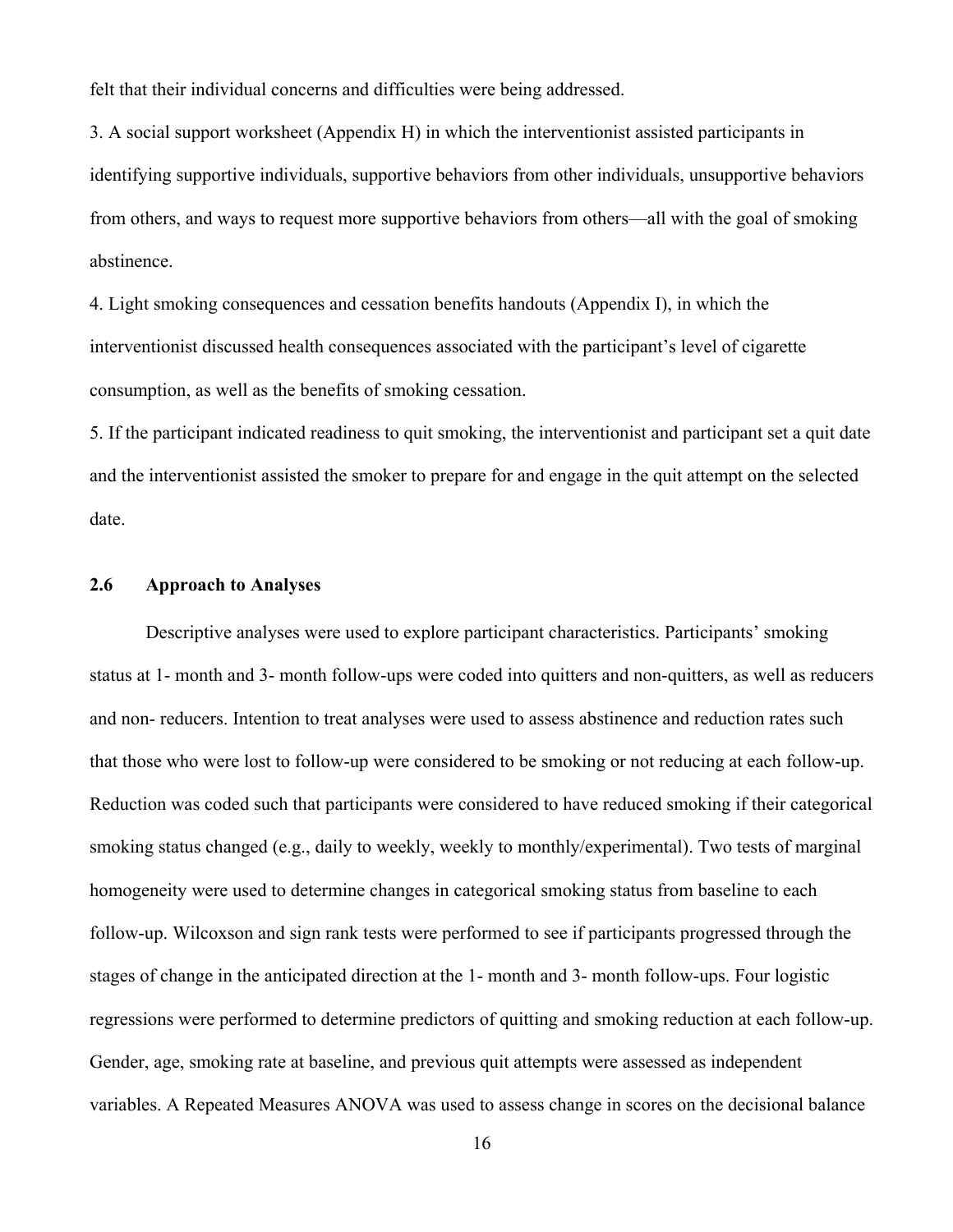at 1- month and 3- month follow-ups. Two logistic regression analyses assessed the impact of gender, age, baseline smoking rate, and previous quit attempts, on participant attrition at each follow-up.

## **Chapter 3: Results**

#### **3.1 Participant Characteristics**

The mean age of participants was 22.29 years  $(SD = 4.86)$ ; 53% of the sample was male and 47% was female. Seventy-nine percent of participants were of Hispanic descent; 50% were Mexican-American. The largest percentage of participants smoked one cigarette a day (49%), and the average number of cigarettes smoked on smoking days was 3.76 (*SD*= 4.12). CO levels were low (*M*= 3.52, *SD*= 4.46), as were nicotine dependence scores (*M*= 1.05, *SD*= 1.06). Fourteen percent of participants quit at the 1-month and 3-month follow- ups, and 30% and 27% percent reduced their smoking at the 1-month and 3-month follow-ups respectively (See Table 3.1 for Participant Characteristics).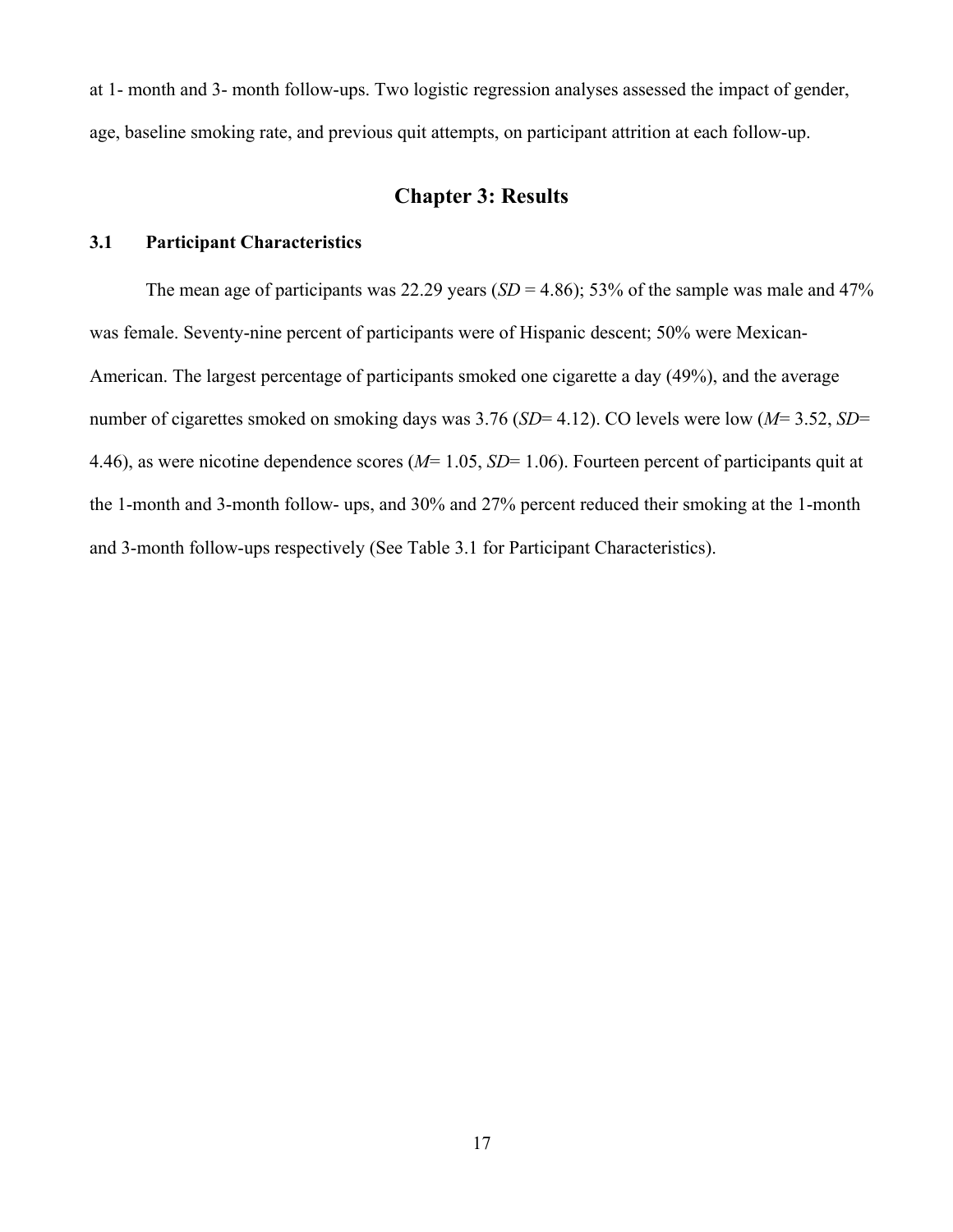| <b>Participant Characteristics</b>             | <b>Statistics</b>     |
|------------------------------------------------|-----------------------|
| Age (Years)                                    | $M=22.29; SD=4.86$    |
| Gender                                         |                       |
| % Female                                       | 47                    |
| % Male                                         | 53                    |
| <b>Smoking Status at Baseline</b>              |                       |
| % Daily                                        | 43                    |
| % Weekly                                       | 42                    |
| % Experimental/Monthly                         | 10                    |
| <b>Stage of Change Baseline</b>                |                       |
| % Precontemplation                             | 33                    |
| % Contemplation                                | 32                    |
| % Preparation                                  | 24                    |
| <b>Smoking Cessation</b>                       |                       |
| % Quit 1- month                                | 14                    |
| % Quit 3- month                                | 14                    |
| <b>Smoking Reduction</b>                       |                       |
| % Reduced 1- month                             | 30                    |
| % Reduced 3- month                             | 27                    |
| <b>Decisional Balance Baseline</b>             |                       |
| Pros                                           | $M=24.62, SD=7.50$    |
| Cons                                           | $M=32.15$ , $SD=8.74$ |
| <b>Fagerström Nicotine Dependence Baseline</b> | $M=1.05$ , $SD=1.06$  |
| Ethnicity                                      |                       |
| % Mexican National                             | 17.5                  |
| % Mexican American                             | 50.4                  |
| % Other Hispanic                               | 11.5                  |
| % Non Hispanic White                           | 9.5                   |
| % African American                             | 0.8                   |
| % Asian American                               | 0.4                   |
| % Native American                              | 0.4                   |
| % Other                                        | 6.3                   |
| Carbon Monoxide Exhaled CO (ppm) at Baseline   | $M=$ 3.52, SD=4.46    |

Table 3.1: Participant characteristics

## **3.2 Change in Smoking Status**

The test of marginal homogeneity is used for more discrete categories and accounts for dependency between the variables. It is  $\chi^2$  distributed and allows researchers to look at the same group of people over time. The test of marginal homogeneity reveled that participants were changing their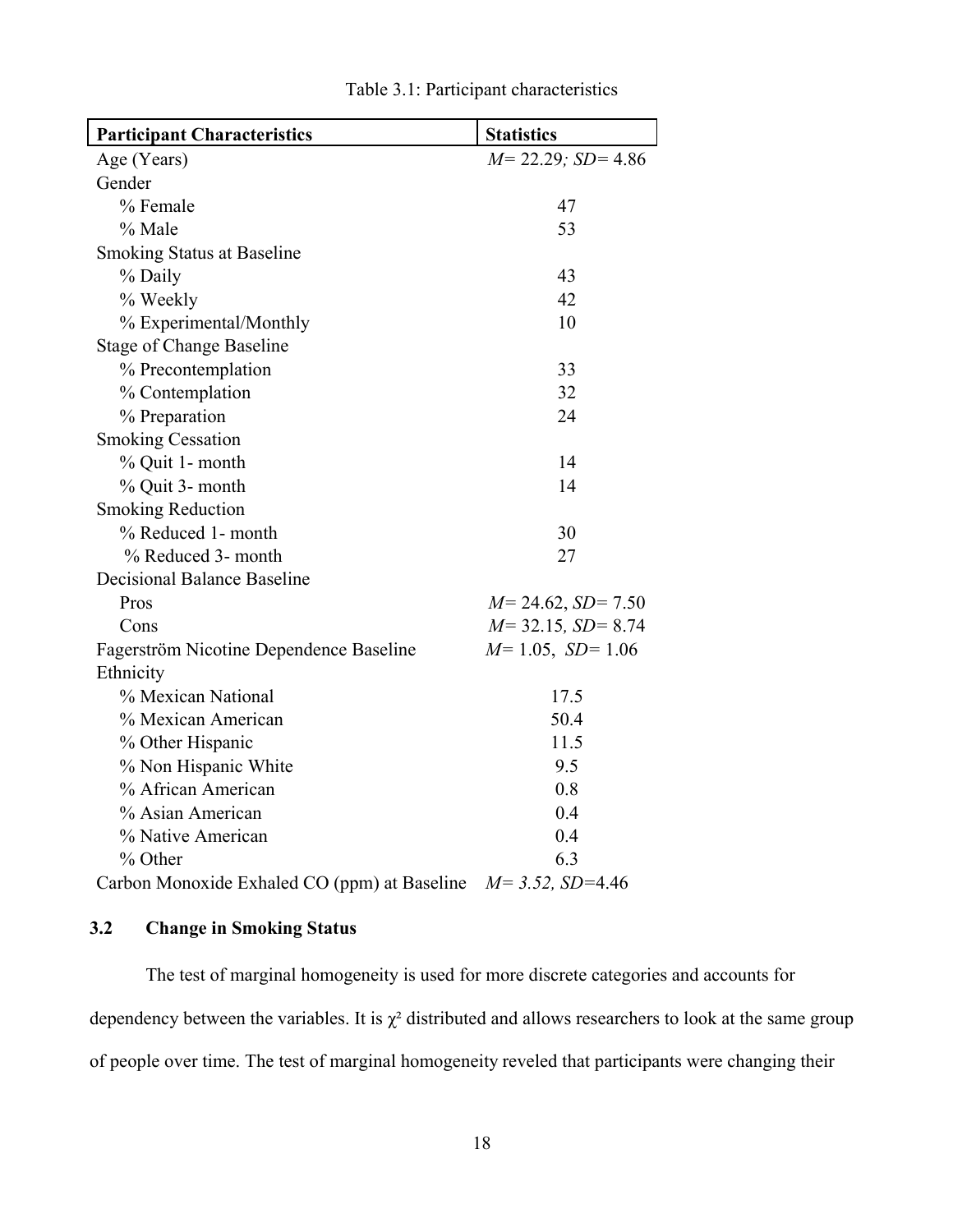smoking status in the anticipated direction at the 1-month,  $\chi^2$  (3)=35.68, *p*= .000, and the 3-month follow- up,  $\chi^2$  (3)=44.38 *p*= .000, (See Figure 3.1).



Figure 3.1: Change in Smoking Status.

#### **3.3 Progression through the Stages of Change**

The Wilcoxson & sign rank test revealed that individuals were moving through the stages of change at 1-month and 3-month follow- up periods,  $\chi^2$  (2)= 12.20, *p*=. 002. From baseline (*M*= 1.91, *SD*= .805, *Md*=2) to 1-month (*M*= 2.00, *SD*= .90, *Md*=2), individuals did not move significantly through the stages in the anticipated direction  $(Z= -1.564, p= 118)$ ; however the change was statistically significant from baseline (*M*= 1.91, *SD*= .805, *Md*=2) to the 3-month (*M*= 2.14, *SD*= .90, *Md*=2) followup (*Z*= -3.33, *p*=. 001) and from the 1- month (*M*= 2.00, *SD*= .90, *Md*=2) to the three -month (*M*= 2.14, *SD*= .90, *Md*=2; *Z*= -3.33, *p*=. 001) follow- up (See Figure 3.2).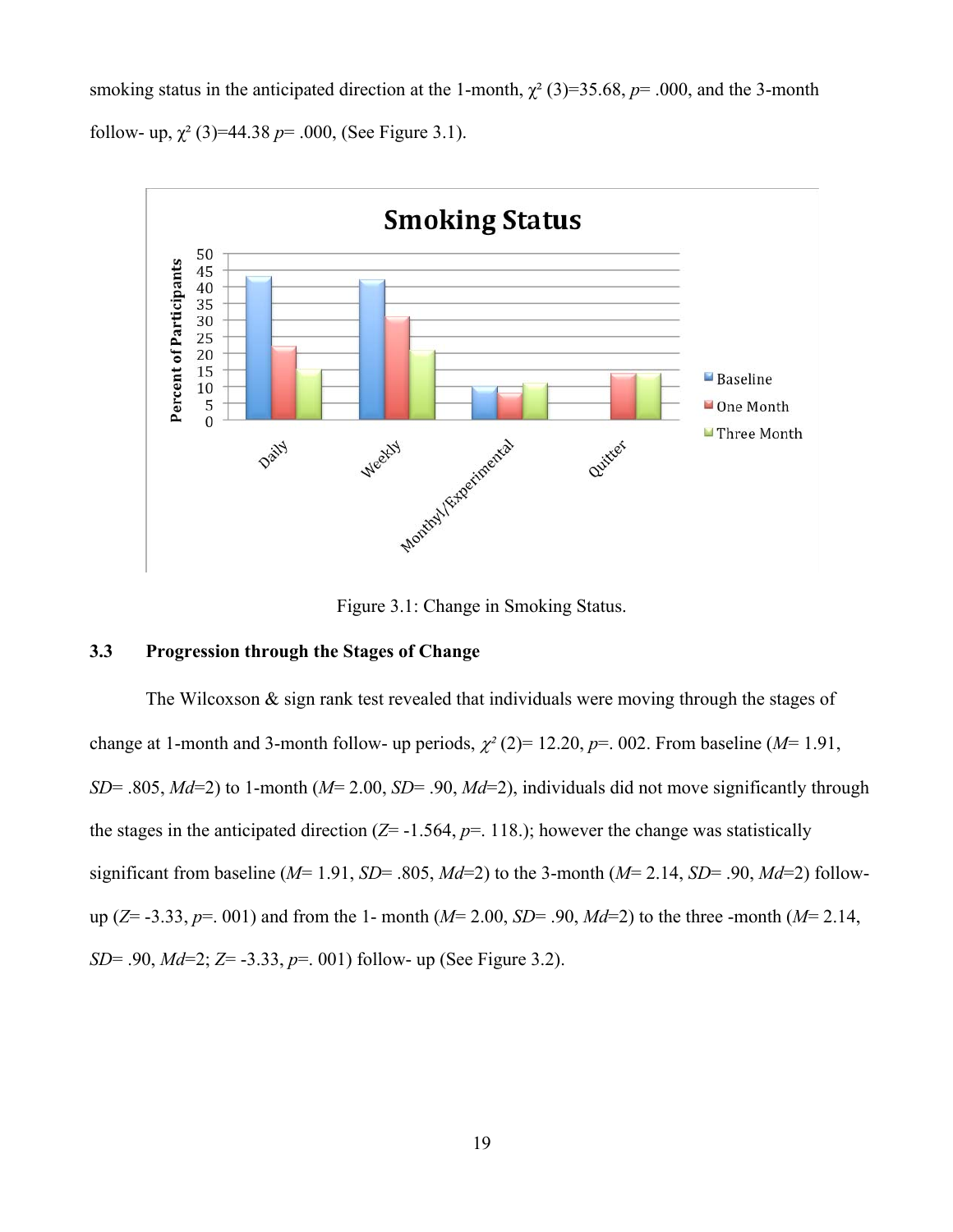

Figure 3.2: Progression through the stages of change.

#### **3.4 Predictors of Smoking Cessation**

Two logistic regressions assessed predictors of smoking cessation. The overall model was not significant at the 1-month follow-up,  $\chi^2$  (8)=9.21, *p*=. 32, neither were any of the predictors. At the 3month follow- up individuals who previously made three quit attempts were removed from the equation because there was no variability in this category. Furthermore, everyone at baseline who previously quit 3 times did not quit at the 3- month follow- up. This lack of variability created an unstable model; thus, individuals who previously quit three times were dropped from the model. The new model was not significant,  $\chi^2$  (7)=5.22, *p*= .63 (see Tables 3.2 & 3.3), and none of the predictors of cessation were significant.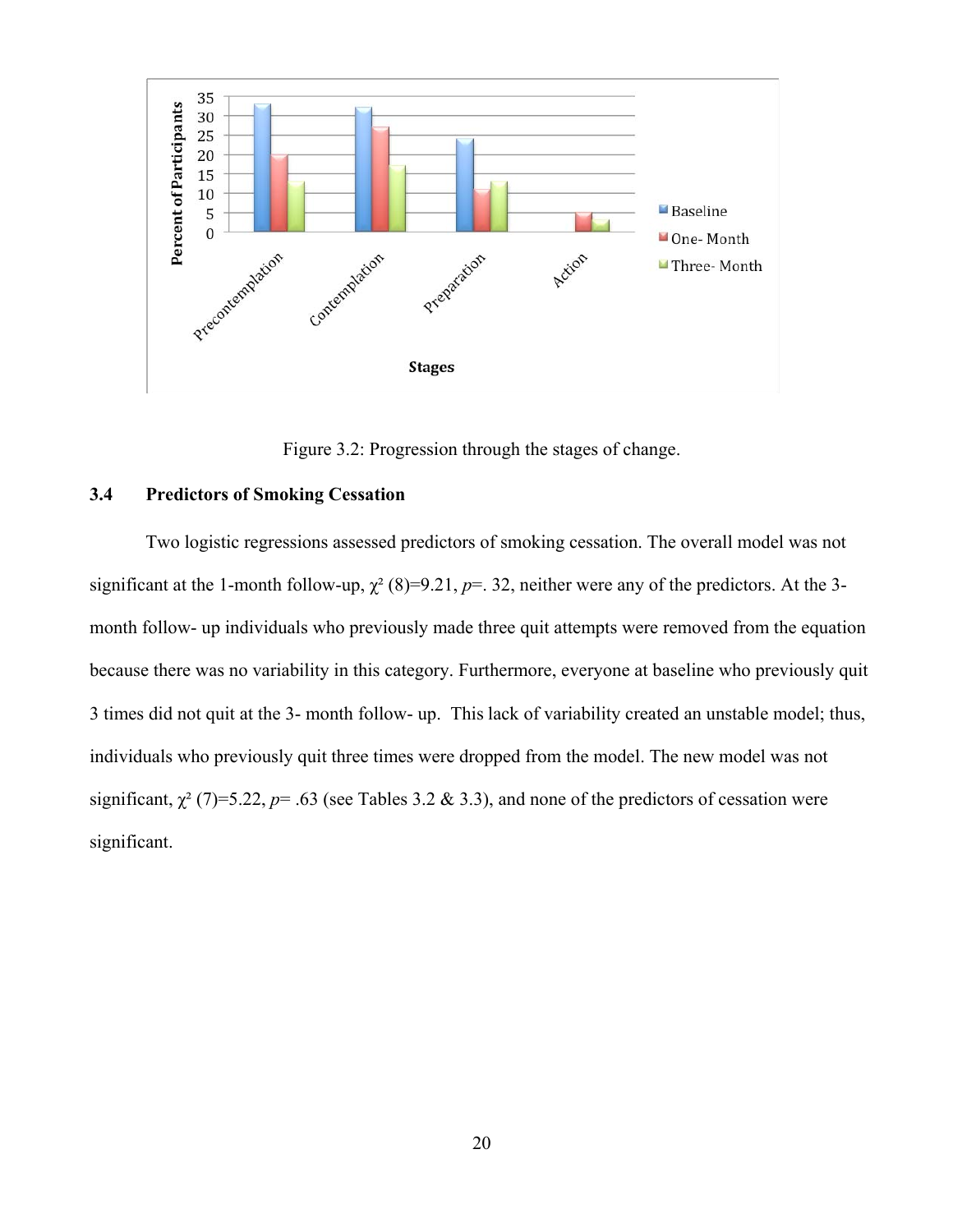| Variable                                  | <b>Odds Ratio</b> | <b>CI</b> Lower | <b>CI</b> Higher |
|-------------------------------------------|-------------------|-----------------|------------------|
| Age                                       | 1.00              | 0.91            | 1.10             |
| Gender                                    | 1.49              | 0.58            | 3.77             |
| Quit Attempts Greater Than 1 Day (Ref. is |                   |                 |                  |
| more than 3 times)                        |                   |                 |                  |
| None                                      | 2.27              | 0.71            | 7.26             |
| 1 Time                                    | 1.27              | 0.22            | 7.31             |
| 2 Times                                   | 0.85              | 0.16            | 4.54             |
| 3 Times                                   | 2.07              | 0.31            | 13.69            |
| Smoking Status (Ref. is Daily)            |                   |                 |                  |
| Monthly/Experimental                      | 4.40              | 0.90            | 21.40            |
| Weekly                                    | 1.88              | 0.61            | 5.82             |
| * $p<0.05$ *                              |                   |                 |                  |
| Overall Model $(\chi^2(8)=9.21, p=.32)$   |                   |                 |                  |

Table 3.2: Logistic regression model- Predicting the odds of quitting at 1- month

Table 3.3: Logistic regression model- Predicting the odds of quitting at 3- month

| Variable                                  | <b>Odds Ratio</b> | <b>CI</b> Lower | <b>CI</b> Higher |
|-------------------------------------------|-------------------|-----------------|------------------|
| Age                                       | 0.98              | 0.90            | 1.06             |
| Gender                                    | 0.82              | 0.30            | 2.21             |
| Quit Attempts Greater Than 1 Day (Ref. is |                   |                 |                  |
| more than 3 times)                        |                   |                 |                  |
| None                                      | 0.29              | 0.06            | 1.34             |
| 1 Time                                    | 0.92              | 0.18            | 4.84             |
| 2 Times                                   | 0.52              | 0.12            | 2.22             |
| Smoking Status (Ref. is Daily)            |                   |                 |                  |
| Monthly/Experimental                      | 2.49              | 0.44            | 14.18            |
| Weekly                                    | 1.49              | 0.48            | 4.60             |
| $*_{p<.05} *$                             |                   |                 |                  |

Overall Model  $(\chi^2 (7)=5.22, p=.63)$ 

## **3.5 Change in Smoking Reduction**

Two logistic regressions assessed predictors of smoking reduction. The overall model was not significant at the 1-month,  $\chi^2$  (8)= 1.90, *p*= .98. None of the individual predictors of smoking cessation were significant at the 1- month follow up. The overall model was not significant at the 3-month followup,  $\chi^2$  (8)= 11.93, *p*=. 194, however, smoking status was predictive of smoking reduction at the 3-month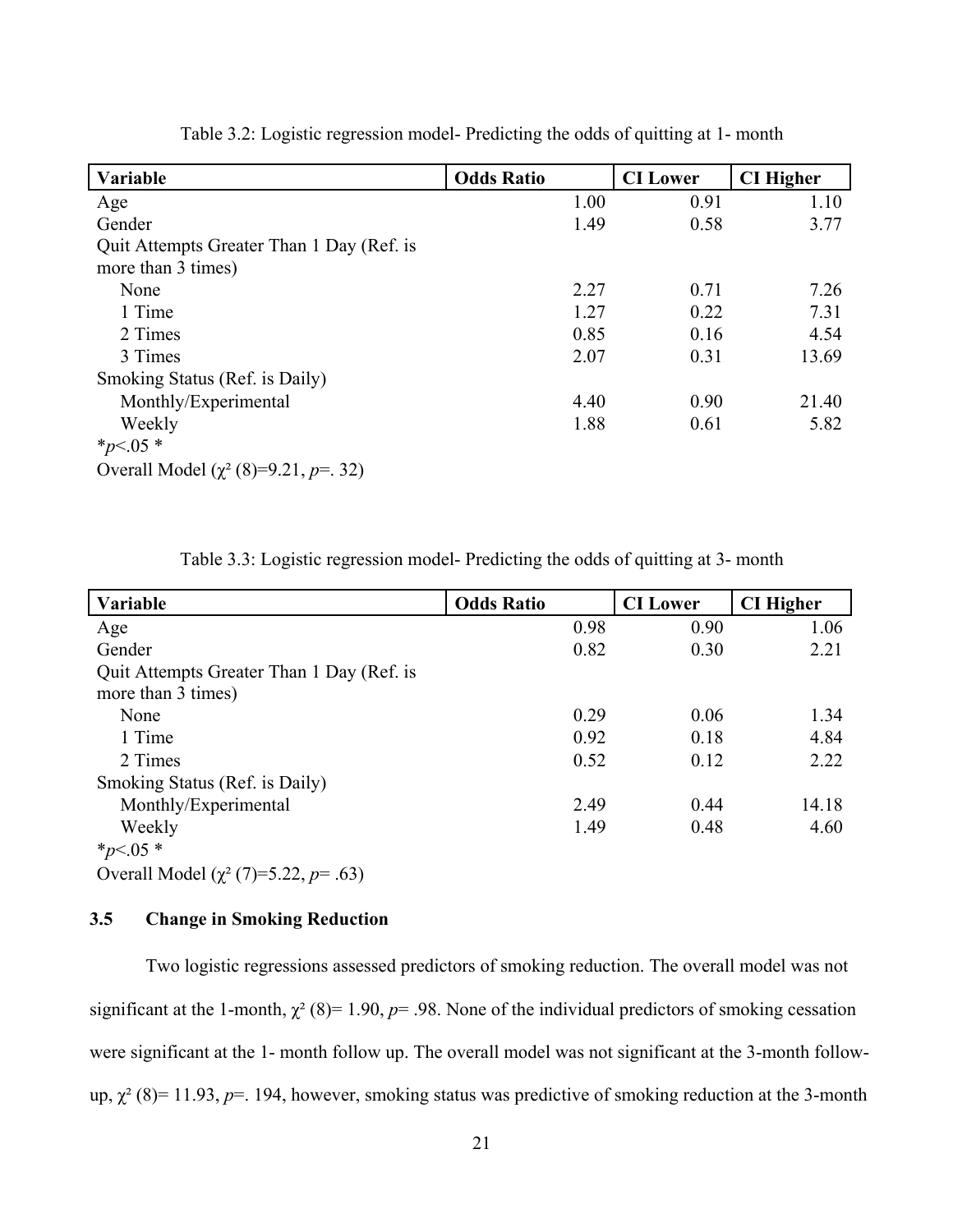follow- up such that experimental smokers were .176 times as likely to reduce their smoking in comparison to daily smokers (*CI*= .03, .988, *p=.* 04.). However, since the overall model was not significant, these results should be cautiously interpreted (See Tables 3.4 & 3.5).

| Variable                                            | <b>Odds Ratio</b> | <b>CI</b> Lower | <b>CI</b> Higher |
|-----------------------------------------------------|-------------------|-----------------|------------------|
| Age                                                 | 0.99              | 0.93            | 1.06             |
| Gender                                              | 1.17              | 0.61            | 2.25             |
| Quit Attempts Greater Than 1 Day                    |                   |                 |                  |
| (Ref. is more than three times)                     |                   |                 |                  |
| None                                                | 1.21              | 0.50            | 292              |
| 1 Time                                              | 1.03              | 0.31            | 3.40             |
| 2 Times                                             | 0.70              | 0.22            | 2.21             |
| 3 Times                                             | 0.78              | 0.17            | 3.49             |
| Smoking Status (Ref. is daily)                      |                   |                 |                  |
| Monthly/Experimental                                | 0.47              | 0.42            | 5.12             |
| Weekly                                              | 0.92              | 0.44            | 1.93             |
| * $p<0.05$ *                                        |                   |                 |                  |
| Overall Model ( $\chi^2$ (8)= 1.90, <i>p</i> = .98) |                   |                 |                  |

Table 3.4: Logistic regression model- Predicting odds of reducing at 1- month.

| Variable                                  | <b>Odds Ratio</b> | <b>CI</b> Lower | <b>CI</b> Higher |
|-------------------------------------------|-------------------|-----------------|------------------|
| Age                                       | 0.94              | 0.87            | 1.01             |
| Gender                                    | 0.79              | 0.38            | 1.65             |
| Quit Attempts Greater Than 1 Day (Ref. is |                   |                 |                  |
| more than three times)                    |                   |                 |                  |
| None                                      | 0.16              | 0.59            | 4.63             |
| 1 Time                                    | 0.77              | 0.21            | 2.87             |
| 2 Times                                   | 2.06              | 0.65            | 6.51             |
| 3 Times                                   | 0.78              | 0.16            | 3.77             |
| Smoking Status (Ref. is daily)            |                   |                 |                  |
| Monthly/Experimental*                     | 0.18              | 0.31            | 0.99             |
| Weekly                                    | 0.82              | 0.36            | 1.89             |
| * $p<0.05$ *                              |                   |                 |                  |
| Overall Model $(\chi^2(8)=11.93, p=.194)$ |                   |                 |                  |

Table 3.5: Logistic regression model- Predicting the odds of reducing at 3- months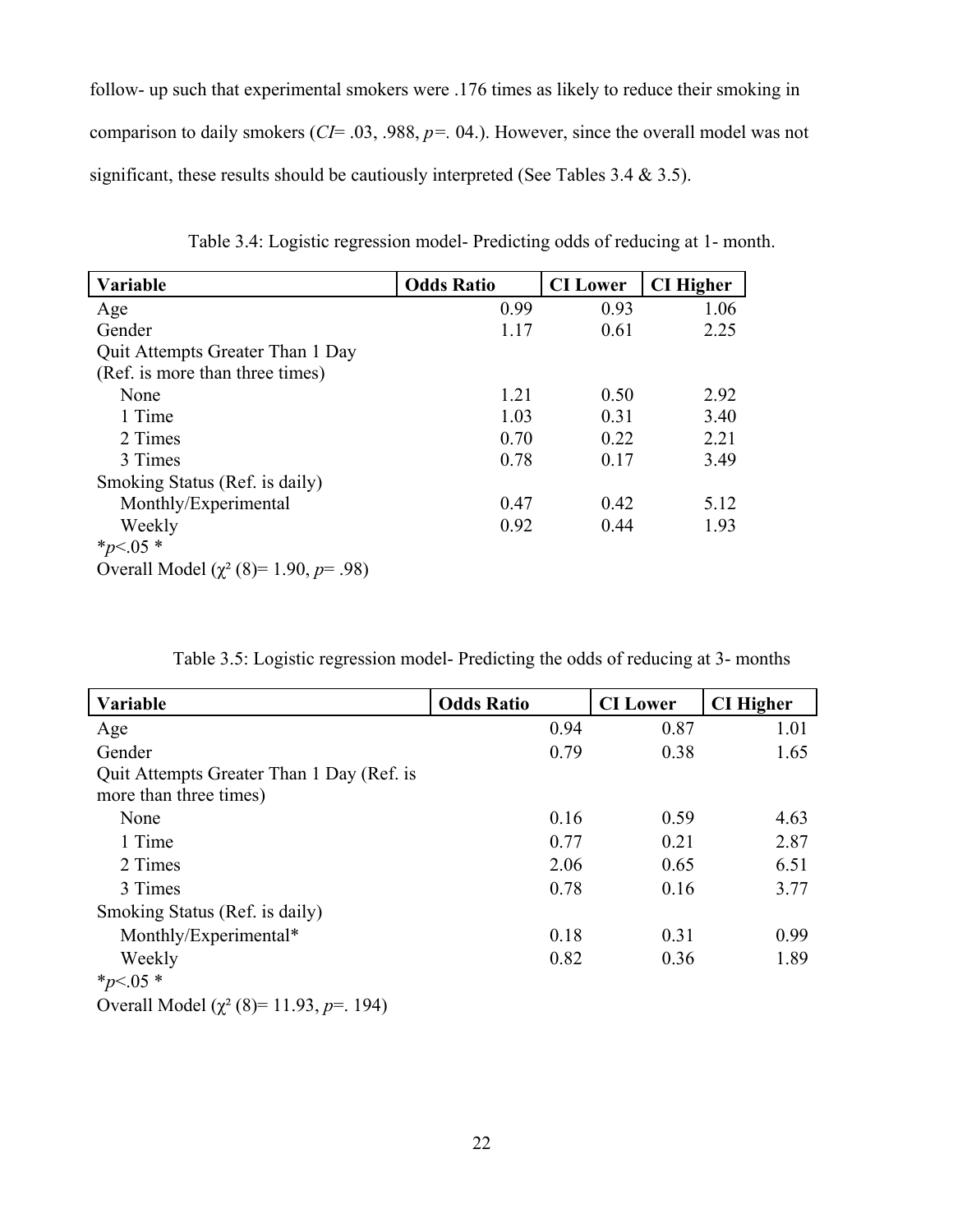#### **3.6 Change in Decisional Balance**

The main effect for the pros of smoking at the two follow- up time periods was significant, F (2, 290)= 30.205,  $p$ <. 001, partial  $\eta$ <sup>2</sup>= .172. Simple contrasts were significant indicating a decrease of smoking pros from baseline (*M*= 24.75, *SD*= 7.50) to 1-month, *F* (1, 145)= 21.48, *p*<. 001 (*M*= 22.30, *SD*= 7.76), and from baseline (*M*= 24.75, *SD*= 7.50) to the 3-month follow-up, *F* (1, 145)= 56.849, *p*<. 001 (*M*=20.83, *SD*= 7.5; see Figure 3.3).

The main effect for cons of smoking at the two follow- up periods was significant,  $F(2, 282) =$ 36.044,  $p$ <. 001, *partial*  $\eta$ <sup>2</sup>= .204. Simple contrasts were significant indicating a decrease in the number of cons of smoking reported from baseline ( $M=32.15$ ,  $SD=7.44$ ) to the 1-month follow-up,  $F(1, 141)=$ 26.297, *p*<. 001 (*M*= 29.21, *SD*=8.09)*,* and from baseline (*M*= 32.15, *SD*=7.44) to the 3-month followup, *F* (1, 141)= 62.142, *p*<. 001 (*M*=27.42, *SD*=8.7; see Figure 3.3).



Figure 3.3: Change in Decisional Balance.

#### **3.7 Predictors of Attrition**

Seventy-eight percent of participants completed the 1-month follow-up, and 63% completed the 3-month follow-up. Two logistic regressions assessed potential predictors of attrition at the 1-month and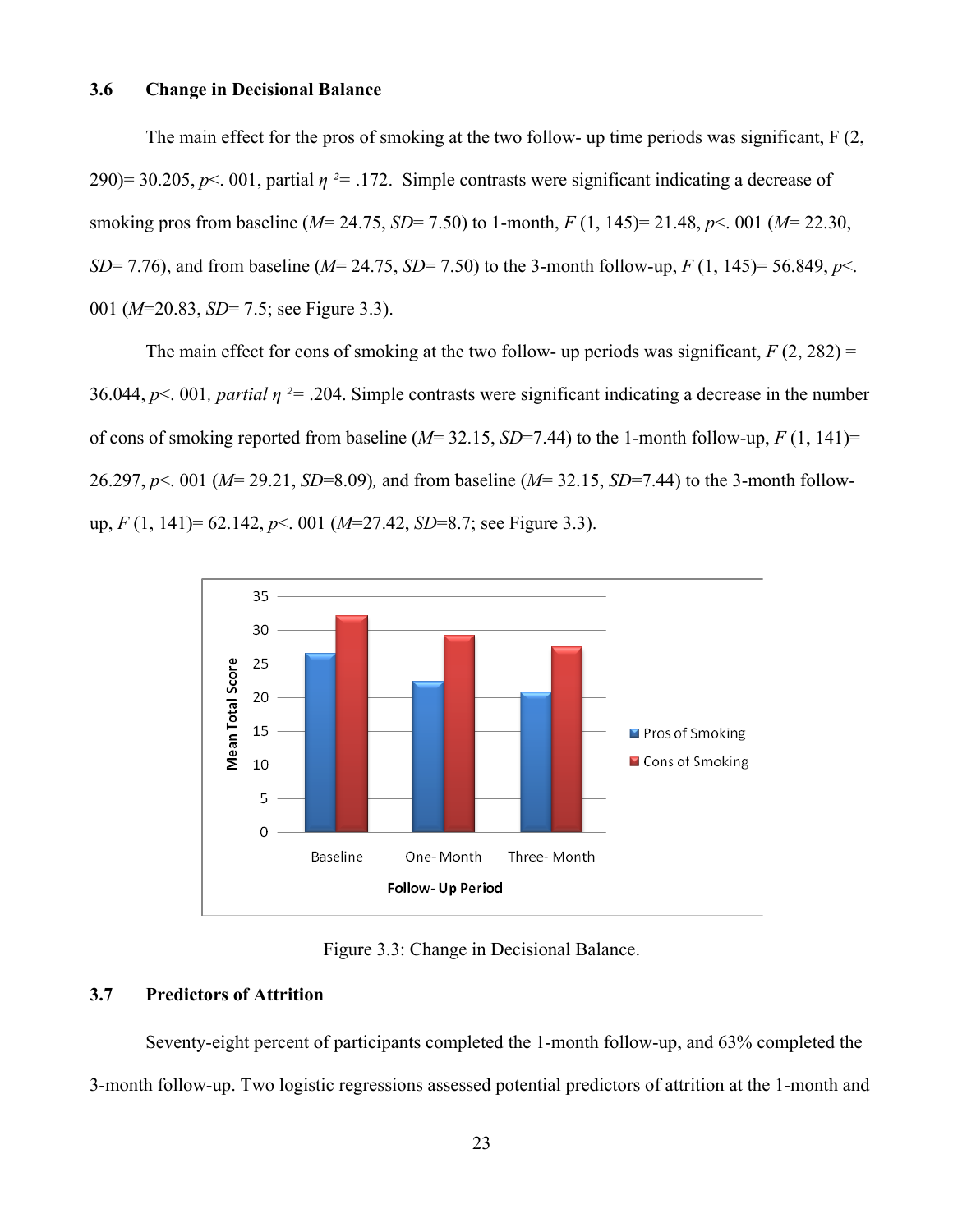3-month follow-up. For 1-month, the overall model was significant,  $\chi^2$  (8)=20.41, *p*= .009. Predictors of attrition at 1-month were quit attempts and smoking status such that individuals who had never made a previous quit attempt were .257 (*CI*= .09, .69, *p*= .007) times as likely to return at the 1-month followup in comparison to individuals who previously quit more than three times. Individuals who smoked weekly were 4.882 (*CI=* 1.99, 11.96, *p=* .001) times more likely to return at 1-month follow- up in comparison to daily smokers. At the 3-month follow-up, the overall model was significant,  $\gamma^2$ (8)=17.963, *p*= .022, and predictors of attrition included age and smoking status such that older individuals were 1.106 (*CI*=1.02, 1.20, *p*=.011) times more likely to return at follow- up; experimental smokers were 3.877 (*CI*= 1.08, 13.89, *p*=. 037) times more likely to return at the 3-month follow- up, and weekly smokers were 2.425 (*CI*= 1.24, 4.73, *p*=. 009) times more likely to return at follow- up in comparison to daily smokers ( See Tables 3.6 & 3.7).

| Variable                                  | <b>Odds Ratio</b> | <b>CI</b> Lower | <b>CI</b> Higher |
|-------------------------------------------|-------------------|-----------------|------------------|
| Age                                       | 0.99              | 0.93            | 1.06             |
| Gender                                    | 1.47              | 0.72            | 3.00             |
| Quit Attempts Greater Than 1 Day          |                   |                 |                  |
| (Ref. is more than three times)           |                   |                 |                  |
| None*                                     | 0.26              | 0.10            | 0.69             |
| 1 Time                                    | 0.88              | 0.25            | 3.10             |
| 2 Times                                   | 1.51              | 0.45            | 5.07             |
| 3 Times                                   | 0.66              | 0.17            | 2.51             |
| Smoking Status (Ref. is daily)            |                   |                 |                  |
| Monthly/Experimental                      | 4.00              | 0.90            | 17.75            |
| Weekly*                                   | 4.88              | 1.99            | 11.97            |
| * $p<0.05$ *                              |                   |                 |                  |
| Overall Model $(\chi^2(8)=20.41, p=.009)$ |                   |                 |                  |

Table 3.6: Logistic Regression model- Predicting attrition at 1- month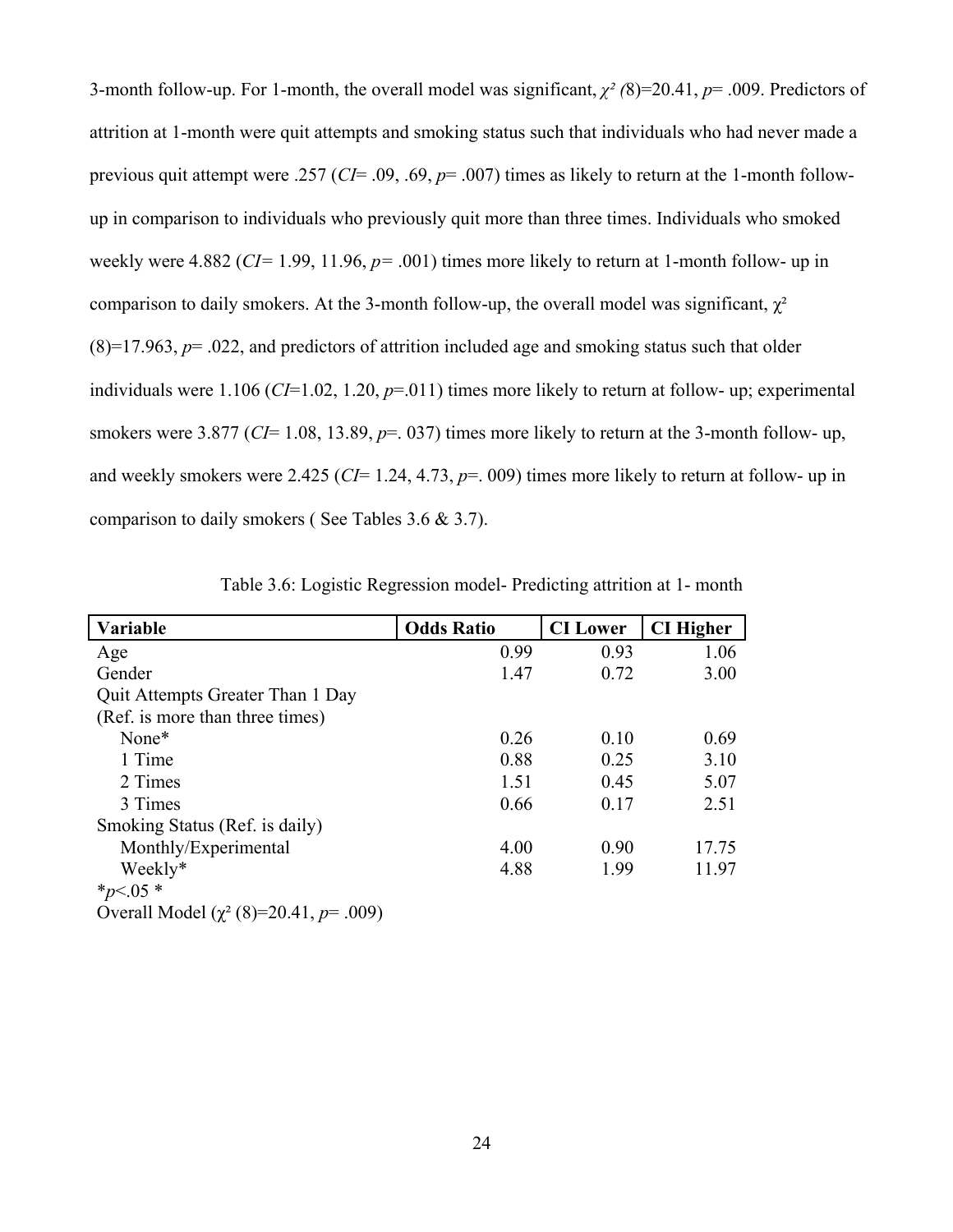| Variable                                   | <b>Odds Ratio</b> | <b>CI</b> Lower | <b>CI</b> Higher |
|--------------------------------------------|-------------------|-----------------|------------------|
| $Age*$                                     | 1.10              | 1.02            | 1.20             |
| Gender                                     | 1.11              | 0.61            | 2.02             |
| Quit Attempts Greater Than 1 Day (Ref.     |                   |                 |                  |
| is more than three times).                 |                   |                 |                  |
| None                                       | 0.68              | 0.31            | 1.49             |
| 1 Time                                     | 1.74              | 0.55            | 5.44             |
| 2 Times                                    | 2.16              | 0.75            | 5.07             |
| 3 Times                                    | 1.53              | 0.44            | 5.29             |
| Smoking Status (Ref. is daily)             |                   |                 |                  |
| Experimental*                              | 3.88              | 1.08            | 13.89            |
| Weekly*                                    | 2.43              | 1.24            | 4.73             |
| * $p<0.05$ *                               |                   |                 |                  |
| Overall Model $(\chi^2(8)=17.963, p=.022)$ |                   |                 |                  |

Table 3.7: Logistic regression model- Predicting attrition at 3- month.

## **Chapter 4: Discussion**

Results of this study indicate that individuals were changing their smoking status at both time periods, with 14% quitting at each follow- up periods and 30% and 27% of participants reducing their smoking at the 1-month and the 3-month follow- up. The observed quit rates are comparable to those reported in the Tobacco Clinical Practice Guidelines (Fiore et al., 2008) for a one- time intervention (12.4%), as well as those reported in the review of adolescent and young adult cessation interventions (12%) (Sussman, 2002). In the only published light smoking intervention to date (Ahluwalia et al., 2006), self-reported abstinence rates at the six month follow-up were 14% for MI and 23% for HE counseling. However, the abstinence rates were four times that of those observed in the initial pilot study of a brief intervention delivered in the Student Health Center in the same population in which 3.5% of daily and weekly smokers quit at a two- week follow- up (Cooper et al., Manuscript submitted for publication). Within the context of the smoking cessation literature, two implications are of note. First, although the observed quit rate is somewhat lower than that found in the Ahluwalia et al. (2006) study, comparisons between the two studies are rather limited in that there were meaningful differences between the participant characteristics (predominantly Hispanic college students v. African American,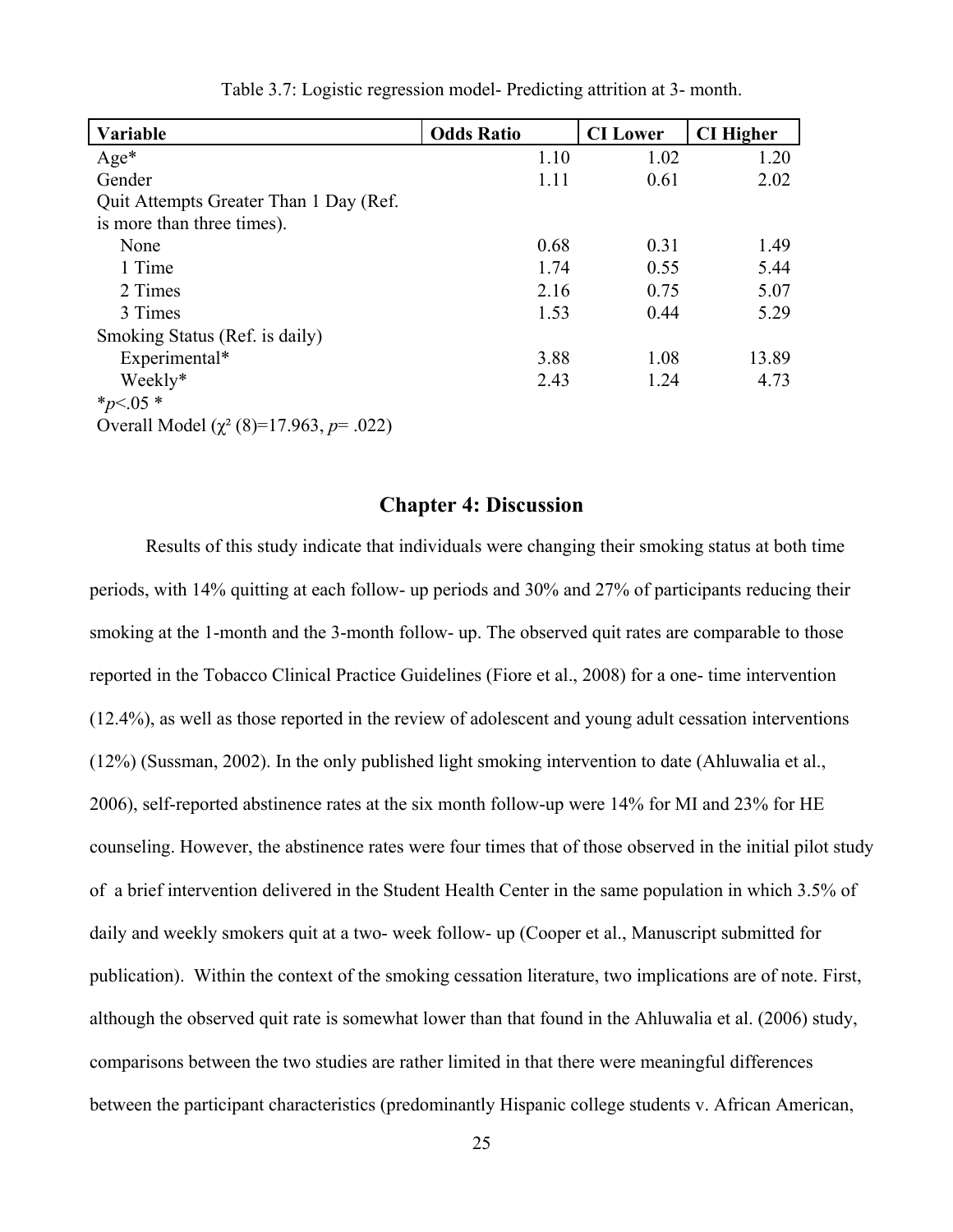average age mid-forties), the modality of intervention (face to face v. face to face and telephone), and the intensity of intervention (45 minutes face to face v. approximately 1 hour face to face (3 sessions) and 1 hour by telephone (3 sessions). Despite these differences, results from the Ahluwalia et al. (2006) study indicate that HE outperformed MI in counseling light smoking African Americans. As such, future studies in this population should assess the efficacy of HE relative to ME emphasize HE more in a combined HE/ME intervention. Second, consistent with clinical practice recommendations (Fiore et al., 2008), tailoring the intervention to the subgroup of smokers of interest (i.e., predominantly Hispanic college student light smokers) resulted in far higher quit rates over a longer follow-up duration than a less tailored, yet similarly intense intervention (Cooper et al., Manuscript submitted for publication). Future directions include the assessment of the intervention relative to a control or alternative intervention condition to explore its relative efficacy in promoting abstinence.

Reduction rates were non-trivial at both follow-up time points, which is encouraging as reduction seems to be related to continued reduced smoking, and future quit attempts and abstinence. Hughes and Carpenter (2005) observed that individuals who reduced their smoking maintained those reductions over time, while McDermott, Dobson and Owen (2008) found that individuals who reduced their smoking at an initial follow- up were more likely to quit at future follow- ups. Other studies have found that the amount of cigarette reduction increased the odds of future cessation (Broms, Korjonen, & Kaprio, 2007; Harris et al., 2007; Hughes & Carpenter, 2005; Wennike, Danielsson, Landfelt, Westin, Tennesen, 2003). It may be that longer follow-up periods subsequent to the current light smoking intervention would evidence higher cessation rates over time, as those who have already reduced may subsequently quit. Additionally, more sophisticated measurement of smoking reduction may allow for a meaningful assessment of the likelihood of abstinence subsequent to reduction. However, in a light smoking population, the amount of reduction prior to cessation (which is limited by definition) may be negligible, difficult to measure, and ultimately not predictive of cessation. Future studies of intermittent and light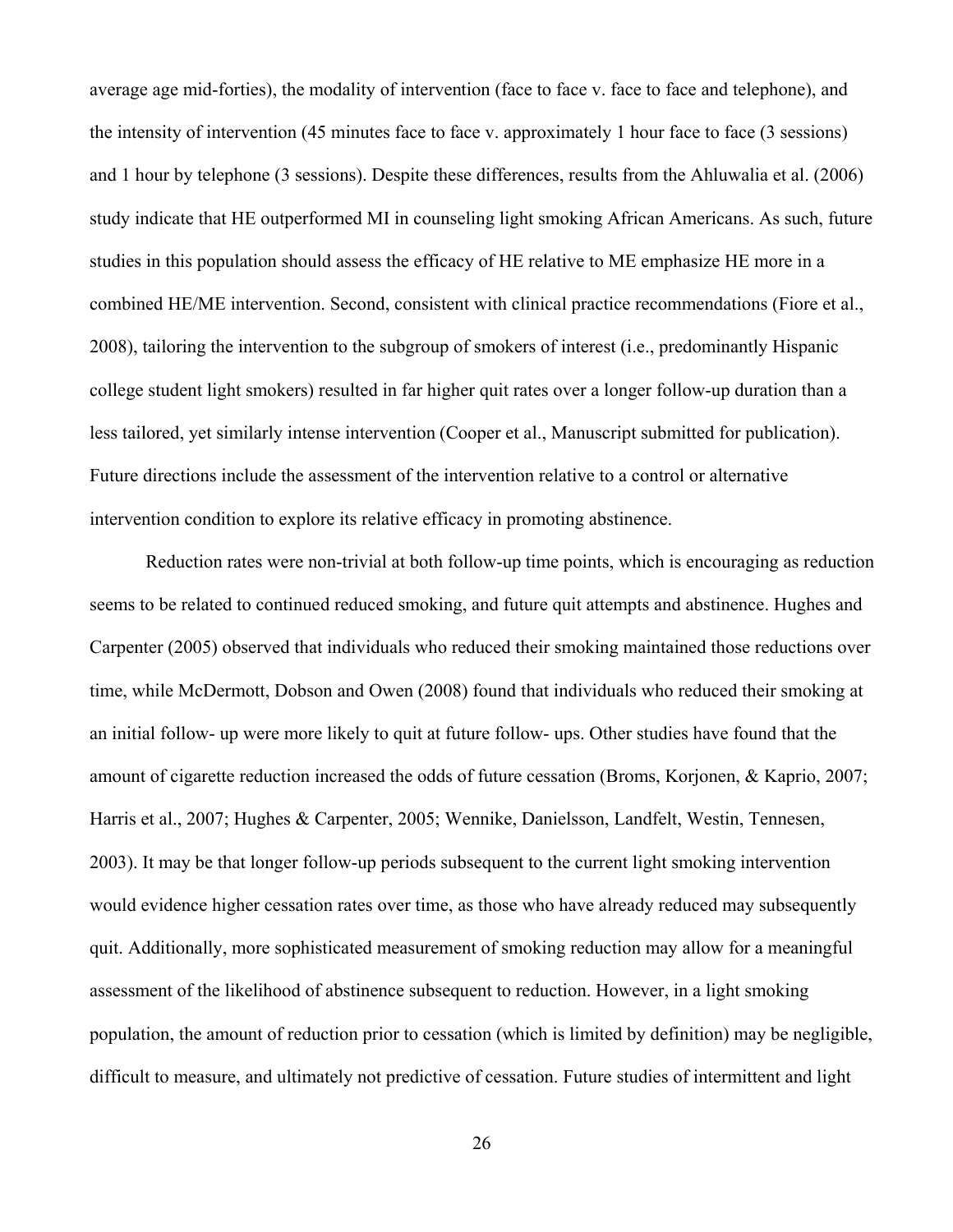smoking cessation may be enhanced by more nuanced measures of smoking reduction and longer follow-up periods to allow for abstinence rates to reflect cessation post reduction.

Typical predictors of smoking cessation and reduction, both demographic (i.e., age and gender) and tobacco-related (i.e., baseline smoking and previous quit attempts) (Daza et al. 2006; Hatziandreu, Pierce, Lefkopoulou, Fiore, et. al. 1986; Hymowitz et al., 1997) were not predictive of cessation or reduction. Although age has been found to be predictive of smoking cessation in past studies (Hatziandreu et al., 1990; Hyland et al., 2004), limited variability in age in college samples may have resulted in no significant age differences in cessation and reduction. However, future studies in other light smoking and Hispanic populations should continue to assess the relationship between age and abstinence. Although males generally are more likely to quit smoking compared to females (Hyland et al., 2004; Hymowitz, Cummings, Hyland, Lynn, Pechaceck, & Hartwell, 1997), gender differences were not observed. It may be that factors typically more salient to female smokers which serve as barriers to cessation (Fiore et al., 2008; Toll et al., 2008) are not as relevant in light smokers. For example, post cessation weight or negative affect concerns may be less prominent in light smoking college females, thus reducing the often observed gender gap in abstinence rates. Future studies should continue to assess the relationship between gender and cessation and measure empirically derived gender specific barriers to cessation to assess the potential complexities of this relationship in intermittent and light smokers.

Baseline smoking status and previous quit attempts are often associated with smoking cessation (Fiore et al., 2008; McWhorter, Boyd, & Mattson, 1990); however, potential tobacco-related predictors of cessation and reduction were not observed. Although a reasonable (if not large) variability existed with regard to differences in smoking rates at baseline, measures of nicotine dependence (e.g., CO, FTND) were extremely low, and it may be that the use of these and other measures of tobacco use and addiction (i.e., cotinine) would more sensitively predict abstinence and reduction in a sample of intermittent and light smokers. In fact, intermittent and light smoking researchers have begun to assert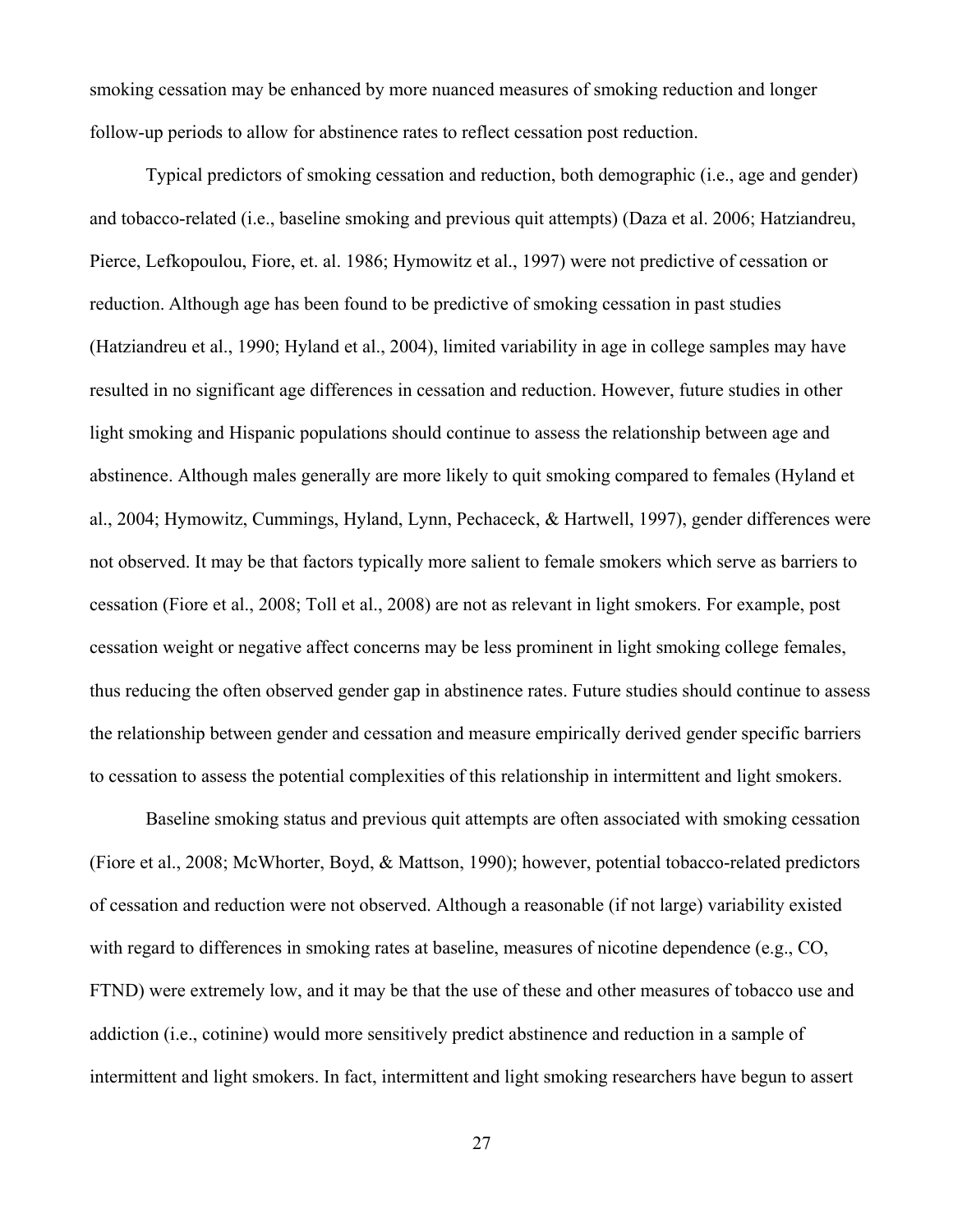the need for the exploration of multiple predictive measures of abstinence in future studies (Husten, 2009). Use of multiple potential tobacco use related predictors of cessation and reduction is suggested. That previous quit attempts were not associated with cessation or reduction is contrary to hypotheses generated based on previous studies in heavier smokers (e.g., McWhorter, Boyd, & Mattson, 1990). However, one recent study in African American light smokers indicated that previous quit attempts were not significantly related to smoking abstinence (Nollen et al., 2005). As such, it may be that the process of repeated quit efforts in intermittent and light smokers is qualitatively different from this process in moderate to heavier smokers. The process of quitting smoking over time may differ in lower level smokers which suggests further exploration of this relationship, perhaps using qualitative focus group studies or long term prospective studies of the abstinence process.

Participants in the study did not move through the stages of change from baseline to 1-month; however, they moved through the stages of change in the anticipated direction from baseline to 3-month and from 1-month to 3-month. Studies found that individuals progress through the stage of change from baseline to follow-up (Schumann, et al., 2005; Schumann, John, Rumpf, Hapke, & Meyer, 2006). However, past studies employed longer follow-up periods; thus, movement through the stages may not be evident after 1-month. In fact, a latent transition analysis suggested that the best fitting time frame to assess stage progression or regression is six months (Martin, Velicer, & Fava, 1996). The stage of change process may progress differently in Hispanic and/or light smoking populations, as the Transtheoretical measures have been less assessed in these subgroups. Future studies should consider the use of longer follow-up time periods, and the continued assessment of theoretically-based motivation measures in the subgroups of interest.

Decisional balance pros and cons decreased at the 1-month and three -month follow-up periods. Pros of smoking decreased as expected, suggesting that post-intervention, participants reported fewer positive aspects of smoking, and this attitude change persisted over time. Interestingly, cons of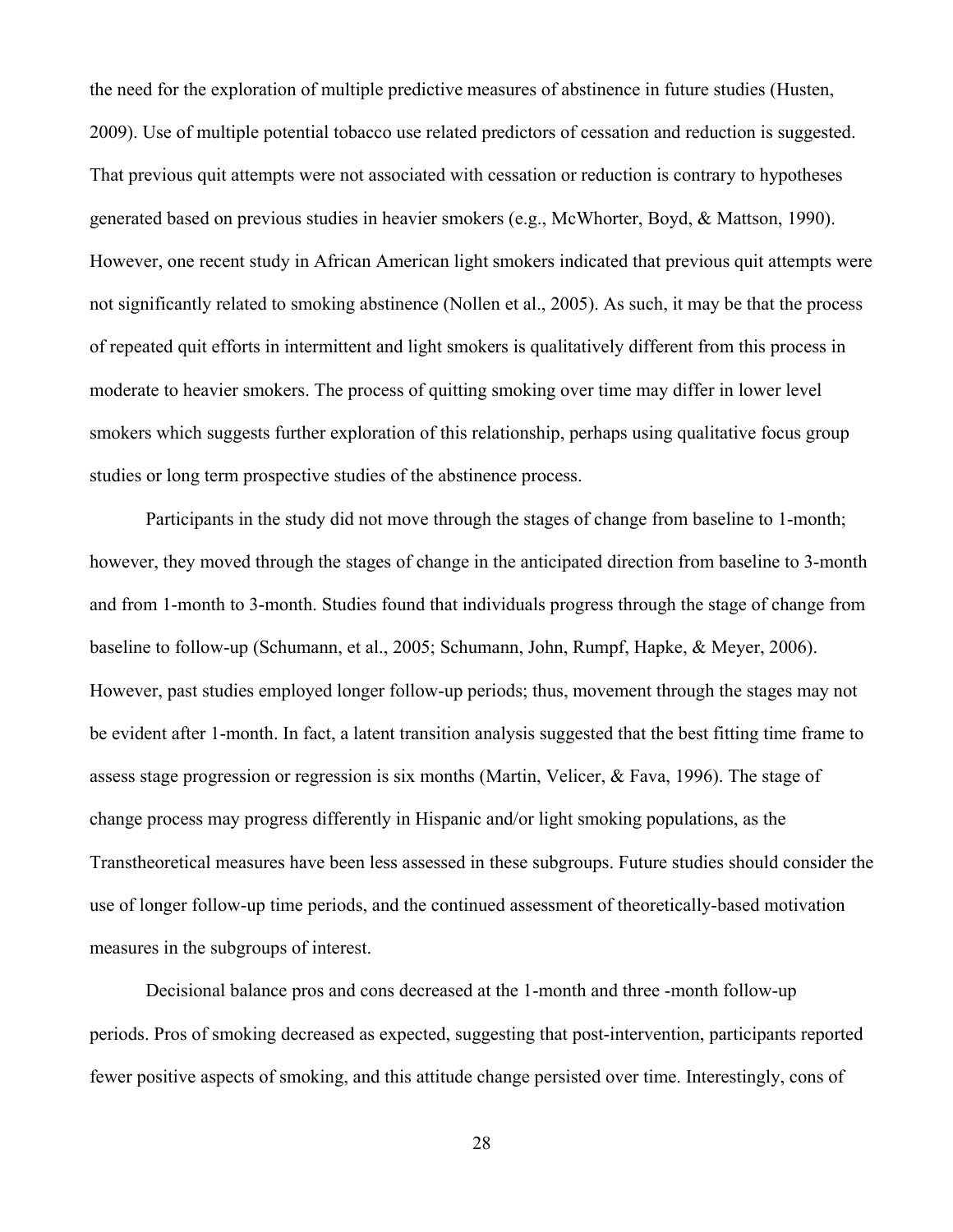smoking also decreased. This finding is counterintuitive in that the smoking cons should increase postintervention and thus promote cessation. However, the current finding is consistent with other studies which indicate that among recent quitters, the cons of smoking still outweigh the pros of smoking, yet both have dropped in importance (Velicer, DiClemente, Prochaska, & Braneburg,1985), and increased readiness is associated with decreases in smoking cons (Font-Mayolas, Planes, Gras, & Sullman, 2007). One possible reason for these findings is that after participants decrease and/or quit smoking, there are fewer negative aspects to report. Alternatively, light smokers may view consequences of smoking as distal or non-existent, even after receiving health education. This may be in part due to CO feedback. The average carbon monoxide reading for this sample was extremely low, and may have actually decreased perceived susceptibility, rather than heightened smoking cons. Finally, as with the staging algorithm measure, sample characteristics (e.g., Hispanic, light smokers) may have affected Decisional Balance outcomes uniquely; as such these measures, as well as other measures of change motivation should continue to be assessed in multiple diverse ethnocultural and smoking populations.

Three study limitations are of note. First, no control or comparison condition was employed, limiting the ability to assess abstinence rates at follow-up in untreated or otherwise treated intermittent and light smokers. Second, the focus on predominantly Hispanic light smoking college students potentially limits generalizability to other ethnocultural groups or young adults more generally. Third, as follow-up surveys were completed primarily online, as reducing attrition was focal to researchers, smoking status was self reported at follow-up.

Strengths of the study are notable as well. This study was only the second noted in the cessation literature to tailor an intervention effort to intermittent and light smokers. Additionally the intervention was adapted to Hispanic college students, enabling critical health research in an often underserved and understudied population.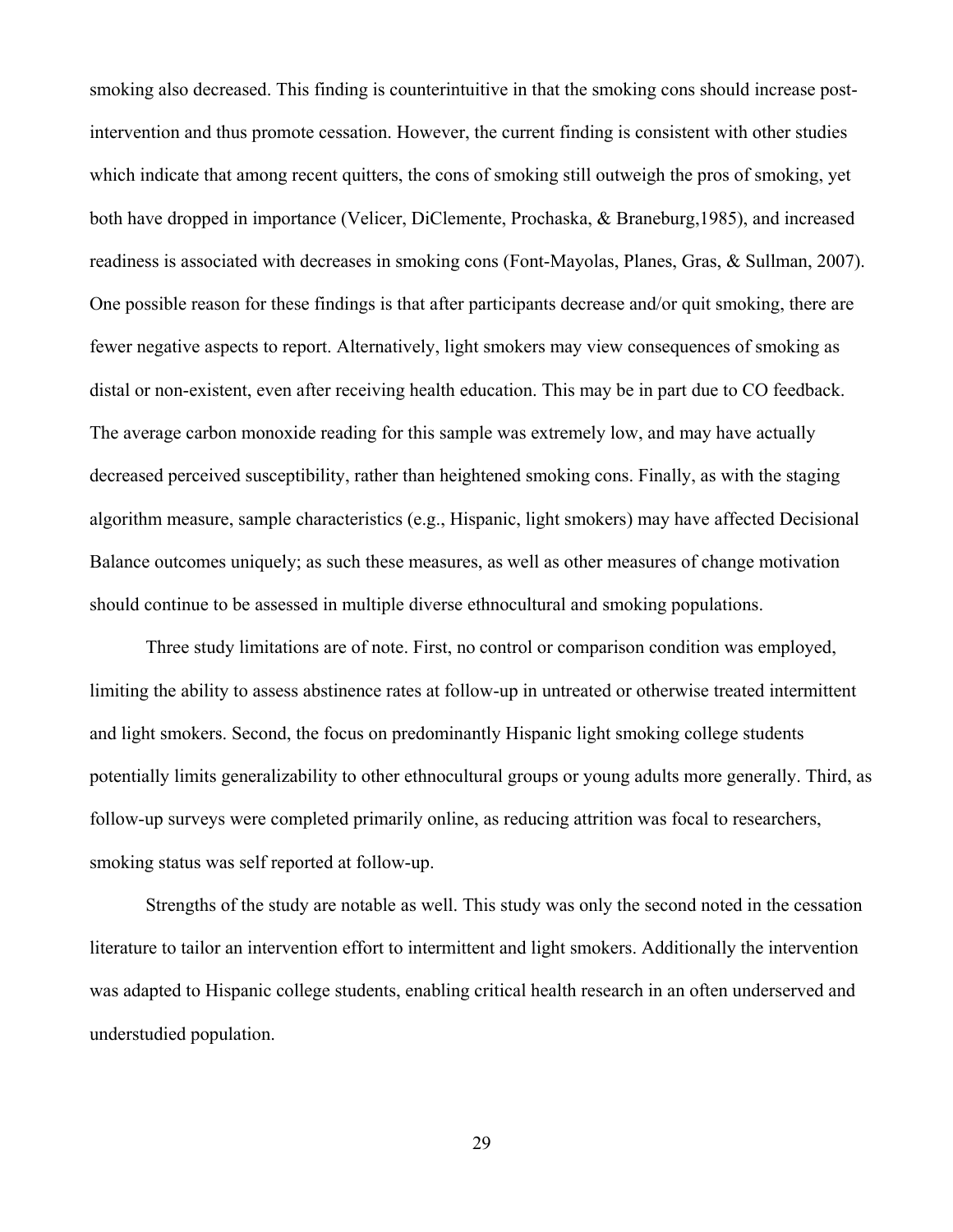In conclusion, a brief intermittent and light smoking intervention resulted in reasonable abstinence and smoking reduction rates, significant changes in smoking status, readiness and attitudinal changes, yet no significant predictors of smoking abstinence or reduction. Future directions include the use of a comparison group to assess intervention efficacy, the intervention's assessment in other common intermittent and light smoking groups (e.g., other ethnocultural groups), the use of longer follow-up periods, the continued exploration of motivationally based measures in intermittent and light smokers, and the assessment of potential cessation predictors, both those common to moderate to heavy smokers and those that are potentially unique to intermittent and light smokers. Such future studies will assist in the refinement and assessment of intermittent and light smoking cessation interventions.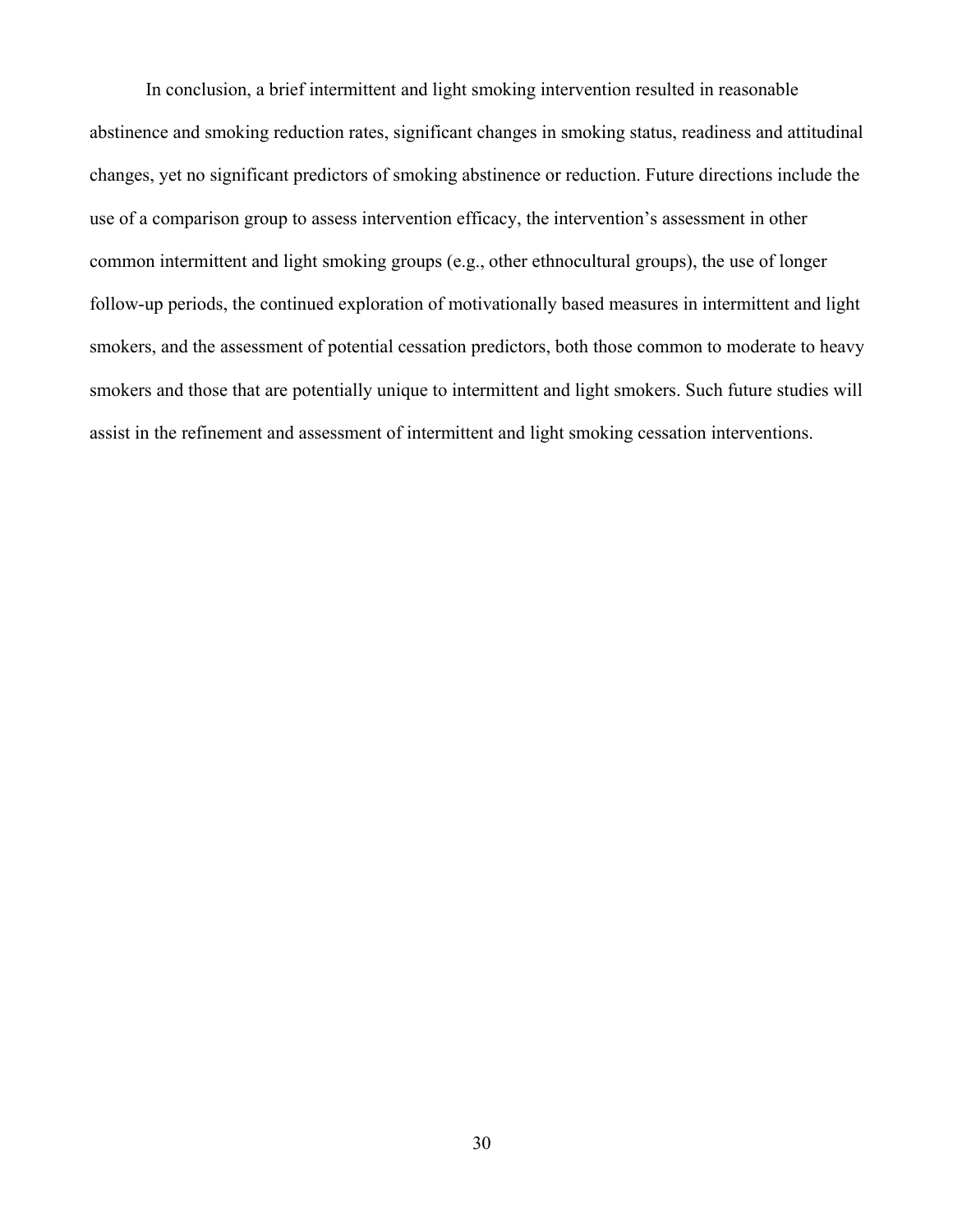### **References**

- Ahluwalia, J. S., Okuyemi, K., Nollen, N., Choi, W. S., Kaur, H., Pulver, K., & Mayo, M. S. (2006). The effects of nicotine gum and counseling among African American light smokers: A 2 X 2 factorial design. *Addiction, 101,* 883-891.
- Agrawal, A., Sartor, C., Pergadia, M. L., Huizink, A., C., Lynskey, M. (2008). Correlates of inability to quit smoking in a nationally representative sample of U.S. adults. *Addictive Behavior, 33,* 1223 1226.
- An, L. C., Berg, C. J., Klatt, C. M., Perry, C. L., Thomas, J. L., Luo, X., Ehlinger, E., & Ahluwalia, J. S. (2009). Symptoms of cough and shortness of breath among occasional young adult smokers. *Nicotine & Tobacco Research, 11,* 126-133.
- An, L. C., Klatt, C., Perry, C. L., Lein, E. B., Hennrikus, D. J., Pallonen, U. E., et al. (2008). The realU online cessation intervention for college smokers: A randomized controlled trial. *Preventive Medicine, 47*, 194-199.
- Barnes, G. M., Farrell, M. P., & Banjaree S. (1994). Family influences on alcohol abuse and other problem behaviors among black and white adolescents in the general population sample. *Journal of Research on Adolescence 4*, 183-201.
- Barua, R. S., Ambrose, J. A., Eales- Reynolds, L. J., DeVoe, M. C., Zervas, J. G., & Saha, D. C. (2002). Heavy and light cigarette smokers have similar dysfunction of endothelial vasoregulatory: An in vivo and in vitro correlation*. Journal of American College of Cardiology, 39*, 1758-1763.
- Becker, M. (1977). Selected psychosocial models and correlates of individual health-related behaviors. *Medical Care, 5,* 27-47.
- Becker, M. H. & Maiman, L. A. (1975). Sociobehavioral determinants of compliance with health care and medical care recommendations*. Medical Care, 13,* 10-24.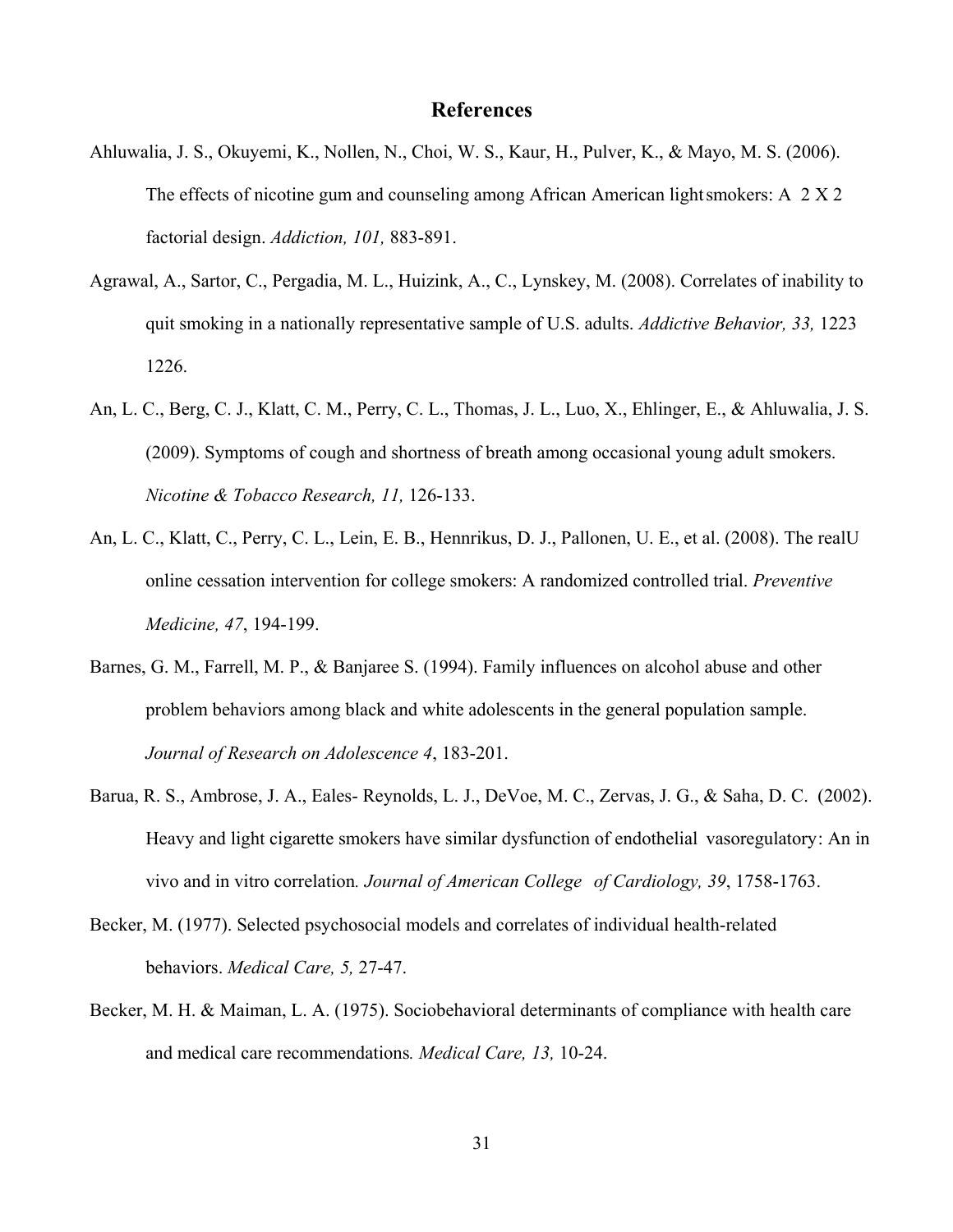- Bjartveit, K. & Tverdal, A. (2005). Health consequences of smoking 1-4 cigarettes per day. *Tobacco Control, 14*, 315-320.
- Bock, B. C., Niaura, R. S., Neighbors, C. J., Carmona-Barros, R., & Azzam, M. (2005). Differences between Latino & non-Latino White smokers in cognitive and behavioral characteristics relevant to smoking cessation. *Addictive Behaviors, 30*, 711-724.
- Borrelli, B., Novak, S., Hecht, J., Emmons, K., Papandonatos, G., & Abrams, D. (2005). Home health care nurses as a new channel for smoking cessation treatment: Outcomes from Project CARES (Community-nurse Assisted Research and Education on Smoking). *Preventive Medicine, 41*, 815-821.
- Broms, U., Korhonen, T., & Kaprio, J. (2008). Smoking reduction predicts cessation: Longitudinal evidence from the Finnish adult twin cohort. *Nicotine & Tobacco Research, 10(3)*, 423-427.
- Burns, E. K., Levinson, A. H., Lezotte, D., & Prochaska, A. V. (2007). Differences in smoking duration between Latinos and Anglos. *Nicotine and Tobacco Research, 9,* 731-737*.*
- Carbonari J. P., DiClemente, C. C., & Sewell, K. B. (1999). Stage transitions and the transtheoretical "stages of change" model of smoking cessation. *Swiss Journal of Psychology, 58(2)*, 134-144.
- Campbell, K. M. & Kaplan, C. P. (1997). Relationships between language orientation and cigarettesmoking beliefs of Latinos. *American Journal of Health Behavior*, *21*, 12-20.
- Center for Disease Control and Prevention (2002). Annual Smoking- Attributable Mortality, Years of Potential Life Lost, and Economic Cost- United States 1995-1999. *Morbidity and Mortality Weekly Report, 51(14)* 300-30.
- Center for Disease Control and Prevention (2005). Annual smoking-attributable mortality, years of potential life lost, and productivity losses- United Status, 1997-2001. *Morbidity and Mortality Weekly Report, 51(14),* 300-303.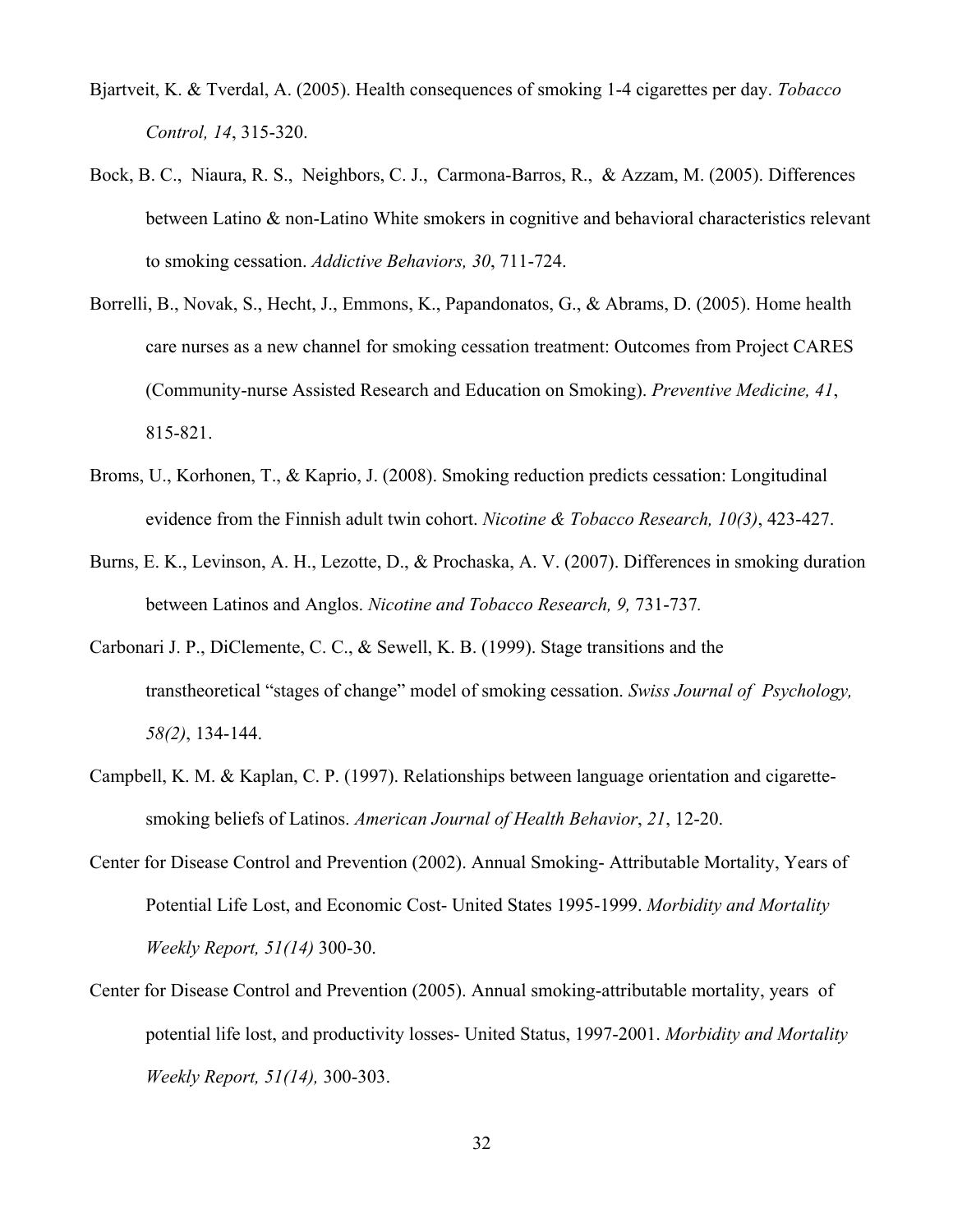- Cepada-Benito, A. (1993). Meta-analytical review of the efficacy of nicotine chewing gum in smoking treatment programs. *Journal of Consulting and Clinical Psychology, 61(5),* 822 830.
- Clarkin, P. F., Tisch, L. A., & Glicksman, A. S. (2008). Socioeconomic correlates of current and regular smoking among college students in Rhode Island. *Journal of American College Health,* 57(2), 183-190.
- Cooper, T. V., Venegas, J., Rodríguez Ybarra, D., Taylor, T., & Ahluwalia, J. S. (2009). *A pilot study of a brief smoking cessation intervention at the student health center.* Manuscript submitted for publication.
- Costa, F. M., Jessor, R., & Turbin, M. S. (2006). College student involvement in cigarette smoking: The role of psychosocial and behavioral protection and risk. *Nicotine & Tobacco Research, 9*, 213 214.
- Daza, P., Cofta-Woerpel, L., Mazas, C., Foulandi, R. T., Cincirpini, P. M., Gritz, E. R., & Wetter, D. W. (2006). Racial and ethnic differences in predictors of smoking cessation. *Substance Use & Misuse, 41*, 317-339.
- Deci, E. L. & Ryan, R. M. (2000). The "what" and "why" of goal pursuits: Human needs and the self determination of behavior. *Psychological Inquiry, 11,* 227-268.
- DiClemente, C. C., Prochaska, J. O., Fairhurst, S. K., Velicer, W. F., Velasquez, M. M., & Rossi, J. S. (1991). The process of smoking cessation: An analysis of precontemplation, contemplation, and preparation stages of change. *Journal of Consulting and Clinical Psychology, 59*, 295-304.
- Etter, J. F., Prokhorov, A. T., & Perneger, T. V. (2002). Gender differences in the psychological determinants of cigarette smoking. *Addiction, 97*, 733-743.
- Farkas, A. J., Pierce, J. P., Zhu, S. H., Rosbrook, B., E.A. Gilpin, E. A., C. Berry, C., et al. (1996). Addiction versus stages of change models in predicting smoking cessation. *Addiction, 91,* 1271 1280.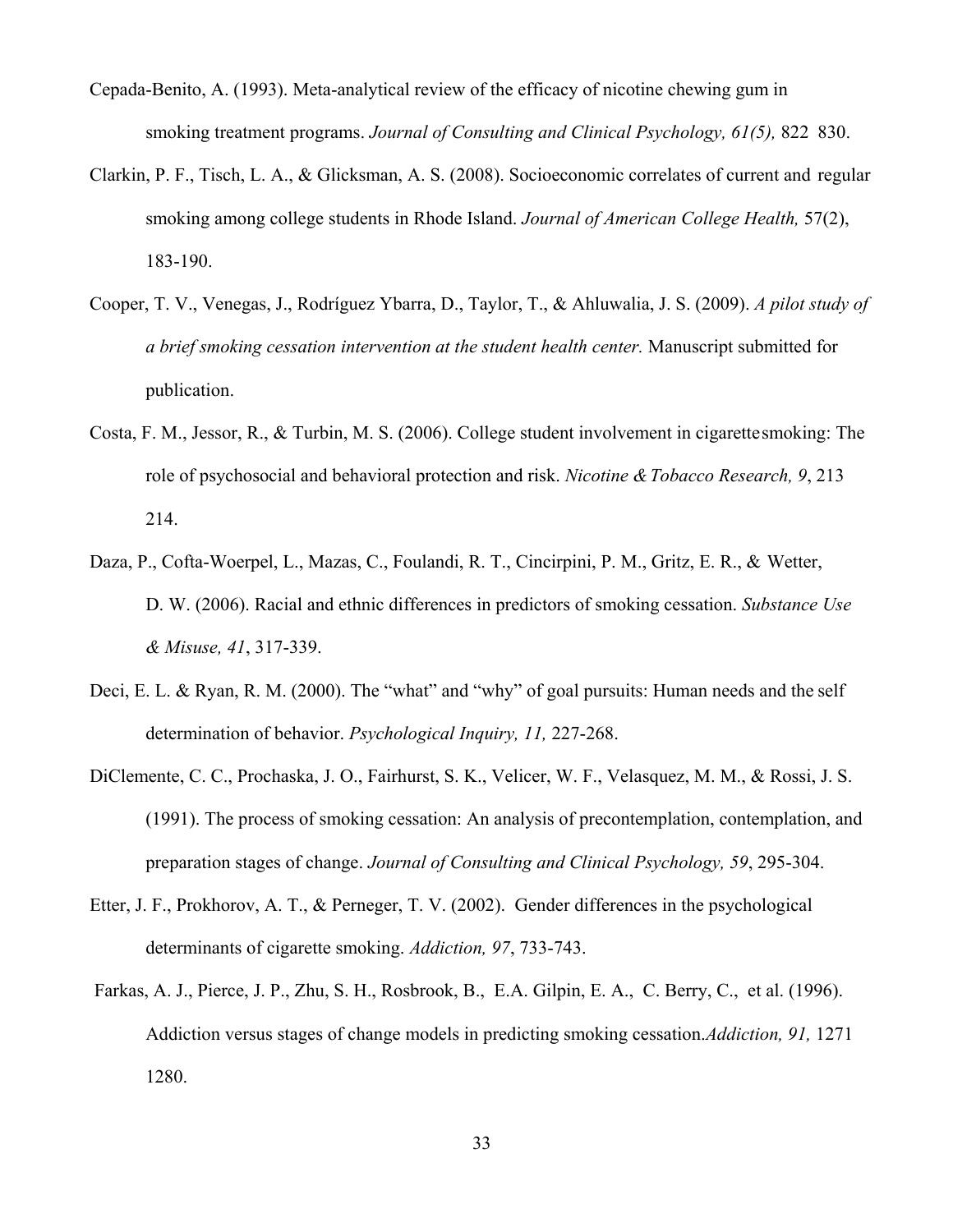- Fiore, M., Jaen, C., Baker, T., Bailey, W., Bennett, G., Benowitz, N., et al. (2008). A clinical practice guideline for treating tobacco use and dependence: 2008 update. A U.S. Public Health Service report. *American Journal of Preventive Medicine, 35,* 156-176.
- Flanders, W. D., Lallly, C. A., Zhu, B., Henley, S. J., & Thun, M. J. (2003). Lung cancer mortality in relation to age, duration, of smoking, and daily cigarette consumption: Results from Cancer Prevention Study II. *Cancer Research, 63,* 6556-6562.
- Font-Mayolas, S., Planes, Gras, M. E., & Sullman, M. J. M. (2007). Motivation to change and the pros and cons of smoking in a Spanish population*. Addictive Behaviors, 32*, 175-180.
- Foraker, R.E., Patten, C.A., Lopez, K. N., Croghan, I. T., & Thomas, J. L. (2005). Beliefs and attitudes regarding smoking among young adult Latinos: A pilot study. *Addictive Behaviors*, *41*, 126-133.
- Hald, J., Overgaard, J., & Grau, C. (2003). Evaluation of objective measures of smoking status: A prospective clinical study in a group of head and neck cancer patients treated with radiotherapy. *Acta Oncologica, 42*, 154-159.
- Harrris, J. B., Schwartz, S. M., & Thompson, B. (2008). Characteristics associated with selfidentification as a regular smoker and desire to quit among college students who smoke cigarettes. *Nicotine & Tobacco Research, 10(1*), 69-76.
- Hatziandreu, E. J., Pierce, J. P., Lefkopoulo, M., Fiore, M. C., Mills, S. L., Novotny, T. E., Giovino, G. A. & Davis, R. M. (1990). Quitting smoking in the United States in 1986. *Journal of the National Cancer Institute, 82*, 1402-1406.
- Heatherton, T. F., Kozlowski, L. T., Frecker, R. C., & Fagerström, K. O. (1991). The Fagerström test for nicotine dependence: A revision of the Fagerström Tolerance Questionnaire. *British Journal of Addiction, 86*, 1119-1127.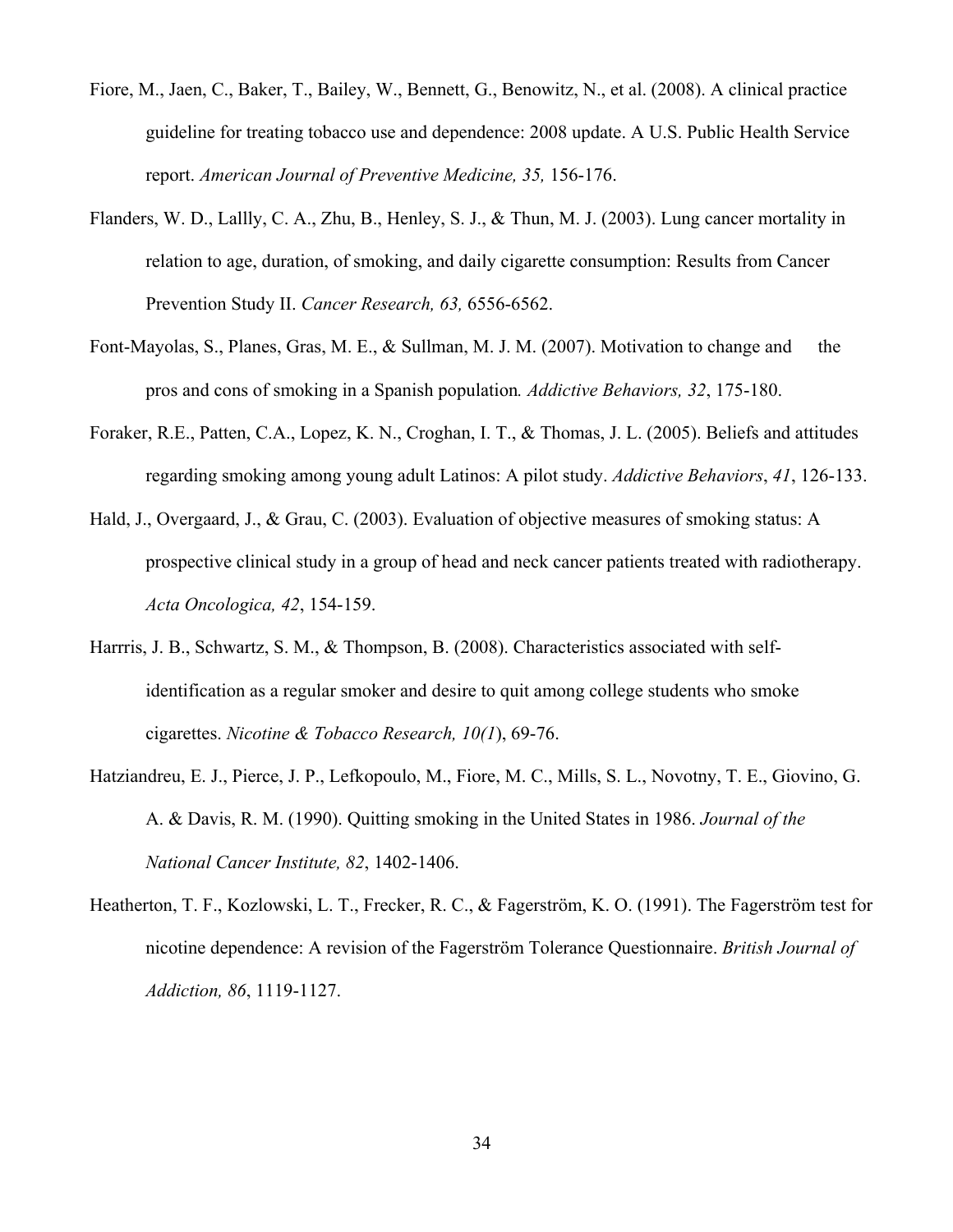- Herman, K. C., & Fahnlander, B. (2003). A motivational intervention to reduce cigarette smoking among college students: Overview and exploratory investigation. *Journal of College Counseling, 6*, 46-55.
- Holmen, T. L., Barrett-Connor, E., Holmen, J., & Bjermer, L. (2000). Adolescent occasional smokers, a target group for smoking cessation? The Nord-Trøndelag Health Study, Norway, 1995-1997. *Preventive Medicine, 31,* 682-690.
- Houston, T. K., Scarinci, I. C., Person, S. D., & Greene, P. G. (2005). Patient smoking cessation advice by health care providers: The role of ethnicity, socioeconomic status, and health. *American Journal of Public Health, 95(6)*, 1056-1061.
- Hughes, J. R., & Carpenter, M. J. (2005). Does reduction increase future cessation and decrease disease risk? A qualitative review. *Nicotine & Tobacco Research, 8(6*), 739-749.
- Husten, C. G. (2009). How should we define light or intermittent smoking? Does it matter? *Nicotine & Tobacco Research, 11,* 111-121.
- Hyland, A., Li, Q., Bauer, J. E., Giovino, G A., Steger, C., & Cummings, K. M. (2004). Predictors of cessation in a cohort of current and former smokers followed over 13 years. *Nicoine & Tobacco Research, 6(3),* S363-S369.
- Hymowitz, N., Cummings, K. M., Hyland, A., Lynn, W. R., Pechacek, T. F., & Hartwell, T. D. (1997). Predictors of smoking cessation in a cohort of adult smokers followed for five years. *Tobacco Control, 6(2)*, S57-S62.
- Keller, S., Nigg, C. R., Jackle, C., Baum, E., & Basler, H. (1999). Self-efficacy, decisional balance and the stage of change for smoking cessation in a German sample. *Swiss Journal of Psychology, 58(2)*, 101-110.

Kotler, P. (1975). *Marketing for nonprofit organizations*. Englewood Cliff, NY: Prentice Hall.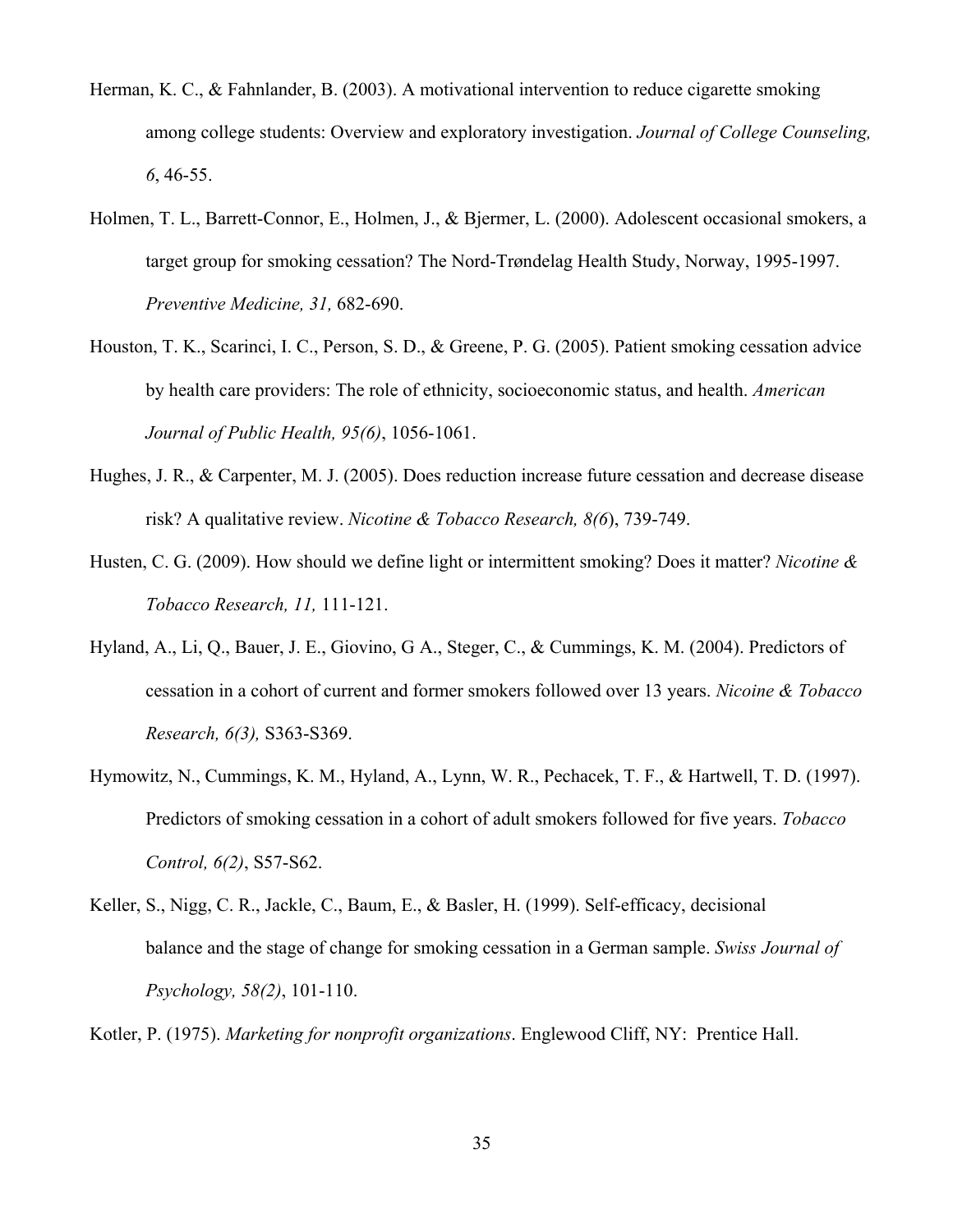- Levinson, A.H., Borrayo, E.A., Espinoza, P., Flores, E. T., & Pérez-Stable, E. J. (2006). An exploration of Latino smokers and the use of pharmaceutical aids. *American Journal of Preventive Medicine*, *31*, 167-171.
- Levinson, A. H., Campo, S., Gascoigne, J., Jolly, O., Zakharyan, A., Tran, Z. V. (2007). Smoking, but not smokers: Identity among college students who smoking cigarettes. *Nicotine & Tobacco Research, 9(8),* 845-852.
- Levinson, A. H., Perez-Stable, E. J., Espinoza, P., Flores, E. T., & Byers, T. E. (2004). Latinos report less use of pharmaceutical aids when trying to quit smoking. *American Journal of Preventive Medicine, 26*, 105-111.
- Levy, D. T., Romano, E., & Mumford, E. (2004). The relationship of smoking cessation to sociodemographic characteristics, smoking intensity and tobacco control policies. *Nicotine & Tobacco Research, 7*, 387-396.
- Ling, P. M., & Glantz, S. A. (2004). Tobacco industry research on smoking cessation. *Journal of General Internal Medicine, 19,* 419-26.
- Luoto, R., Uutela, A., & Puska, P. (2000). Occasional smoking increases total and cardiovascular mortality among men. *Nicotine and Tobacco Research, 2,* 133-139.
- Macy, J. T., Seo, D., Chassin, L., Presson, C. C., Sherman, S. J. (2007). Prospective predictors of longterm abstinence versus relapse among smokers who quit as young adults. *American Journal of Public Health, 97*, 1470- 1475.
- Mackey, M. C., McKinney, S. H., Tavakoli, A. (2008). Factors related to smoking in college women. *Journal of Community Health Nursing, 25*, 106-121.
- Martin, R. A., Velicer, W. F., & Fava, J. F. (1996). Latent transition analysis to the stages of change for smoking cessation. *Addictive Behaviors, 21*, 67-80.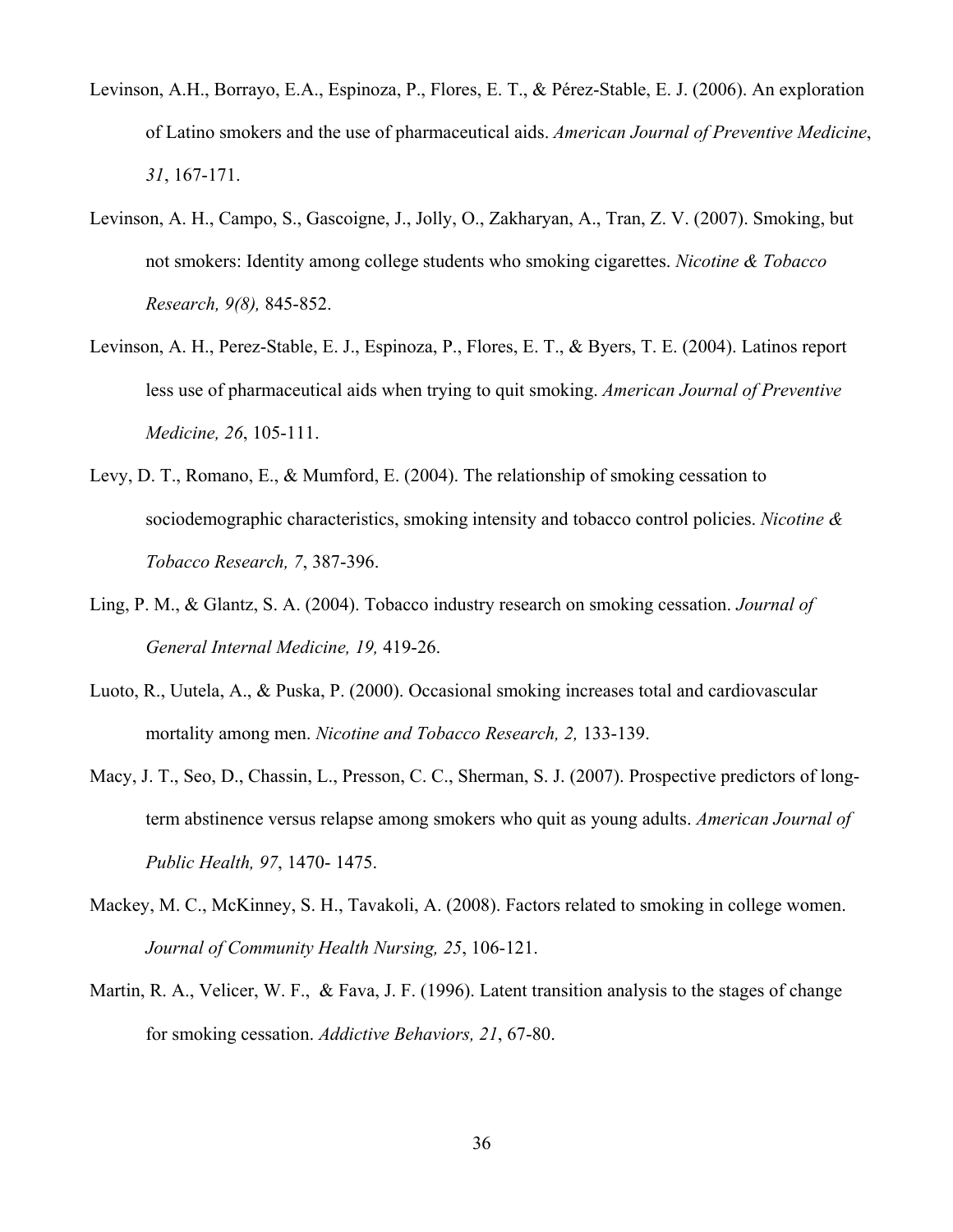- McDermott, L., Dobson, A., & Owen, N. (2008). Smoking reduction and cessation among young adult women: A 7- year prospective analysis. *Nicotine & Tobacco Research, 10*, 1457- 1466.
- Mcwhorter, W. P., Boyd, G. M., & Mattson, M. E. (1990). Predictors of quitting smoking: the NHANES I follow-up experience. *Journal of Clinical Epidemiology, 43*, 1399-1405.
- Miller, M. A., & Rollnick, S. (2002). Motivational interviewing: Preparing people for change (2nd Ed.) New York: Guildford.
- Newcomb, M. D. (1995). Drug use etiology among ethnic minority adolescents. In G. J. Botvin, S. Schinke, M. Orlani (Eds,) Drug Use Prevention With Multiethnic Youth. California: Sage.
- Nollen, N. L., Mayo, M. S., Cox, L. S., Okuyemi, K. S., Choi, W. S., Kaur, H., & Ahluwalia, J. S. (2005*). Journal of General Internal Medicine, 21*, 590-595.
- Novotny, T. E., & Giovani, G.A. (1998). Tobacco Use. In R. C. Brownson, P.L Remington, & J. R. Davis (eds). Chronic Disease Epidemiology and Control. Washington, DC: American Health Association, 117-148.
- Okuyemi, K. S., James, A. S., Mayo, M. S., Nollen, N., Catley, D., Choi, W. S., & Ahluwalia, J. S. (2007). Pathways to health: A cluster randomized trial of nicotine gum and motivational interviewing for smoking cessation in low-income housing. *Health Education & Behavior, 34,* 43-54.
- Owen, N., Kent, P., Wakefield, M., & Roberts, L. (1995). Low-rate smokers. *Preventive Medicine, 24,*  80-84.
- Palinkas, L.A., Pierce, J., Rosbrook, B. P., & Pickwell, S. (1993). Cigarette smoking behavior and beliefs of Hispanics in California. *American Journal of Preventive Medicine, 9*, 331-337.
- Piasecki, T. M., Richardson, A. E., & Smith, S. M. (2007). Self-monitored motives for smoking among college students. *Psychology of Addictive Behaviors, 3*, 328-337.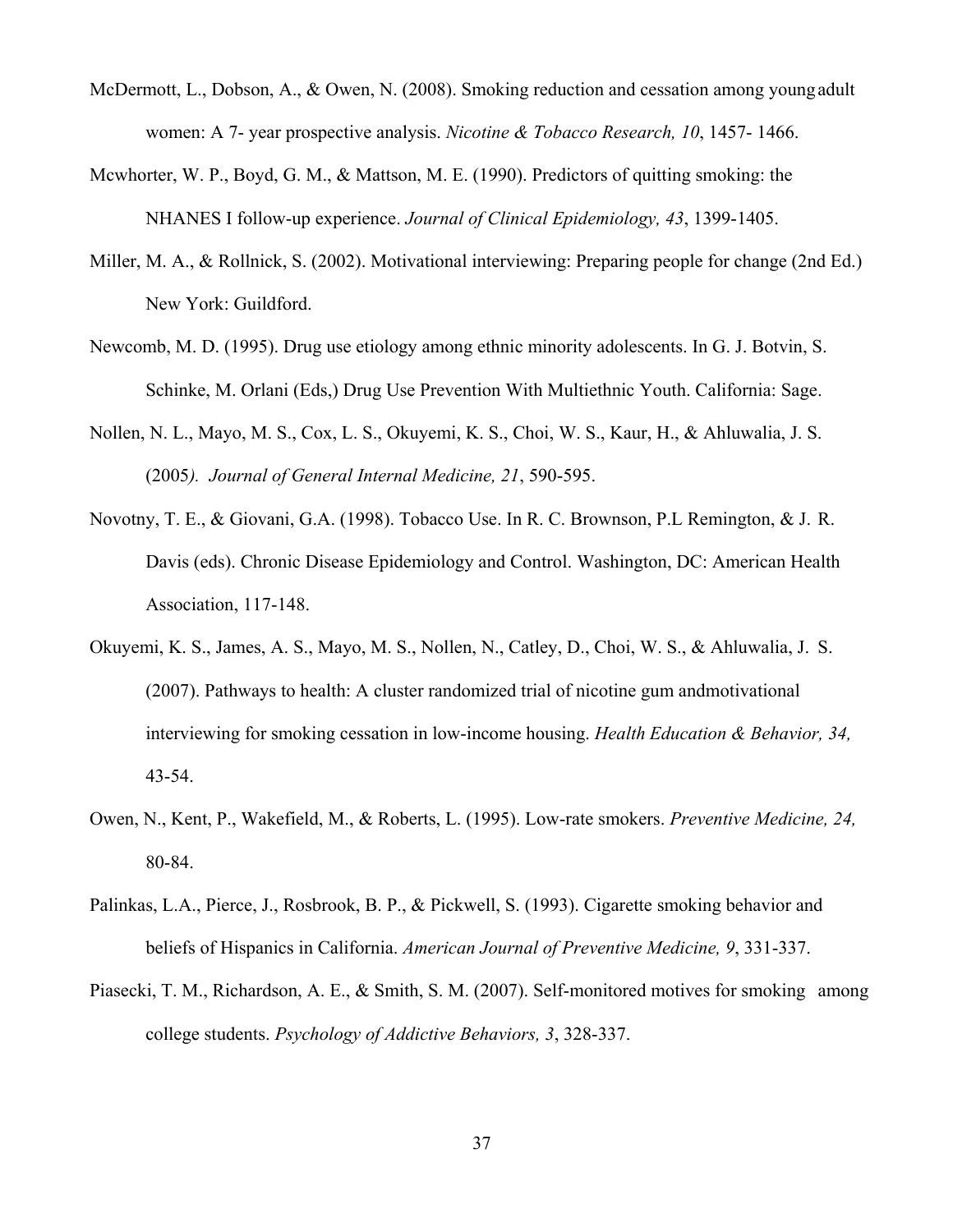Prescott, E., Scharling, H., Osler, M., & Schnohr, P. (2002). Importance of light smoking and inhalation habits on risk of myocardial infarction and all cause mortality. A 22 year follow up of 12,149 men and women in The Copenhagen City Heart Study*. Journal of Epidemiology and Community Health, 56,* 702-706.

Presson, C. C., Chassin, L., & Sherman, S. J. (2002). Psychosocial antecedents of tobaccochipping. *Health Psychology*, *21*, 384-392.

- Prokhorov, A. V., Yost, T., Mullin-Jones, M., de Moor, C., Ford, K. H., Marani, S., Kilfoy, B. A., et al. (2007). "Look at your health": Outcomes associated with a computer-assisted smoking cessation counseling intervention for a community college students. *Addictive Behaviors, 33*, 757-771.
- Prochaska, J. O., Di Clemente, C. C. (1983). Stages and process of self-change of smoking: Toward an integrative model of change. *Journal of Consulting and Clinical Psychology, 51,* 390-395.
- Prochaska, J. O., Velicer, W. F., Rossi, J. S., Goldstien, M. G., Marcus, B. H., Rakowski, W., Fiore, C., Harlow, L. L., Redding, C. A., Rosenbloom, D., & Rossi, S. R. (1994). Stages of change and decisional balance for 12 problem behaviors. *Health Psychology 13*, 39- 46.
- Prochaska, J. O., Velicer, W. F., Prochaska, J. M., & Johnson J. L. (2004). Size, consistency, and stability of smoking cessation. *Addictive Behaviors, 29*, 207-213.
- Prochaska, J. O., Velicer, W. F., DiClemente, C. C., & Fava, J. (1988). Measuring processes of change: Application to the cessation of smoking. *Journal of Consulting and Clinical Psychology, 54(4)*, 520-528.
- Reed, M. R., Wong, R., Shillington, A. M., Clapp, J. D., & Lange, J. F. (2007). The relationship between alcohol use and cigarette smoking in a sample of undergraduate college students. *Addictive Behaviors, 32,* 449-464.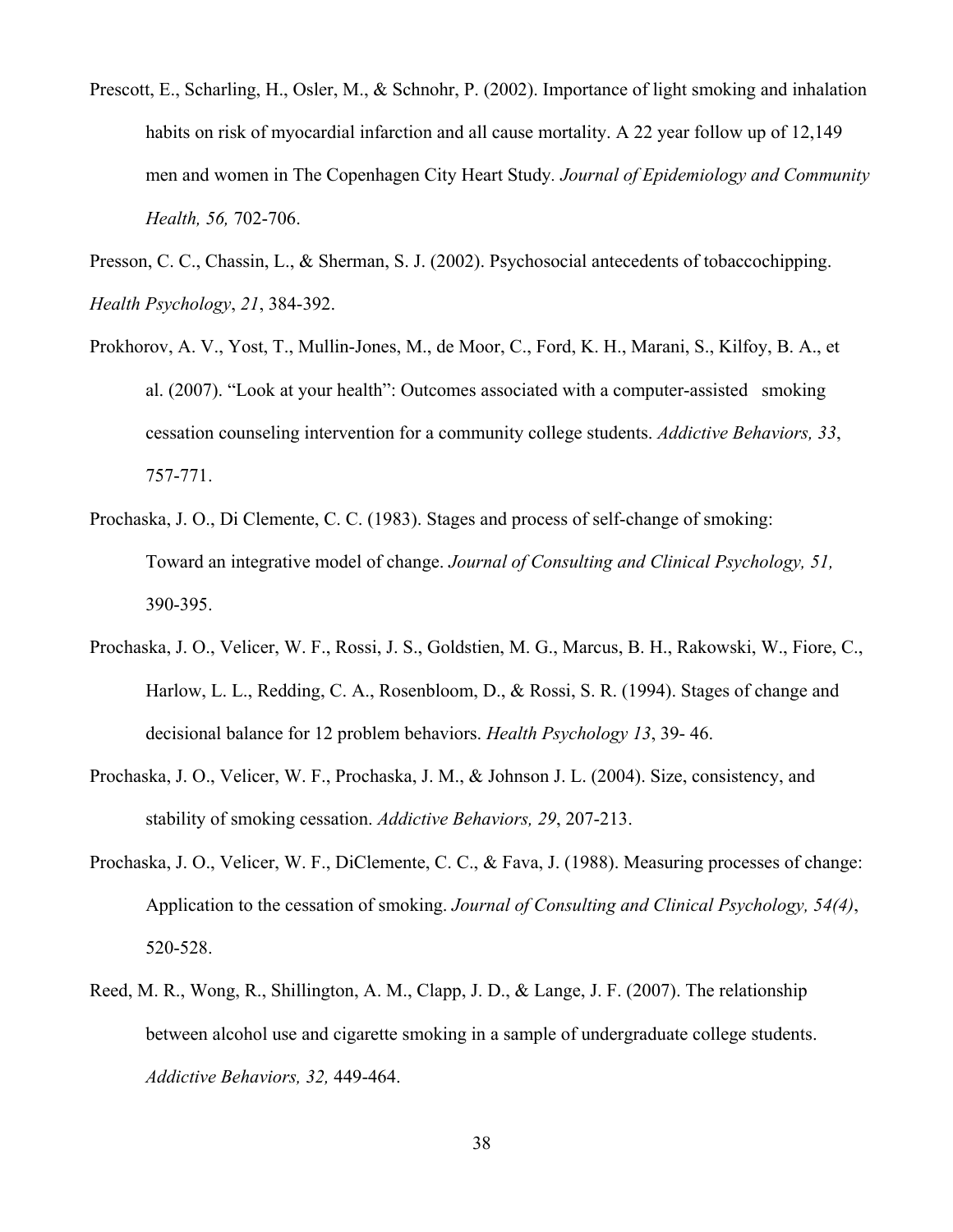- Rosenstock, I. M. (1974). Historical origins of the health belief model. *Health Education Monographs, 2,* 354-386.
- Rigotti, N. A., Lee, J. E., & Wechsler, H. (2000). U.S. college students' use of tobacco products: Results of a national survey. *Journal of the American Medical Association, 284*, 699-705.
- Rodriguez-Esquivel, D., Cooper, T. V., Blow, J. A., & Resor, M. R. (2009). Characteristics associated with smoking in a Hispanic sample*. Addictive Behaviors, 34,* 593-598.
- Ryan, R. M. (1995). Psychological needs and the facilitation of integrative processes. *Journal of Personality*, 63, 397-427.
- Serrano, V. A. & Woodruff, S. I. (2003). Smoking-related attitudes and their sociodemographic correlates among Mexican-origin adult smokers. *Journal of Community Health, 28,* 209-220)
- Schnoll, R. A., Rothman, R. L., Weilt, D. B., Lerman, C., Pedri, H., et al. (2005). A randomized pilot study of Cognitive-Behavioral therapy versus basic health education for smoking cessation among cancer patients. *Annals of Behavioral Medicine, 30,* 1-11.
- Schumann, A., Meyer, C., Rumpf, H., Ulfert, H., Ulrich, J., & Wolfgang, H. (2001). Stages of change transitions and processes of change, decisional balance, and self-efficacy in smokers: A transtheoretical model validation using longitudinal data. *Psychology of Addictive Behaviors, 19*,  $3 - 9.$
- Schumann, A., Stein, J. A., Ullman, J. B., John, U., Rumpf, H., & Meyer, C. (2008). Patterns and predictors of change in a smoking intervention study: Latent growth analysis of a multivariate outcome model. *Health Psychology, 27*, S233- S242.
- Shiffman, S., Paty, J.A, Kassel, J.D., Gnys, M., & Zettler-Segal, M. (1994). Smoking behavior and smoking history of tobacco chippers. *Experimental and Clinical Psychopharmacology, 2,* 126- 142.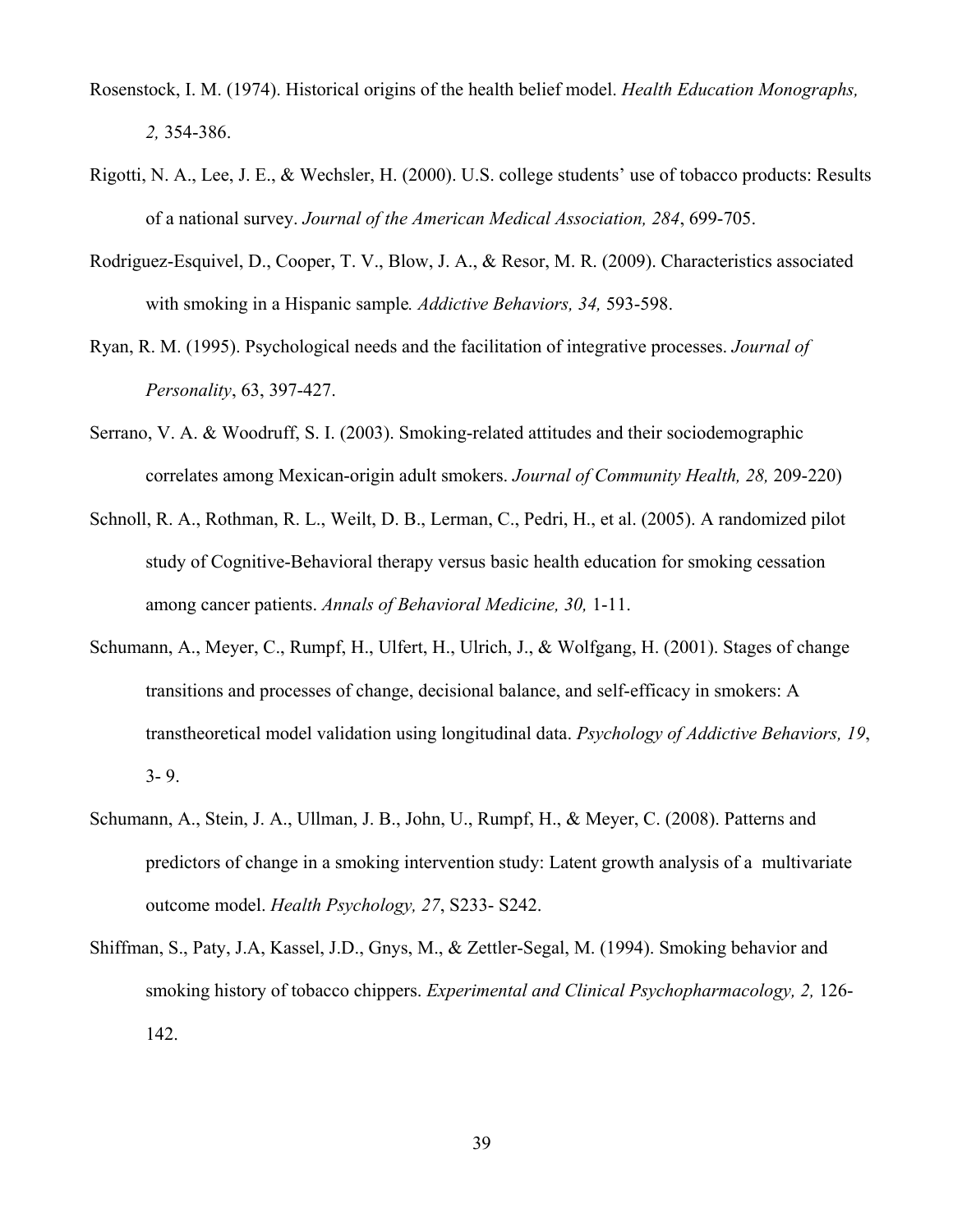- Sias, J. J., Urquidi, U. J., Bristow, Z. M., Rodriguez, J. C., & Ortiz, M. (2008). Evaluations of smoking cessation behaviors and interventions among Latino smokers at low-income clinics in a US-Mexico border county*. Addictive Behaviors, 33*, 373-380.
- Smith, S. Y., Curbow, B., Stillman, F. A. (2006). Harm perception of nicotine products in college freshman. *Nicotine & Tobacco Research, 9(9),* 977-982.
- Soresi, S., Catalano, F., Spatafora, M., Bonsignore, M.R., & Bellia, V. (2005). "Light" smoking and dependence symptoms in high-school students*. Respiratory Medicine, 99,* 996-103.
- Substance Abuse and Mental Health Service Administration. (2003). Results from the 202 National Survey of Drug Use and Health National Findings (NHSDA Series H-22, DHHS Publication No. SMA 03-3836). Rockville, MD: Office of Applied Studies.
- Sussman, S. (2002). Effects of sixty six adolescent tobacco use cessation trials and seventeen prospective studies of self-initiated quitting. *Tobacco Induced Diseases, 1*, 35-81.
- Taylor, T. & Cooper, T. V. (2009). *Predictors of amount smoked per day in light smoking college students: A 7 day diary assessment.* Manuscript submitted for publication.
- Toll, B. A., Salovey, P., O'Malley, S. S., Mazure, C. M., Latimer, A., McKee, S. A. (2008). Message framing for smoking cessation: The interaction of risk perceptions and gender. *Nicotine & Tobacco Research, 10,* 195-200.
- U.S. Department of Health and Human Services. (1984). *The health consequences of smoking: Chronic obstructive lung disease* (DHHS Publication No. 84-50205). Washington DC: U.S. Government Printing Office.
- U.S. Department of Health and Human Services (2001). Women and smoking: A report of Surgeon General. Retrieved December 28, 2008 from www.cdc.gov/tobacco/data\_statistics/sgr/sgr\_2001/index.htm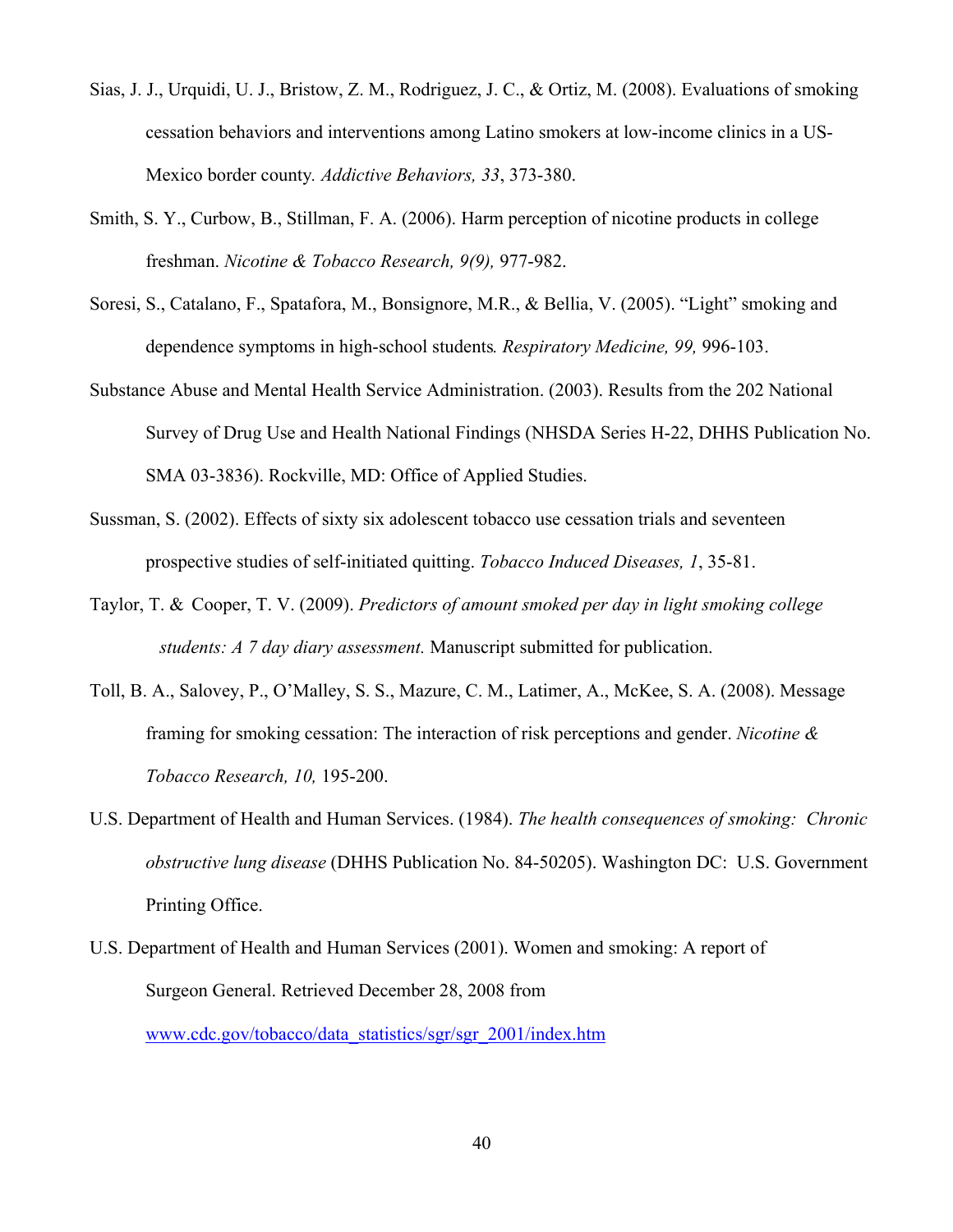- U.S. Department of Health and Human Services (2004). The health consequences of smoking: A report of the surgeon general. Retrieved December 28, 2008 from www.cdc.go/tobacco/data\_statistics/sgr/sgr\_2004/index.htm
- United States-Mexico Border Health Commission (2003). Healthy Border: 2010. An agenda for improving health on the United States- Mexico border. Retrieved August 5, 2009 from www.borderhealth.org/files\res\_63.pdf
- Van Volkom, M. (2008). Attitudes toward cigarette smoking among college students. *College Student Journal*, *42*, 294-304
- Velicer, W. F., DiClemente, C. C., Prochaska, J. O., & Brandenburg, N. (1985). Decisional balance measure for assessing and predicting smoking status. *Journal of Personality and Social Psychology, 48,* 1279-1289.
- Velicer, W. F., Prochaska, J. O., & Redding, C. A. (2006). Tailored communications for smoking cessation: Past successes and future directions. *Drug and Alcohol Review, 25*, 49- 57.
- Velicer, W. F., Redding, C. A., Sun, X., & Prochaska, J. O. (2007). Demographic variables smoking variables, and outcome across five studies. *Health Psychology, 26(3)*, 278-287.
- Wennike, P., Danielsson, T., Landfeldt, B., Westin, A., & Tonnesen, P. (2003). Smoking Reduction promotes smoking cessation: Results from a double blind, randomized, placebo controlled trial of nicotine gum with a 2- year follow-up. *Addiction, 98(10)*, 1395-1402.
- Zhou, X., Nonnemaker, J., Sherrill, B., Gilsnan, Coste, F., & West, R. (2009). Attempts to quit smoking and relapse: Factors associated with success or failure from the ATTEMPT cohort study. *Addictive Behaviors, 34,* 365-373.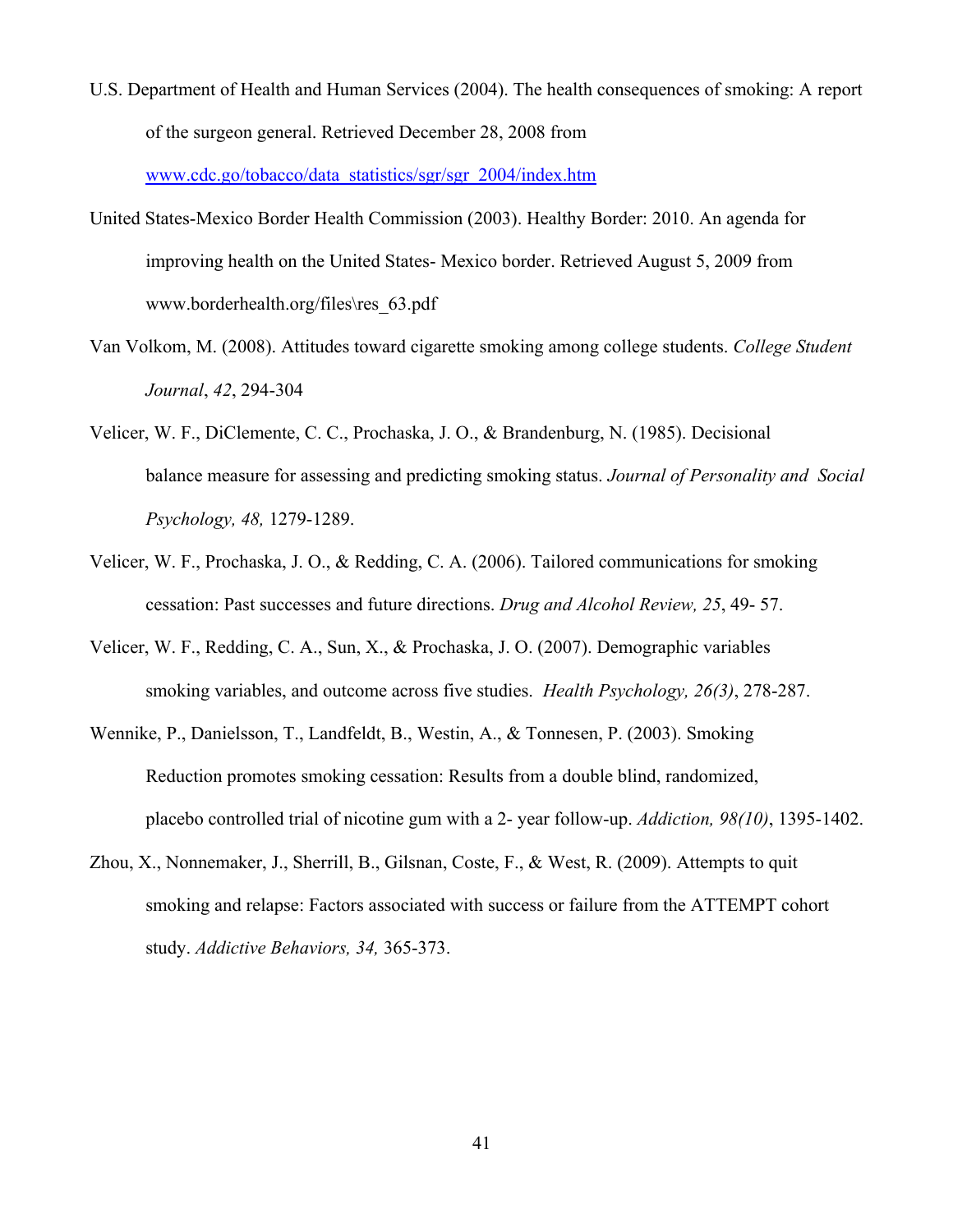## **Appendices**

#### **Appendix A Demographic Survey**

|         | How old are you?                                 |                                       |
|---------|--------------------------------------------------|---------------------------------------|
| Gender: | Male                                             | Female                                |
|         | What is your level of education?                 |                                       |
|         | Less than High School                            |                                       |
|         | High School or equivalent                        |                                       |
|         | Some College                                     |                                       |
|         | Vocational School/Associate's Degree             |                                       |
|         | College Graduate (e.g., B.A., B.S.)              |                                       |
|         | Some Post-Graduate training                      |                                       |
| I am    | Single (never married)                           |                                       |
|         | Married                                          |                                       |
|         | Divorced                                         |                                       |
|         | Widow/Widower                                    |                                       |
|         | _Separated                                       |                                       |
|         | _ Living with someone                            |                                       |
|         | Have you ever received Mental Health Services?   | Yes<br>No                             |
|         | If yes, what conditions<br>were you treated for? | <b>Substance Abuse</b>                |
|         |                                                  | Depression                            |
|         |                                                  | Anxiety                               |
|         |                                                  | <b>Post Traumatic Stress Disorder</b> |
|         |                                                  | Schizophrenia                         |
|         |                                                  | Other (please describe)               |

#### **Appendix B Tobacco Use Behavior and Attitude Survey**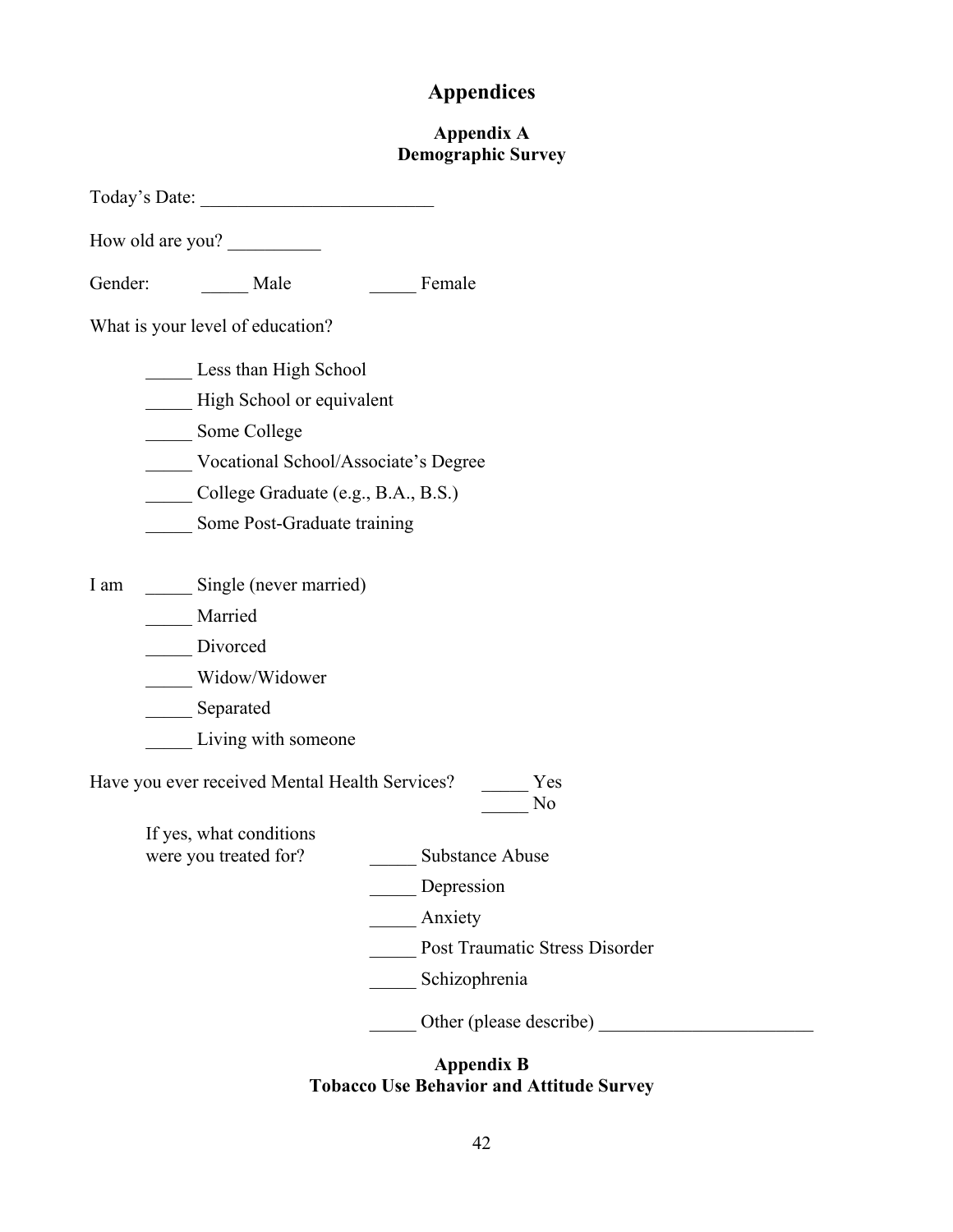What is your smoking status?

| I smoke at least one cigarette per day; If so, how many cigarettes per day?                                                       |
|-----------------------------------------------------------------------------------------------------------------------------------|
| I smoke 1 to 6 cigarettes per week                                                                                                |
| I smoke less than 1 cigarette per week                                                                                            |
| I smoke less than one cigarette per month                                                                                         |
| I no longer smoke, but in the past smoked at least 1 cigarette per day;                                                           |
| If so, how many cigarettes per day?                                                                                               |
| I no longer smoke, but in the past smoked 1-6 cigarettes per week                                                                 |
| I have smoked a cigarette or a few, just to try it                                                                                |
| I have never smoked before, not even a puff                                                                                       |
| Do you use cigars? _____Yes If so, how many per week? ______<br>$\frac{1}{\sqrt{1-\frac{1}{2}}}$ No                               |
| Do you use dip? _______ Yes If so, how much per week? _______<br>$\overline{\phantom{0}}$ No                                      |
| Do you use chew? _____Yes If so, how much per week? ______<br>$\frac{1}{\sqrt{1-\frac{1}{2}}}$ No                                 |
| Do you use hookah? ________ Yes If so, how much per week? _______________________<br>$\overline{\phantom{0}}$ No                  |
| At what age did you first try tobacco?                                                                                            |
| If you use tobacco, for how many years have you used at least once per day?                                                       |
| How many times have you quit using tobacco for at least one day?<br>None<br>Once<br>Twice<br>Three times<br>More than three times |
| When is the last time you tried to quit using tobacco? __________________________                                                 |
| What is the longest that you have ever quit tobacco? ______ I have never quit                                                     |
| One day                                                                                                                           |
| More than a day but less than a                                                                                                   |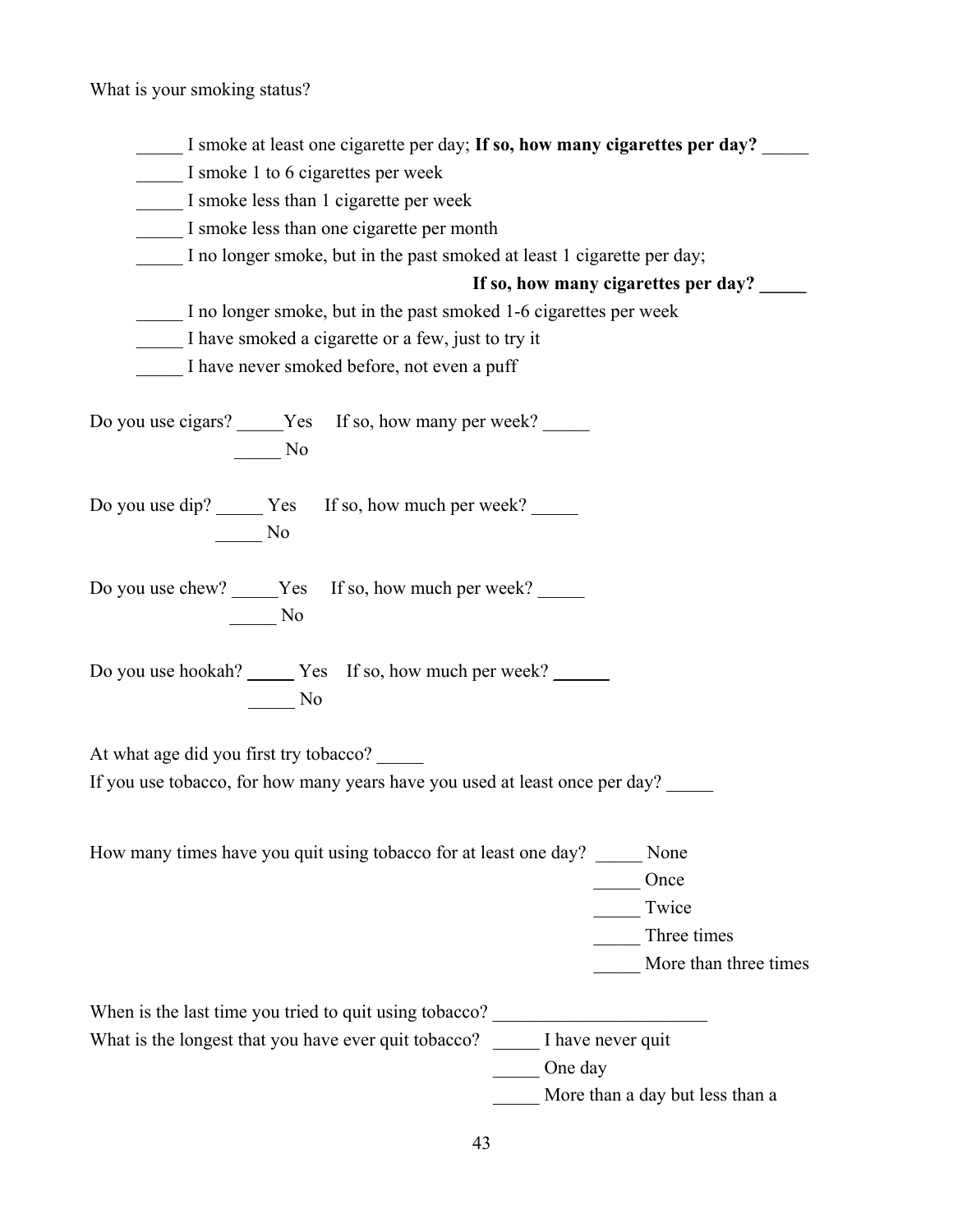|                                                                                                                                                                                 | week<br>One week<br>More than a week but less than a<br>month<br>1 to 3 months<br>$\frac{4 \text{ to } 6 \text{ months}}{4}$<br>6 to 12 months<br>More than one year |  |  |  |
|---------------------------------------------------------------------------------------------------------------------------------------------------------------------------------|----------------------------------------------------------------------------------------------------------------------------------------------------------------------|--|--|--|
| During your longest quit attempt, did you gain weight? The Yes The No                                                                                                           |                                                                                                                                                                      |  |  |  |
|                                                                                                                                                                                 |                                                                                                                                                                      |  |  |  |
| In attempts to quit tobacco, have you ever used:                                                                                                                                |                                                                                                                                                                      |  |  |  |
| Nicotine patch __yes __no                                                                                                                                                       | Nicotine gum _yes _no                                                                                                                                                |  |  |  |
| Nicotine inhaler __yes __no                                                                                                                                                     | Nicotine nasal spray __yes __no                                                                                                                                      |  |  |  |
| Cold turkey __yes __no                                                                                                                                                          | Slowly cutting back yes no                                                                                                                                           |  |  |  |
| Zyban (Bupropion, Wellbutrin) _yes _no                                                                                                                                          |                                                                                                                                                                      |  |  |  |
| How interested are you in stopping your use of tobacco?                                                                                                                         | Not at all                                                                                                                                                           |  |  |  |
|                                                                                                                                                                                 | A little                                                                                                                                                             |  |  |  |
|                                                                                                                                                                                 | Some                                                                                                                                                                 |  |  |  |
|                                                                                                                                                                                 | A lot                                                                                                                                                                |  |  |  |
|                                                                                                                                                                                 | Very much so                                                                                                                                                         |  |  |  |
| If you decide to quit tobacco, why would you considering quitting? (choose only one)<br>Personal choice<br>Health<br>Person close to me wants me to (wife, child, friend, etc.) |                                                                                                                                                                      |  |  |  |
| Tobacco is expensive                                                                                                                                                            |                                                                                                                                                                      |  |  |  |

- \_\_\_\_\_ My faith
- $\frac{1}{\sqrt{1-\frac{1}{2}}}\text{Other}}$

## **1. Do you smoke in front of your family?**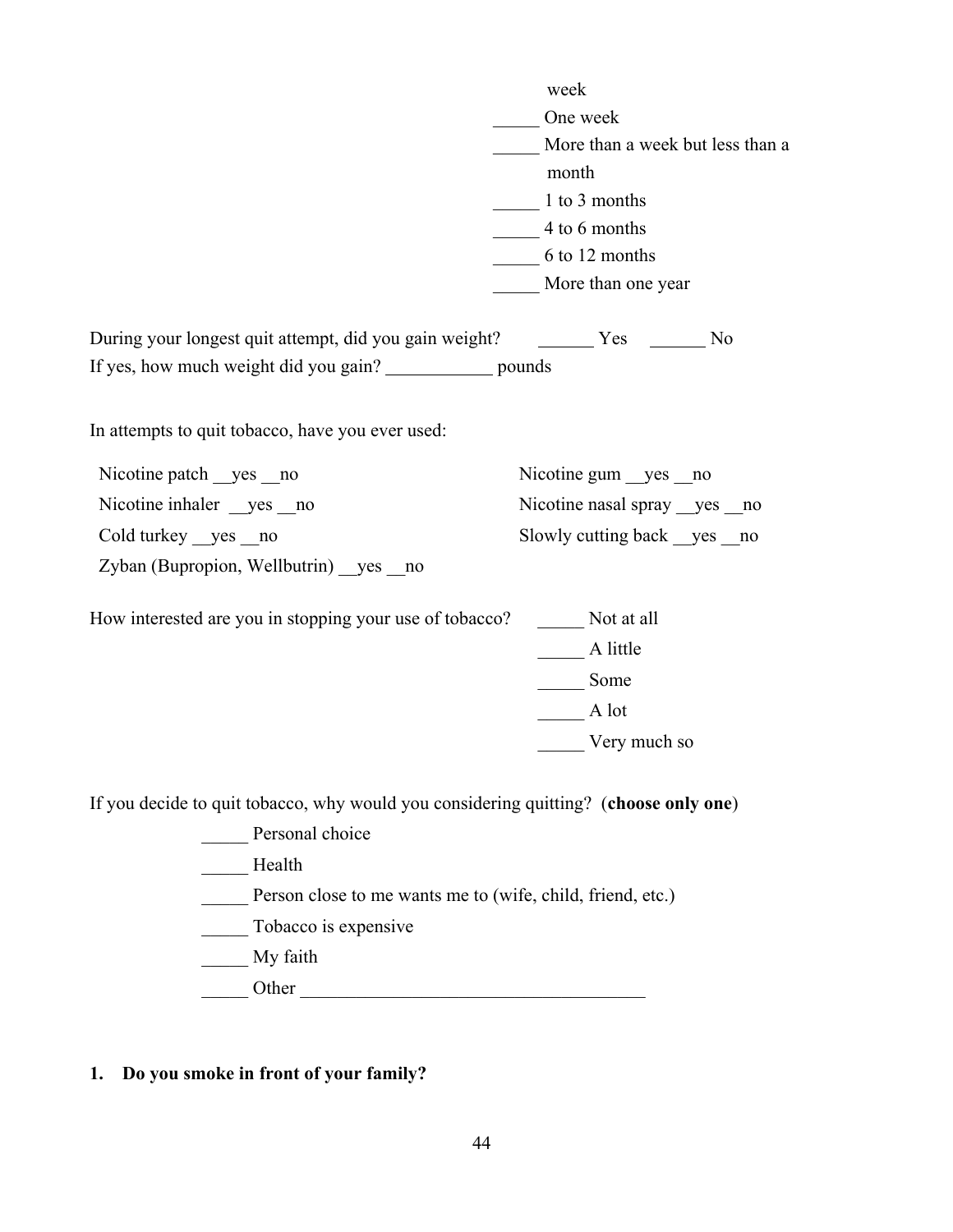|    | $\mathbf{1}$<br>Never                         |              | $\overline{2}$ |                | 3              |                | $\overline{4}$ |                | 5 |   | 6<br>Always                                                                             |  |
|----|-----------------------------------------------|--------------|----------------|----------------|----------------|----------------|----------------|----------------|---|---|-----------------------------------------------------------------------------------------|--|
| 2. | How does your family feel about your smoking? |              |                |                |                |                |                |                |   |   |                                                                                         |  |
|    | $\mathbf{1}$<br>They<br>approve               |              | $\overline{2}$ |                | 3              |                | $\overline{4}$ |                | 5 |   | 6<br>They<br>disapprove                                                                 |  |
| 3. | Have many members of your family smoke?       |              |                |                |                |                |                |                |   |   |                                                                                         |  |
|    | $\boldsymbol{0}$                              | $\mathbf{1}$ | 2              | $\overline{3}$ | $\overline{4}$ | 5              | 6              | $\overline{7}$ | 8 | 9 | $10+$                                                                                   |  |
| 4. | Do you smoke in front of your friends?        |              |                |                |                |                |                |                |   |   |                                                                                         |  |
|    | $\mathbf{1}$<br>Never                         |              | $\overline{2}$ |                | 3              |                | $\overline{4}$ |                | 5 |   | 6<br>Always                                                                             |  |
| 5. | How do your friends feel about your smoking?  |              |                |                |                |                |                |                |   |   |                                                                                         |  |
|    | $\mathbf{1}$<br>They<br>approve               |              | $\overline{2}$ |                | 3              |                | $\overline{4}$ |                | 5 |   | 6<br>They<br>disapprove                                                                 |  |
| 6. | Have many of your friends smoke?              |              |                |                |                |                |                |                |   |   |                                                                                         |  |
|    | $\boldsymbol{0}$                              | $\mathbf{1}$ | 2              | $\overline{3}$ | $\overline{4}$ | 5 <sup>5</sup> | 6              | $\tau$         | 8 | 9 | $10+$                                                                                   |  |
| 7. |                                               |              |                |                |                |                |                |                |   |   | If your family disapproved of your smoking, how likely would you be to quit?            |  |
|    | 1<br>Very<br>unlikely                         |              | $\overline{2}$ |                | 3              |                | $\overline{4}$ |                | 5 |   | 6<br>Very likely                                                                        |  |
| 8. |                                               |              |                |                |                |                |                |                |   |   | If your friends disapproved of your smoking, how likely would you be to quit?           |  |
|    | 1<br>Very<br>unlikely                         |              | 2              |                | $\overline{3}$ |                | $\overline{4}$ |                | 5 |   | 6<br>Very likely                                                                        |  |
| 9. |                                               |              |                |                |                |                |                |                |   |   | If your significant other disapproved of your smoking, how likely would you be to quit? |  |
|    | 1<br>Very<br>unlikely                         |              | $\overline{2}$ |                | 3              |                | $\overline{4}$ |                | 5 |   | 6<br>Very likely                                                                        |  |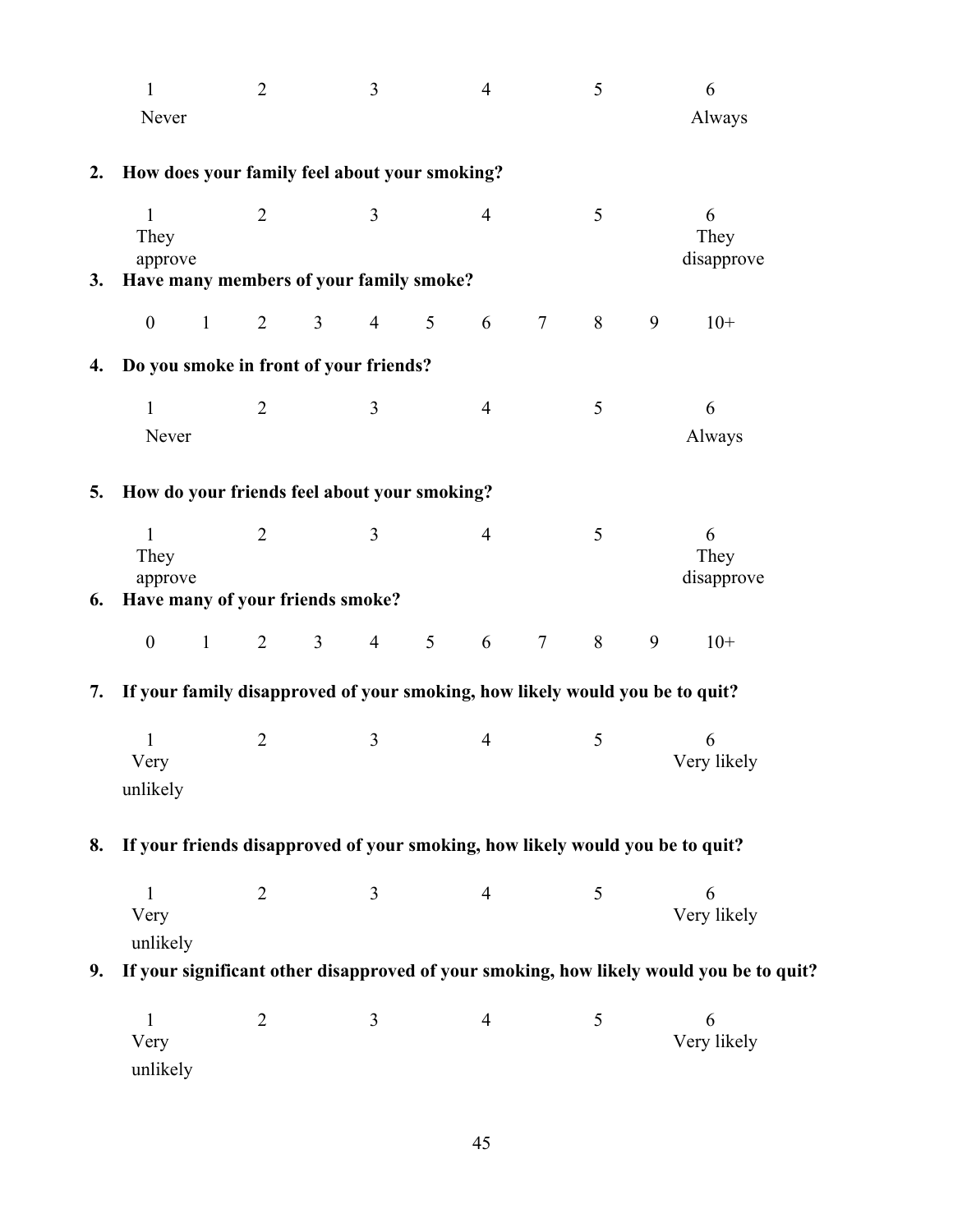## **10. Secondhand smoke is a health risk?**

| $V$ ery  |  |  | Very likely |
|----------|--|--|-------------|
| unlikely |  |  |             |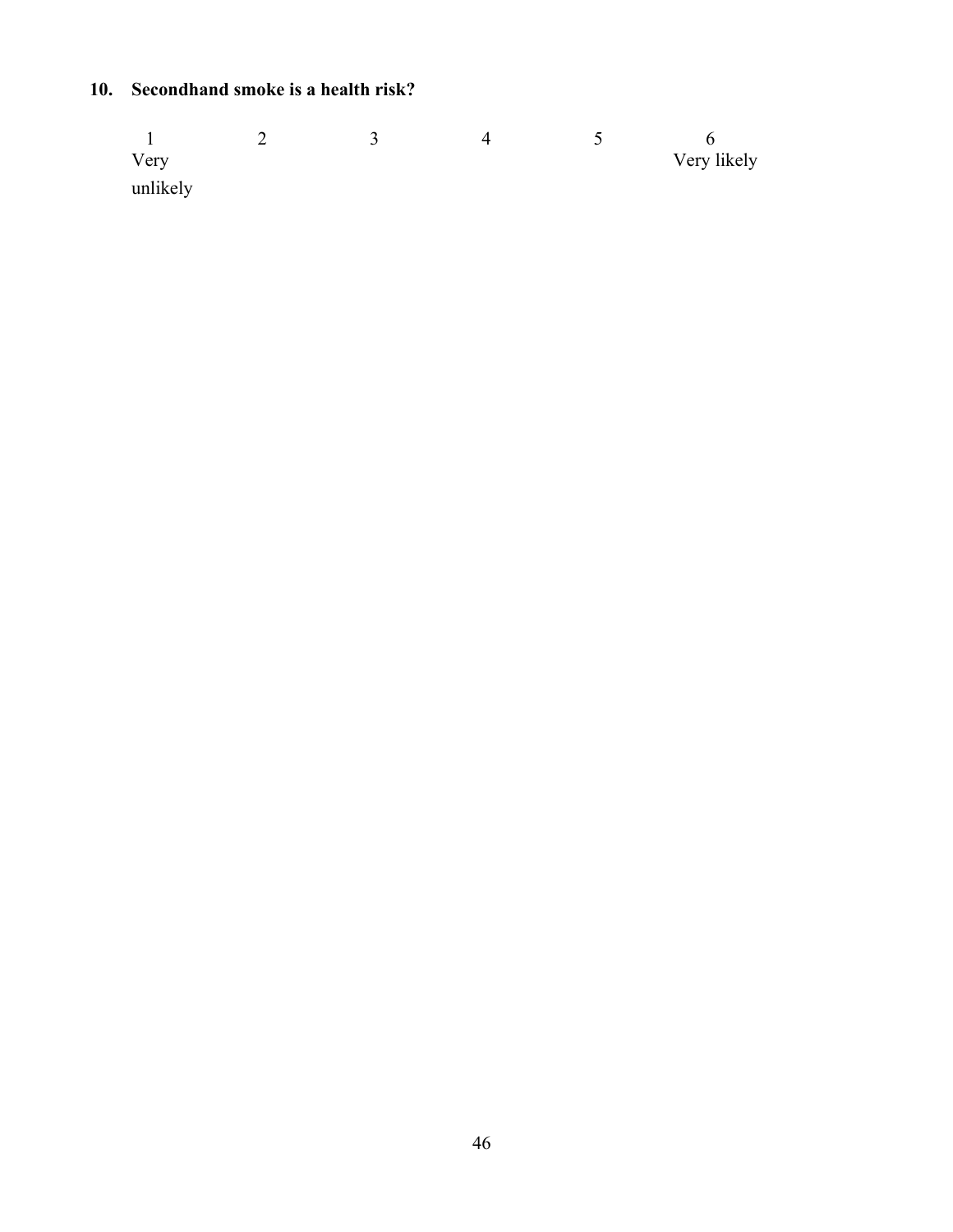| If you chose to quit using tobacco, how likely would it be that you would:<br>attend 4 group sessions |                |   |                |   |                  |
|-------------------------------------------------------------------------------------------------------|----------------|---|----------------|---|------------------|
| $\mathbf{1}$<br>Not at<br>All likely                                                                  | $\overline{2}$ | 3 | $\overline{4}$ | 5 | 6<br>Very likely |
| participate in a program where you receive multiple telephone contacts to quit                        |                |   |                |   |                  |
| $\mathbf{1}$<br>Not at<br>All likely                                                                  | $\overline{2}$ | 3 | $\overline{4}$ | 5 | 6<br>Very likely |
| use a program on the internet designed to help you quit                                               |                |   |                |   |                  |
| $\mathbf{1}$<br>Not at<br>All likely                                                                  | $\overline{2}$ | 3 | $\overline{4}$ | 5 | 6<br>Very likely |
| participate in one on one counseling at the Student Health Center to help you quit                    |                |   |                |   |                  |
| 1<br>Not at<br>All likely                                                                             | $\overline{2}$ | 3 | $\overline{4}$ | 5 | 6<br>Very likely |
| participate in one on one counseling at a smoking cessation clinic to help you quit                   |                |   |                |   |                  |
| 1<br>'Not at<br>All likely                                                                            | $\overline{2}$ | 3 | 4              | 5 | 6<br>Very likely |
| use self help materials                                                                               |                |   |                |   |                  |
| 1<br>Not at<br>All likely                                                                             | $\overline{2}$ | 3 | 4              | 5 | 6<br>Very likely |
| use nicotine gum                                                                                      |                |   |                |   |                  |
| $\mathbf{1}$<br>Not at<br>All likely<br>use a nicotine patch                                          | $\overline{2}$ | 3 | 4              | 5 | 6<br>Very likely |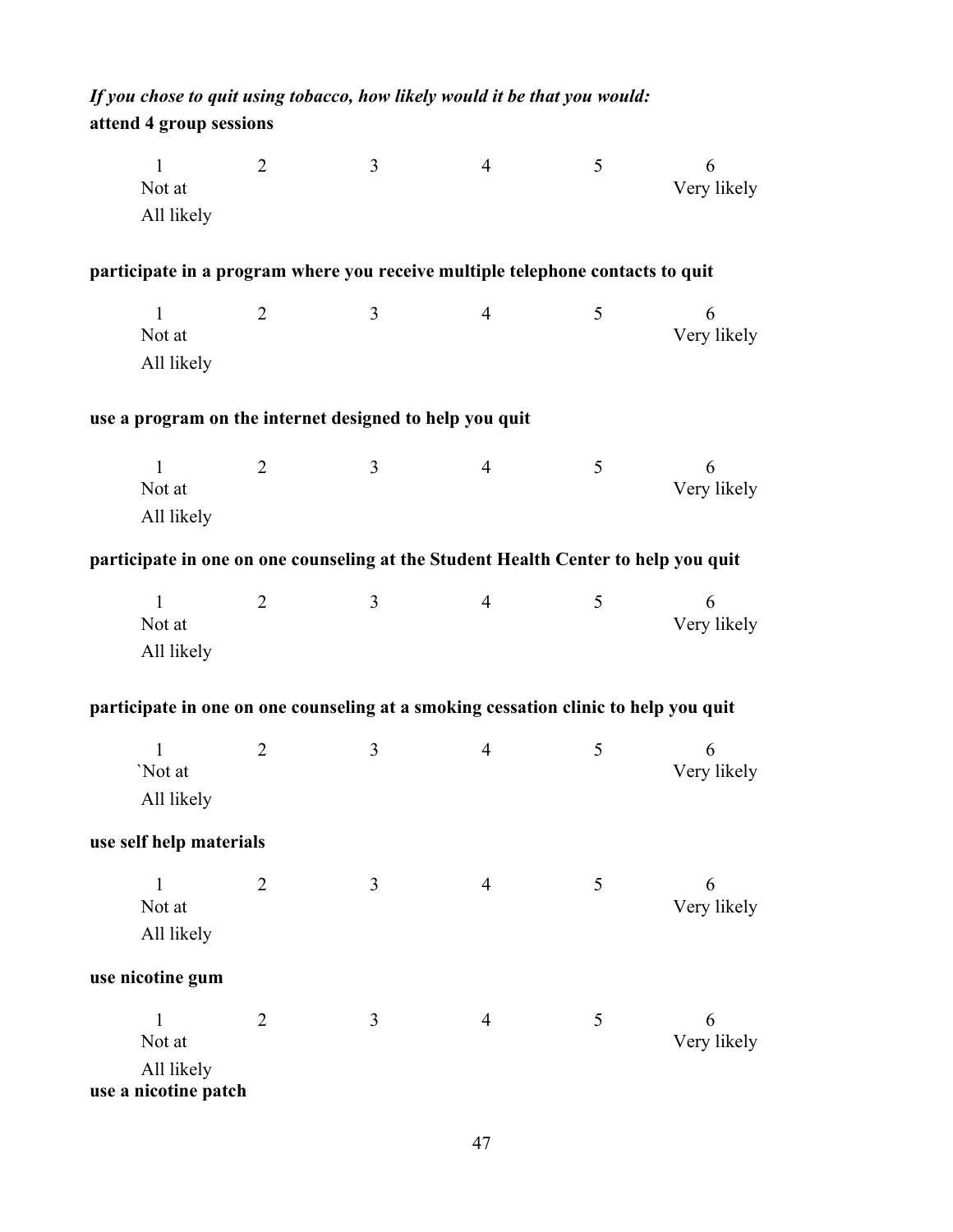| $\mathbf{1}$<br>Not at<br>All likely | $\overline{2}$ | 3 | $\overline{4}$ | 5 | 6<br>Very likely |
|--------------------------------------|----------------|---|----------------|---|------------------|
| use Zyban (Bupropion, Wellbutrin)    |                |   |                |   |                  |
| 1<br>Not at<br>All likely            | $\overline{2}$ | 3 | $\overline{4}$ | 5 | 6<br>Very likely |
| use nicotine nasal spray             |                |   |                |   |                  |
| $\mathbf{1}$<br>Not at<br>All likely | $\overline{2}$ | 3 | $\overline{4}$ | 5 | 6<br>Very likely |
| use a nicotine inhaler               |                |   |                |   |                  |
| 1<br>Not at<br>All likely            | $\overline{2}$ | 3 | $\overline{4}$ | 5 | 6<br>Very likely |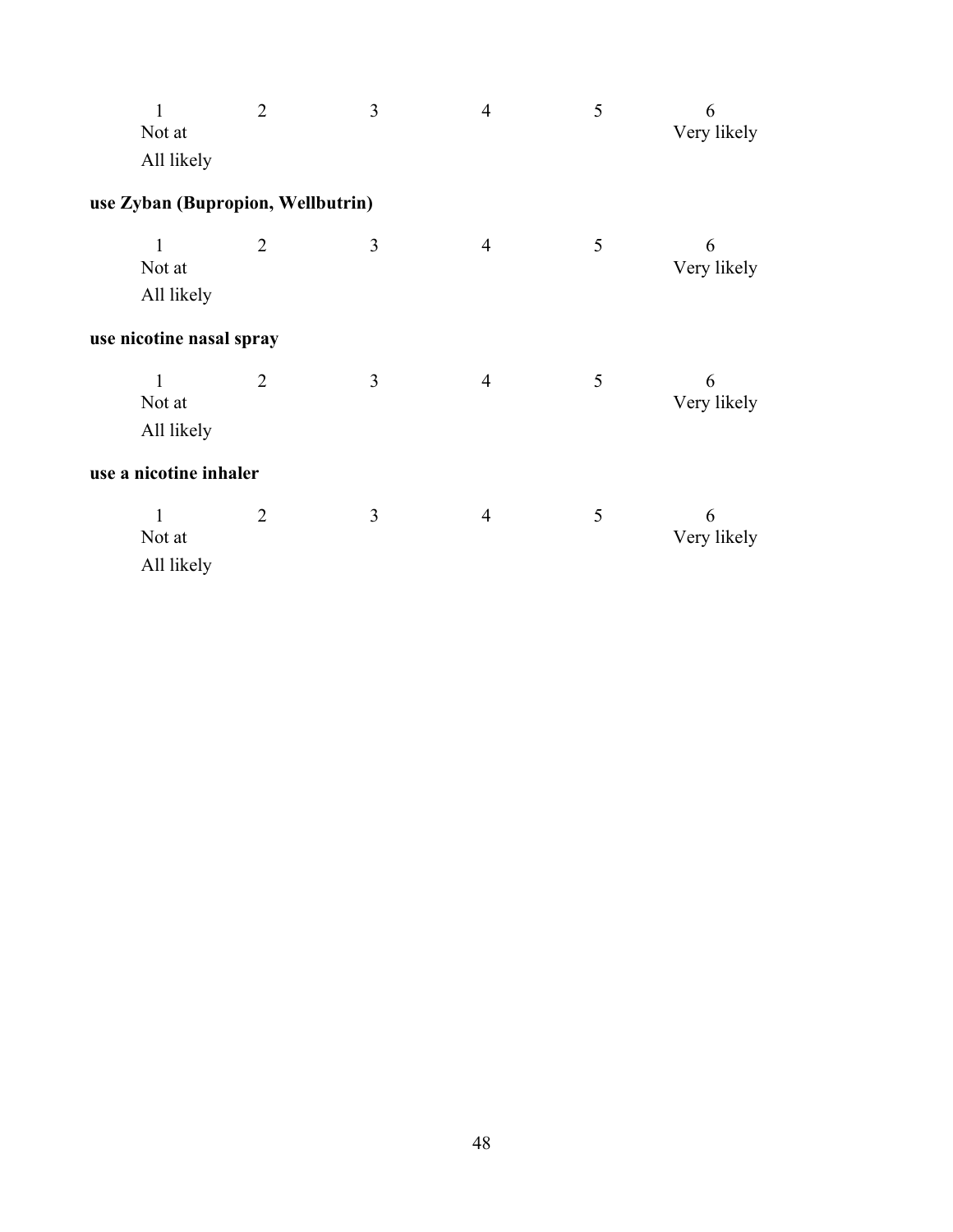### **Appendix C FTND**

| 1. How soon after you wake up do you smoke your<br>first cigarette?                                                          | 5 minutes or less<br>6 to 30 minutes<br>More than 30 minutes |
|------------------------------------------------------------------------------------------------------------------------------|--------------------------------------------------------------|
| 2. Is it hard for you to not smoke in places where it<br>is not allowed like in church, at the library, or at<br>the movies? | Yes<br>No                                                    |
| 3. Which cigarette would you hate to give up the<br>most?                                                                    | The first one<br>Other: $\qquad \qquad$                      |
| 4. How many cigarettes per day do you smoke?                                                                                 | 10 or less<br>11 to 20<br>21 to 30<br>31 or more             |
| 5. Do you smoke more when you first wake up than<br>during the rest of the day?                                              | Yes<br>N <sub>o</sub>                                        |
| 6. Do you smoke even when you are so sick that<br>you are in bed most of the day?                                            | Yes<br>N <sub>o</sub>                                        |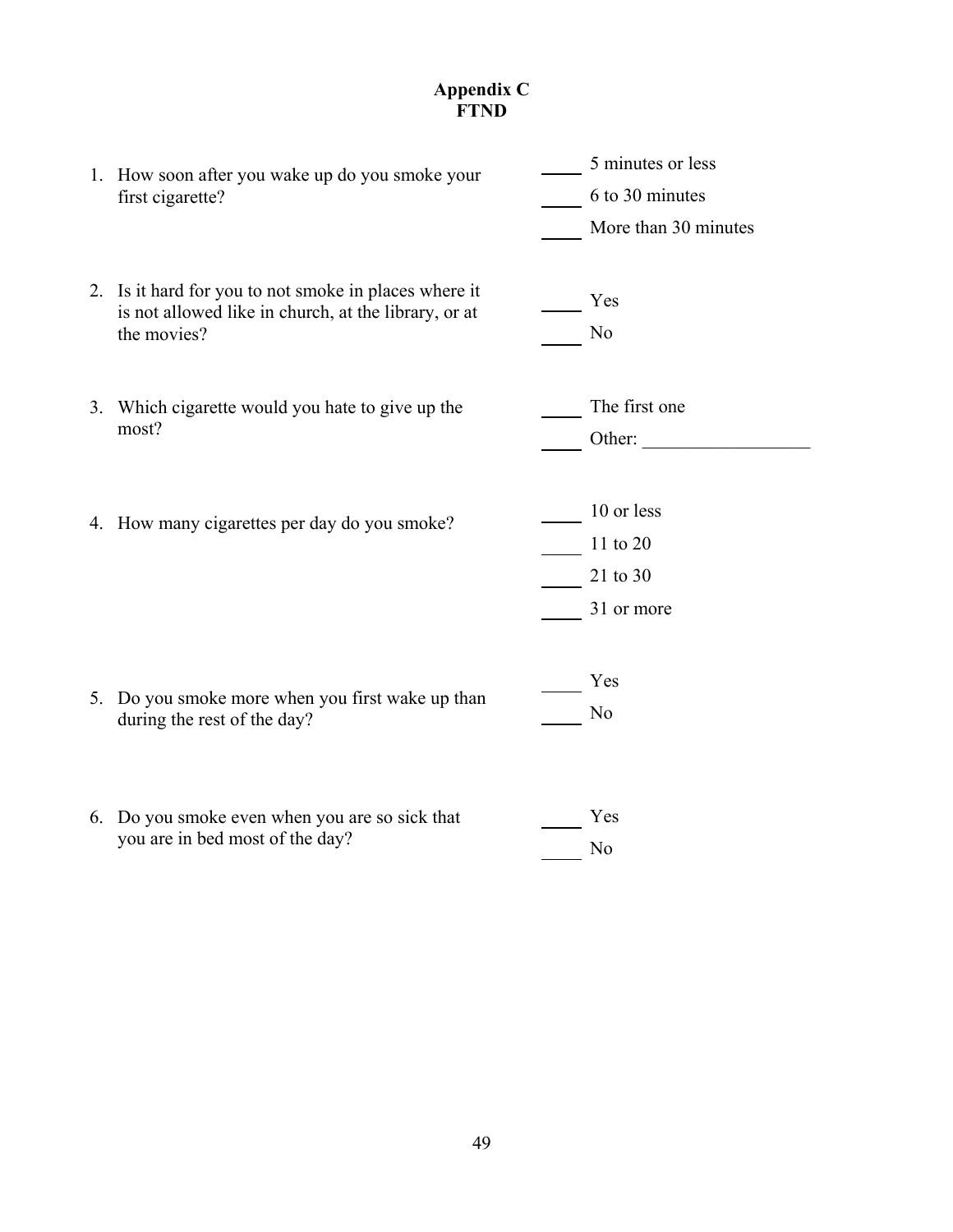### **Appendix D Decisional Balance**

### **Smoking: Decisional Balance (Long Form)**

The following statements represent different opinions about smoking. Please rate HOW IMPORTANT each statement is to your decision to smoke according to the following five point scale:

- **1 = Not important**
- **2 = Slightly important**
- **3 = Moderately important**
- **4 = Very important**
- **5 = Extremely important** 
	- **1.** Smoking cigarettes is pleasurable.
		- 1 2 3 4 5
	- **2.** My smoking affects the health of others.
		- 1 2 3 4 5
	- **3.** I like the image of a cigarette smoker.
		- 1 2 3 4 5
	- **4.** Others close to me would suffer if I became ill from smoking. 1 2 3 4 5
	- **5.** I am relaxed and therefore more pleasant when smoking. 1 2 3 4 5
	- **6.** Because I continue to smoke, some people I know think I lack the character to quit.

1 2 3 4 5

- **7.** If I try to stop smoking I'll be irritable and a pain to be around. 1 2 3 4 5
- **8.** Smoking cigarettes is hazardous to my health. 1 2 3 4 5
- **9.** My family and friends like me better when I am happily smoking than when I am miserably trying to quit. 1 2 3 4 5
- **10.** I'm embarrassed to have to smoke. 1 2 3 4 5
- **11.** I like myself better when I smoke.

1 2 3 4 5

**12.** My cigarette smoking bothers other people.

1 2 3 4 5

- **13.** Smoking helps me concentrate and do better work. 1 2 3 4 5
- **14.** People think I'm foolish for ignoring the warnings about cigarette smoking. 1 2 3 4 5
- **15.** Smoking cigarettes relieves tension.

1 2 3 4 5

**16.** People close to me disapprove of my smoking.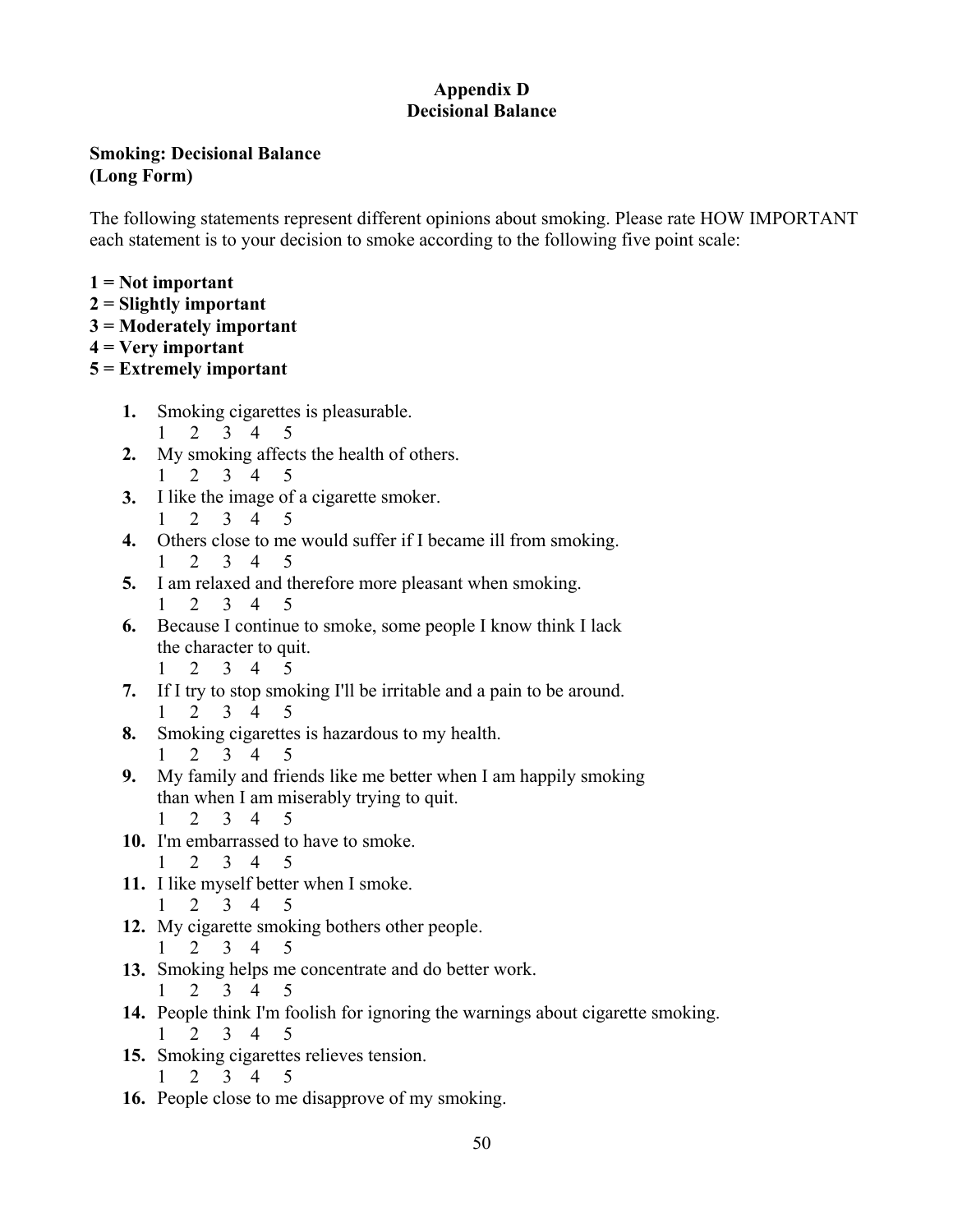- 1 2 3 4 5
- **17.** By continuing to smoke I feel I am making my own decisions.  $1 \t2 \t3 \t4 \t5$
- **18.** I'm foolish to ignore the warnings about cigarettes.
	- $1 \t2 \t3 \t4 \t5$
- **19.** After not smoking for a while a cigarette makes me feel great. 1 2 3 4 5
- **20.** I would be more energetic right now if I didn't smoke. 1 2 3 4 5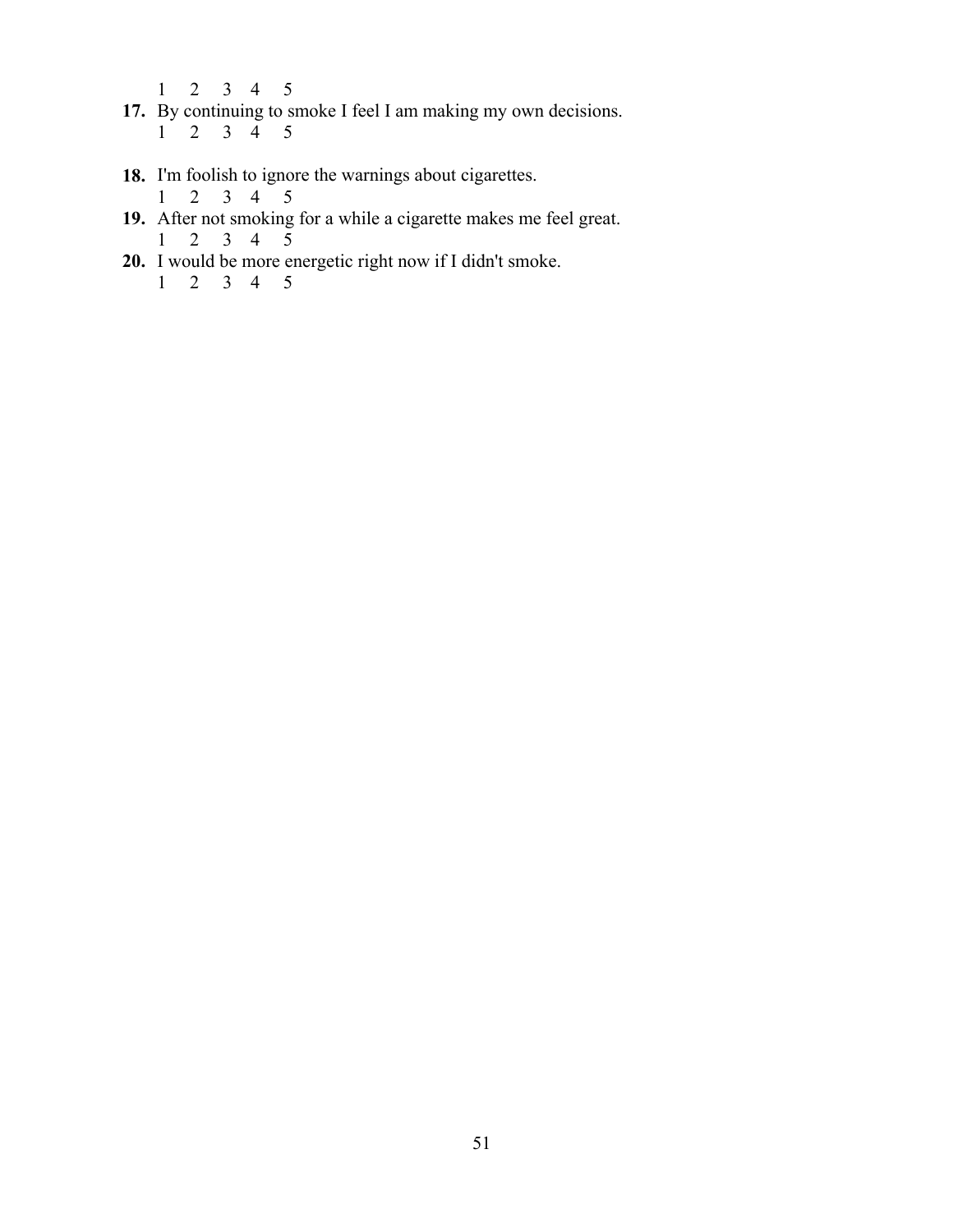#### **Appendix E Smoking: Stage of Change (Short Form)**

Are you currently a smoker?

- \_\_\_\_\_Yes, I currently smoke.
- No, I quit within the last 6 months
- No, I quit more than 6 months ago
- No, I have never smoked

In the last year, how many times have you quit smoking for at least 24 hours?

Are you seriously thinking of quitting smoking?

- Yes, within the next 30 days
- $Y$ es, within the next 6 months

No, not thinking of quitting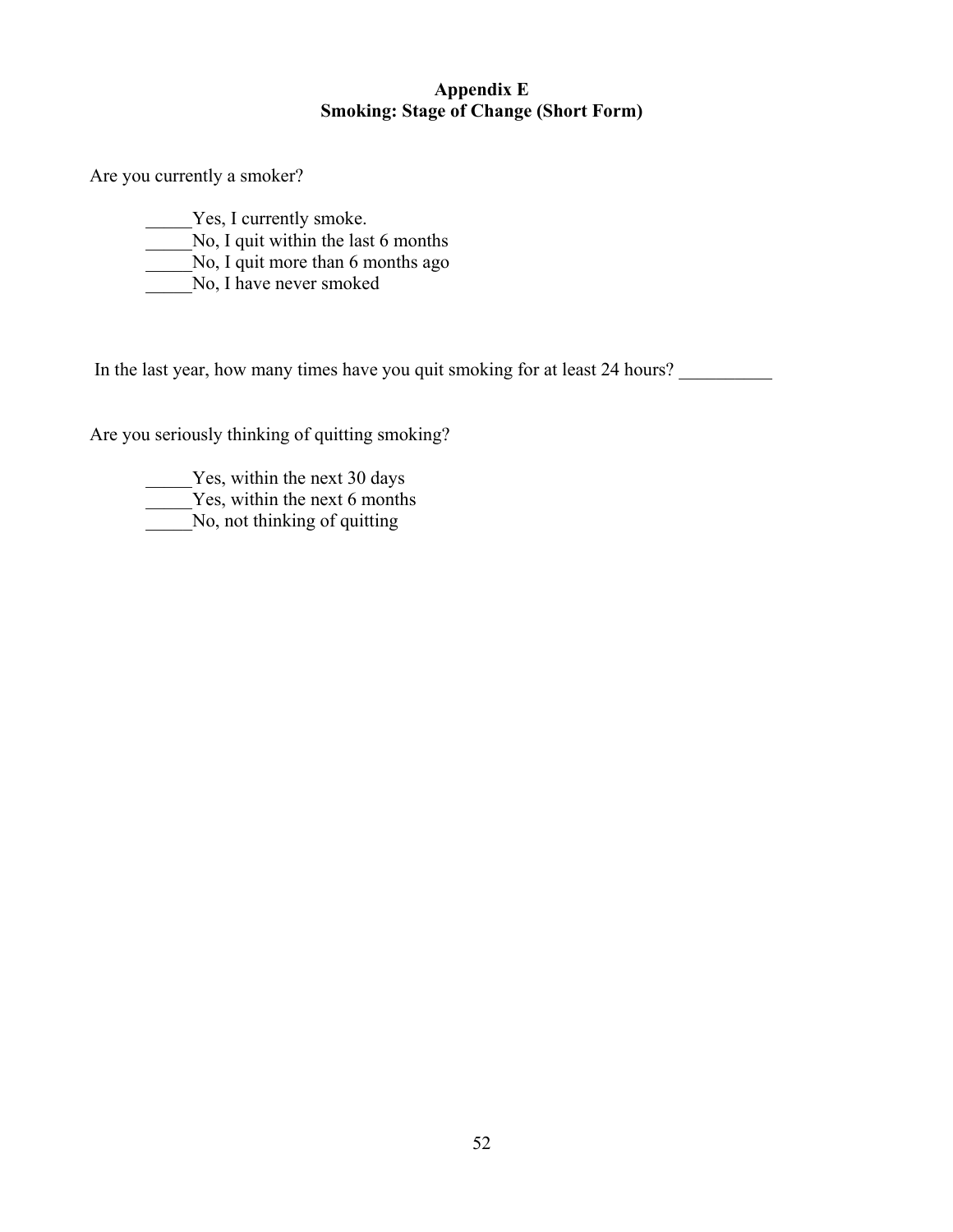### **Appendix F Motivational Enhancement Worksheet**

| <b>Motivators to Quit Smoking</b>   | <b>Motivators to Smoke</b>       |
|-------------------------------------|----------------------------------|
| <b>Benefits of Quitting Smoking</b> | <b>Benefits of Smoking</b>       |
| (Good Things)                       | (Good Things)                    |
|                                     |                                  |
|                                     |                                  |
|                                     |                                  |
|                                     |                                  |
|                                     |                                  |
|                                     |                                  |
|                                     |                                  |
| <b>Costs of Smoking</b>             | <b>Costs of Quitting Smoking</b> |
| (Bad Things)                        | (Bad Things)                     |
|                                     |                                  |
|                                     |                                  |
|                                     |                                  |
|                                     |                                  |
|                                     |                                  |
|                                     |                                  |
|                                     |                                  |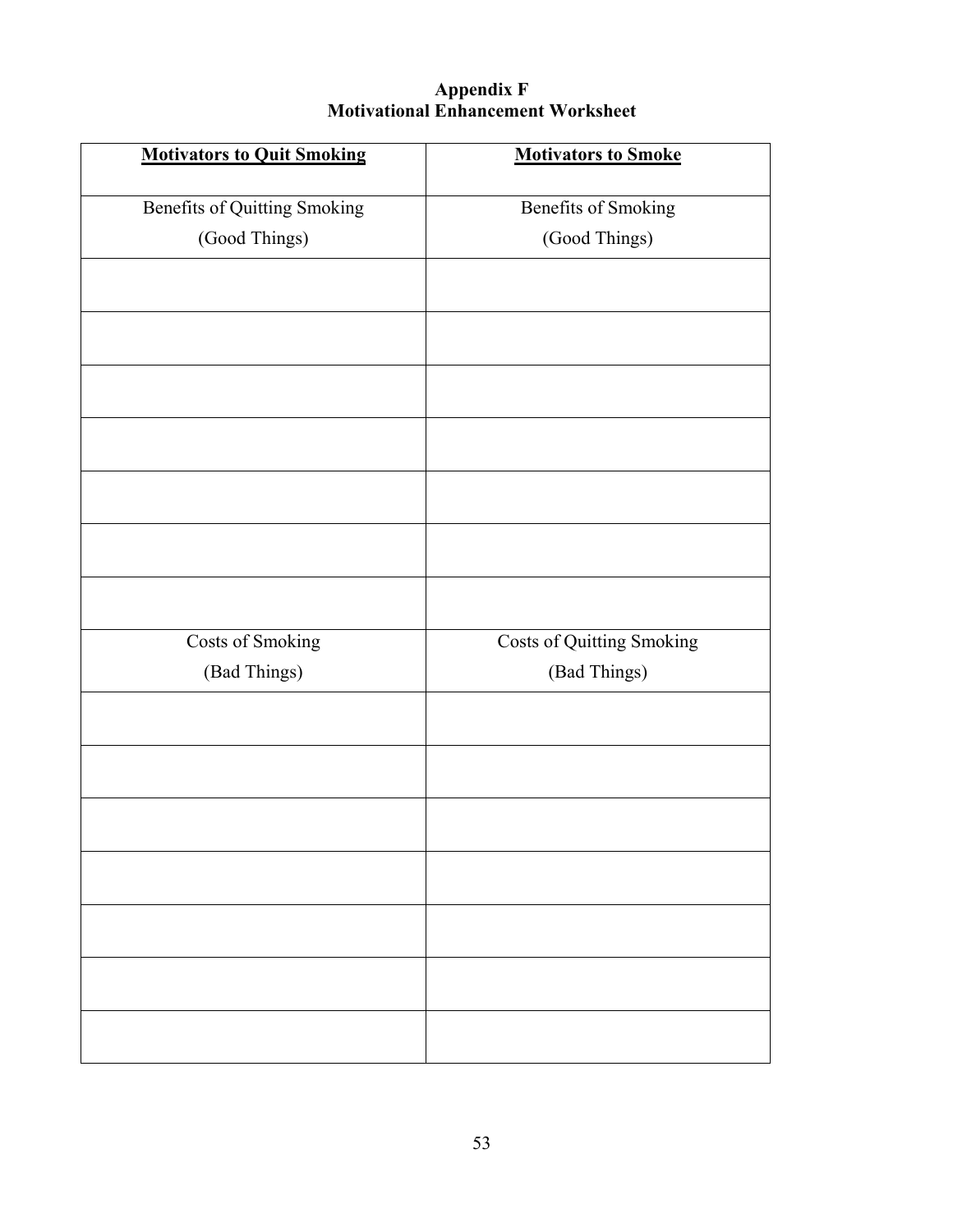## **Appendix G Boosting the Benefits**

Boosting the Benefits: These questions may help increase the number of benefits relative to costs, thus increasing motivation in the student.

What would happen to your health if you quit smoking?

What would happen to the way you feel about yourself if you quit smoking?

What would happen to your relationships if you quit smoking?

What would happen to the quality of your life if you quit smoking?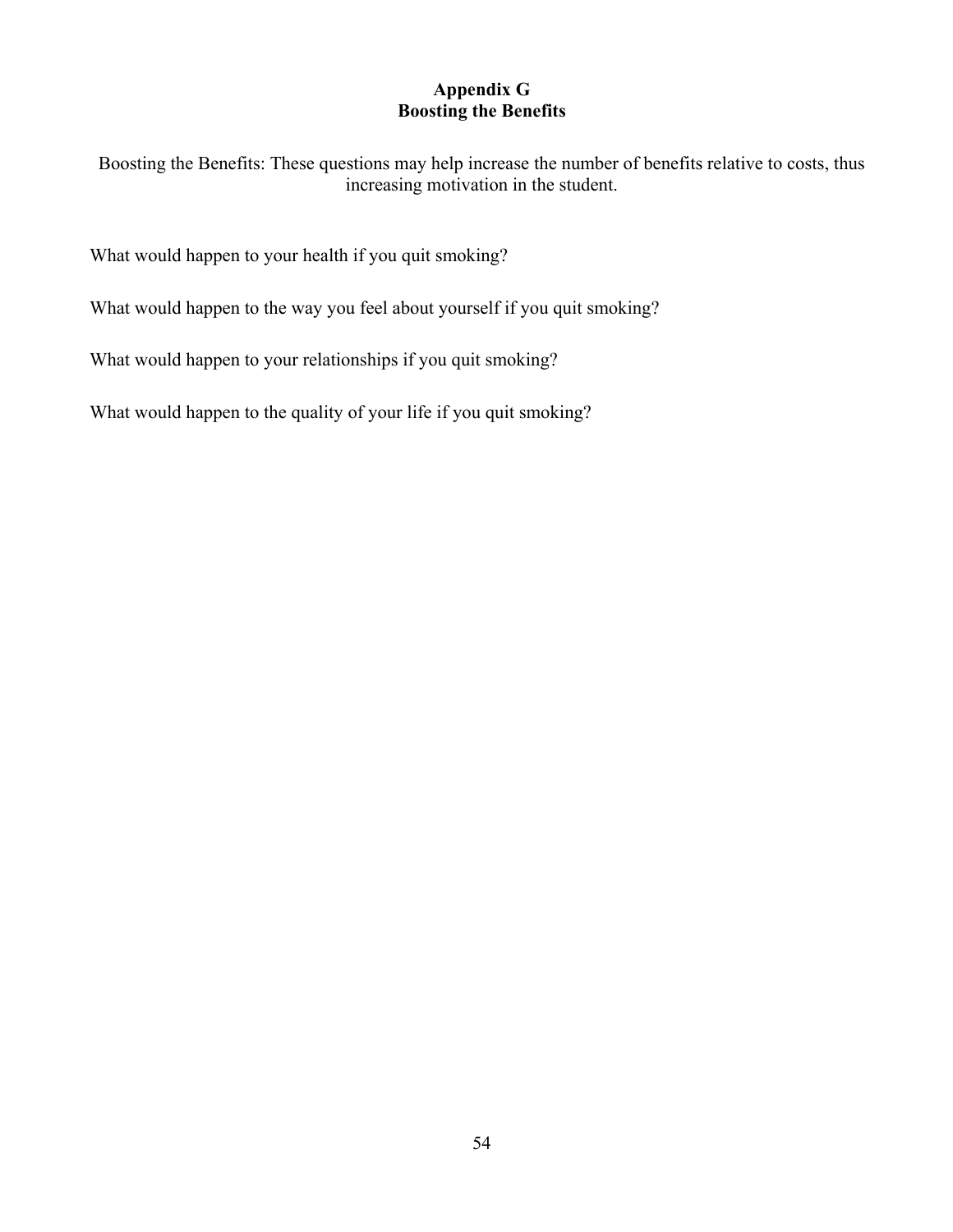## **Appendix H**

### **Social Support**

## Social Support for the New Smoke-Free You!

Getting support and encouragement from others can help you to stay smoke-free! Use this worksheet to help you identify the people you will rely on for support and the things they can do to help.

## **My Support Network**

| Who are three people that really want to see you succeed? |
|-----------------------------------------------------------|
|                                                           |
|                                                           |
|                                                           |

### **Supportive Behaviors**

What things could other people do to help you stay smoke-free?

| ٮ |  |  |  |
|---|--|--|--|

## **Unsupportive Behaviors**

Are there things that other people might do that would make it harder for you to stay smoke-free?

| - |  |  |
|---|--|--|

## **Requesting Behaviors from Others**

I will ask others to do more of these things:

| -- |  |  |  |
|----|--|--|--|
|    |  |  |  |

I will ask others to do less of these things: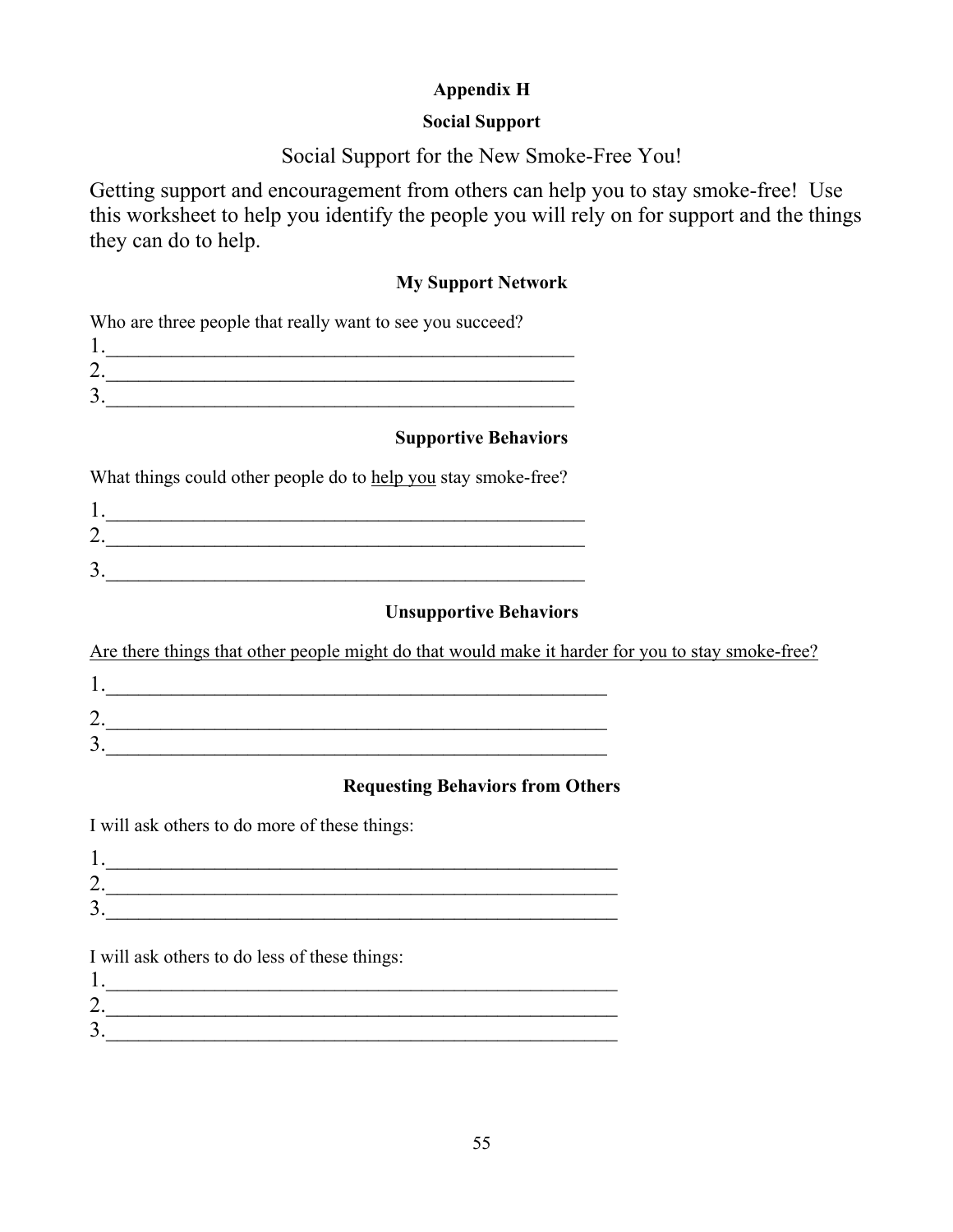## **Appendix I**

## **Common Health Costs of Tobacco**

- " Tobacco is the only product you can legally buy in the United States that is likely to cause cancer if you use it.
- Stopping smoking is one of the best ways to prevent illness and death in the United States.
- Smoking related illnesses account for almost 20% of all deaths and more that 25% of all deaths in the 35-64 age group.
- People who smoke miss about 7 more days of work per year than people who don't smoke.
- People who smoke go to the doctor about 6 more times a year than people who don't smoke.
- People who live with smokers go to the doctor about 4 more times a year than people who live with nonsmokers.
- About 53,000 people die each year from exposure to secondhand smoke.
- People who live with smokers are at a 15% increased risk of death.
- People who smoke between 1 and 5 cigarettes per day are 3 times more likely to develop lung cancer.
- People who smoke between 1 and 4 cigarettes per day are 3 times more likely to die from lung cancer and heart disease.
- People who smoke occasionally have 60% higher heart disease death rates than nonsmokers.
- Smoking just one or two cigarettes per day increases your risk of heart attack.
- Light smokers have a 50% higher death rate from all causes in comparison to nonsmokers.
- Smoking 3 to 6 cigarettes per day (and not inhaling) increases your risk for heart attack by 60%.
- " For all smokers, smoking reduces the quality of life. For example, it causes lower energy levels, more shortness of breath, and more frequent colds.

### *Cardiovascular (Heart) Disease*

- Cigarette smoking increases the risk of cardiovascular or heart disease.
- Nonsmokers living with smokers have a 30% increase in the risk of death from heart disease.
- Smokeless tobacco (e.g. chew, dip) users are at increased risk for high blood pressure.
- Using smokeless tobacco increases your heart rate.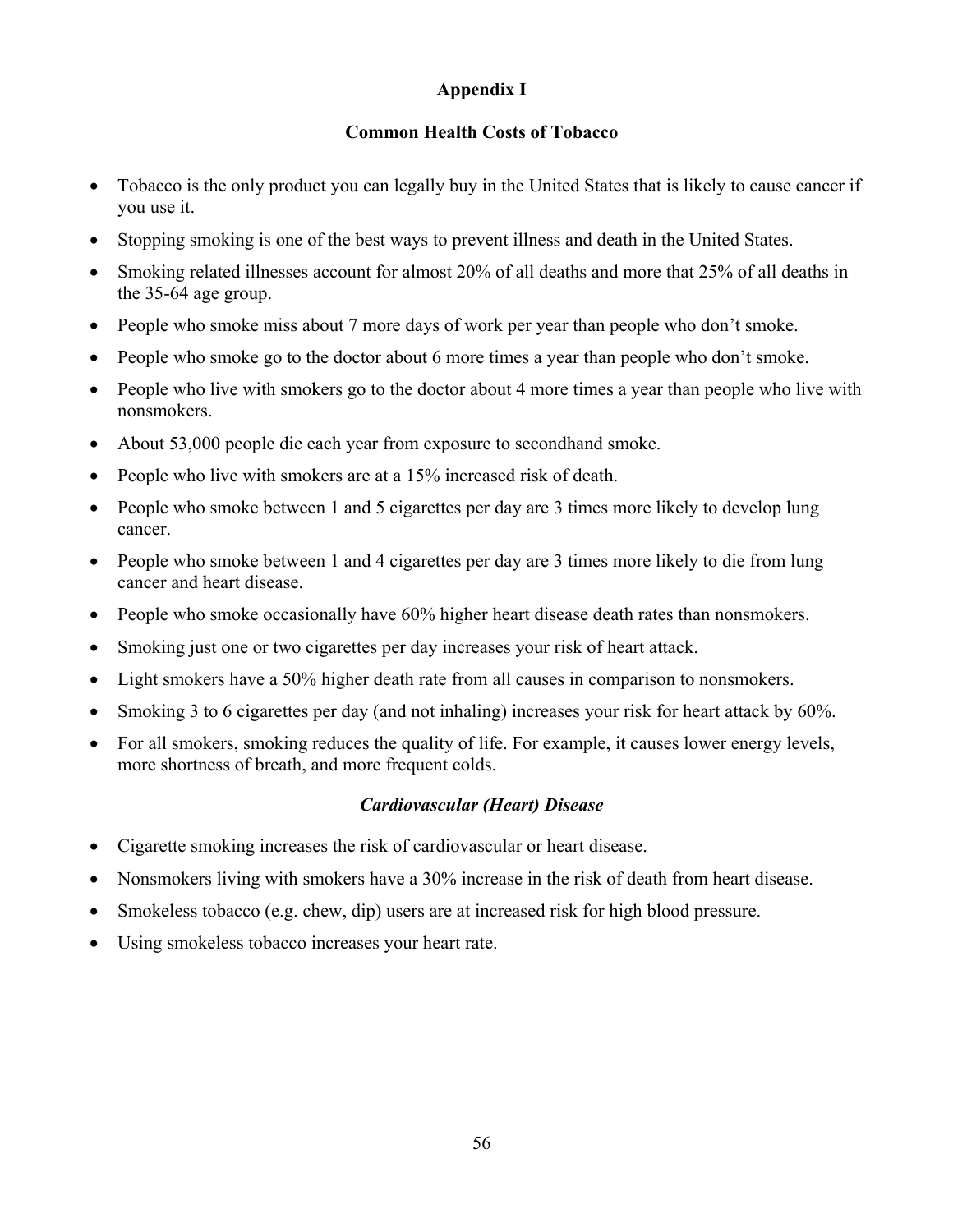## **The Benefits of Quitting Tobacco**

| <b>WITHIN:</b> |                                                                                                                                                                                                                                                                                                                                             |  |  |  |  |
|----------------|---------------------------------------------------------------------------------------------------------------------------------------------------------------------------------------------------------------------------------------------------------------------------------------------------------------------------------------------|--|--|--|--|
| 20 minutes     | Blood pressure, heart rate and the temperature of your hands and feet<br>return to normal. You'll feel less tired when you're working out at<br>the Swimming & Fitness Center.                                                                                                                                                              |  |  |  |  |
| 8 hours        | Oxygen level in your blood increases to normal and carbon<br>monoxide level drops to normal. With more oxygen in your blood,<br>you'll feel more awake and you won't need as much coffee from the<br>Student Union.                                                                                                                         |  |  |  |  |
| 24 hours       | The risk of a heart attack begins to decrease.                                                                                                                                                                                                                                                                                              |  |  |  |  |
| 2 days         | Nerve endings start to re-grow and your ability to smell and taste<br>things increases. Now you'll <i>really</i> be able to taste those Chico's<br>Tacos!                                                                                                                                                                                   |  |  |  |  |
| 3 days         | Your body is free of nicotine. Bronchial tubes relax, making it easier<br>to breathe. Your lung capacity increases. Its easier to hike up<br>Cardiac Hill to get to class.                                                                                                                                                                  |  |  |  |  |
| 1 to 9 months  | Coughing, sinus congestion, fatigue, and shortness of breath<br>decrease. Cilia or tiny hairs reactivate in the lungs, increasing your<br>ability to handle mucus, clean the lungs, and reduce infection, like<br>coughs or colds. You won't have to visit the UTEP Student Health<br>Center as often!                                      |  |  |  |  |
| 1 year         | The risk of heart disease from smoking is reduced by 50%.                                                                                                                                                                                                                                                                                   |  |  |  |  |
| 5 years        | Lung cancer death rate for the average smoker (one pack a day)<br>decreases from 137 per 100,000 to 72 per 100,000.                                                                                                                                                                                                                         |  |  |  |  |
| 5 to 10 years  | Risk of stroke for ex-smokers return to that for non-smokers.                                                                                                                                                                                                                                                                               |  |  |  |  |
| 10 years       | Risk of Lung cancer drops to as much as half of that of current<br>smokers. Lung cancer death rate for the average smoker drops to 12<br>deaths per 100,000 or almost the rate of non-smokers. Pre-cancerous<br>cells are replaced. Other cancers, such as those of the mouth, larynx,<br>esophagus, bladder, kidney and pancreas decrease. |  |  |  |  |
| 15 years       | Health risks are similar to non-smokers.                                                                                                                                                                                                                                                                                                    |  |  |  |  |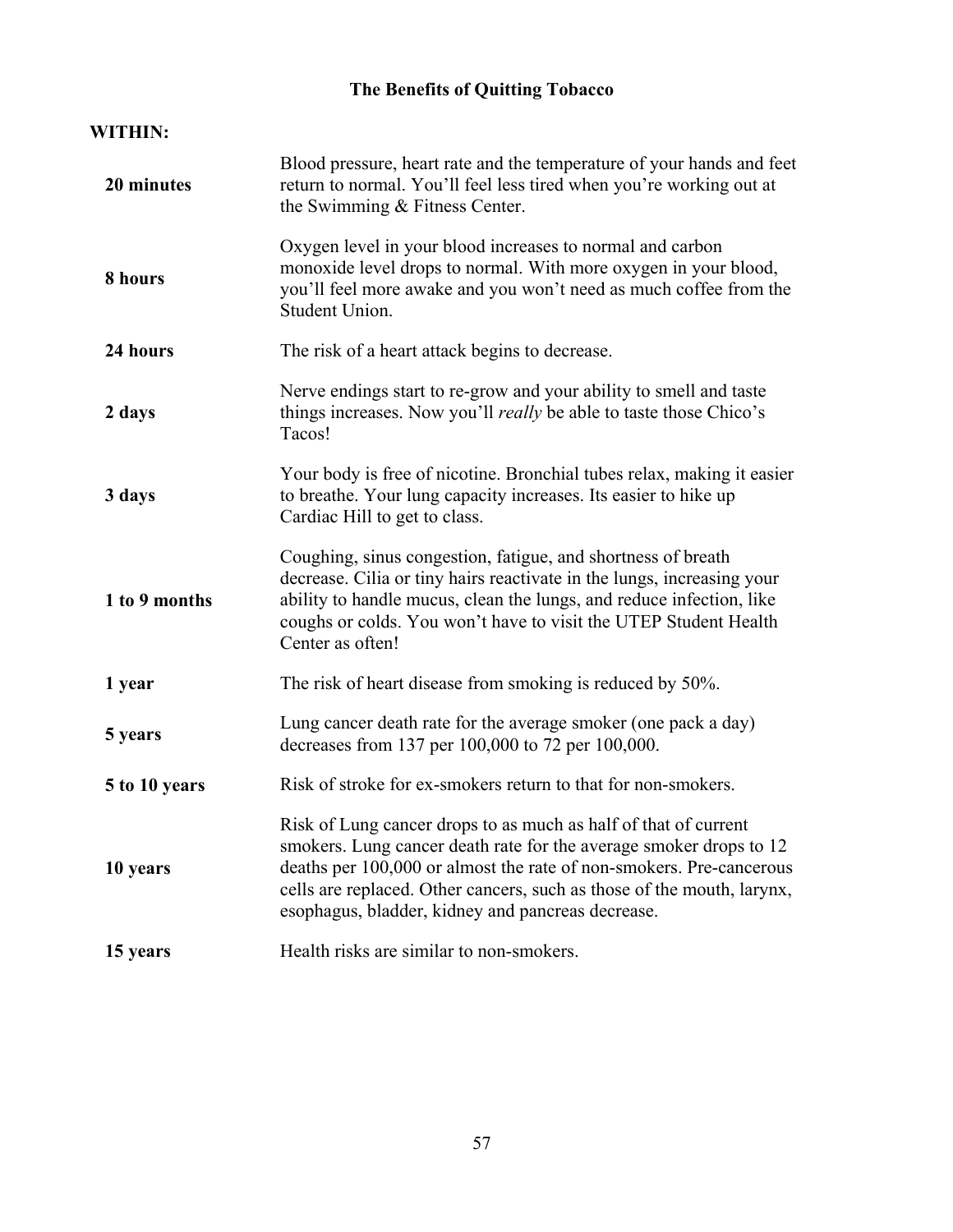## **Appendix J**

## **Satisfaction Survey**

| 1.                                                                    | Overall, how satisfied were you with the tobacco services offered to you by PATCH staff? |                             |                                                                                                                                               |                |                |                                                                                     |  |  |
|-----------------------------------------------------------------------|------------------------------------------------------------------------------------------|-----------------------------|-----------------------------------------------------------------------------------------------------------------------------------------------|----------------|----------------|-------------------------------------------------------------------------------------|--|--|
|                                                                       | Not at<br>all satisfied                                                                  | $\mathcal{D}_{\mathcal{L}}$ | 3                                                                                                                                             | 4              | 5              | Very satisfied                                                                      |  |  |
| 2.                                                                    |                                                                                          |                             |                                                                                                                                               |                |                | How satisfied were you with the advice given to you to quit smoking by PATCH staff? |  |  |
|                                                                       | Not at<br>all satisfied                                                                  |                             | 3                                                                                                                                             | 4              | 5              | Very satisfied                                                                      |  |  |
| 3.                                                                    | Yes                                                                                      |                             | Did Student Health Center staff talk with you about your smoking?                                                                             |                | N <sub>0</sub> |                                                                                     |  |  |
| 4.                                                                    | increased?                                                                               |                             |                                                                                                                                               |                |                | How much would you say your knowledge about the costs and benefits of smoking       |  |  |
|                                                                       | 1<br>Not at all                                                                          | $\overline{2}$              | $\overline{3}$                                                                                                                                | $\overline{4}$ | 5              | 6<br>Very much                                                                      |  |  |
| 5.                                                                    |                                                                                          |                             | meeting with staff at the Student Health Center?                                                                                              |                |                | Have you been thinking about the pros and cons of smoking more than before your     |  |  |
|                                                                       | Not at all                                                                               | 2                           | 3                                                                                                                                             | 4              | 5              | 6<br>Very much                                                                      |  |  |
| 6.<br>How much more likely are you to quit smoking in the next week?  |                                                                                          |                             |                                                                                                                                               |                |                |                                                                                     |  |  |
|                                                                       | Not at all                                                                               | 2                           | 3                                                                                                                                             | 4              | 5              | 6<br>Very much                                                                      |  |  |
| 7.<br>How much more likely are you to quit smoking in the next month? |                                                                                          |                             |                                                                                                                                               |                |                |                                                                                     |  |  |
|                                                                       | Not at all                                                                               | 2                           | 3                                                                                                                                             | 4              | 5              | 6<br>Very much                                                                      |  |  |
| 8.                                                                    |                                                                                          |                             | How much more likely are you to quit smoking in the next three-months?<br>$1 \qquad \qquad 2 \qquad \qquad 3 \qquad \qquad 4 \qquad \qquad 5$ |                |                |                                                                                     |  |  |
|                                                                       | Not at all                                                                               |                             |                                                                                                                                               |                |                | Very much                                                                           |  |  |
| 9.                                                                    | How much did this program influence your thoughts about quitting smoking?                |                             |                                                                                                                                               |                |                |                                                                                     |  |  |
|                                                                       |                                                                                          |                             | 3                                                                                                                                             | 4              | 5              | 6                                                                                   |  |  |
|                                                                       | Not at all                                                                               |                             |                                                                                                                                               |                |                | Very much                                                                           |  |  |